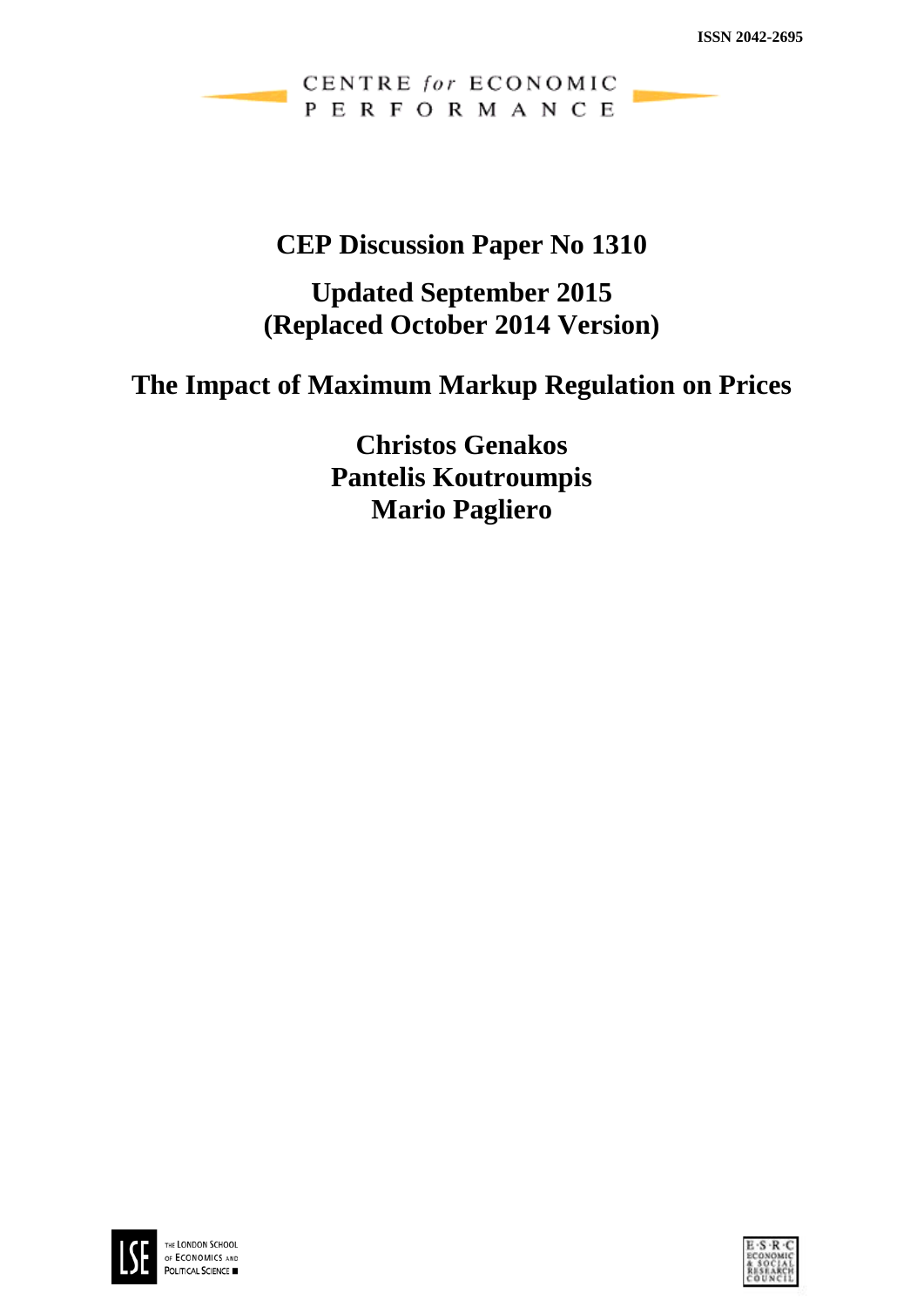### **Abstract**

Markup regulation is a common yet understudied type of regulation. We analyze the repeal of *maximum* wholesale and retail markup regulation in an oligopolistic and vertically nonintegrated market. By comparing the prices of products affected by regulation before and after the policy change and using unregulated products as a control group, we find that abolishing regulation led to a significant *decrease* in both retail and wholesale prices. The results provide indirect but consistent evidence that markup ceilings provided a focal point for collusion among wholesalers.

Keywords: Markup regulation, focal point, collusion, ex-post policy evaluation JEL codes: L0; L1; L4; L5

This paper was produced as part of the Centre's Growth Programme. The Centre for Economic Performance is financed by the Economic and Social Research Council.

We would like to thank Kelly Benetatou, Themis Eftychidou, Sean Ennis, Dimitris Loukas, Tommaso Valletti, the Secreteriat General for Consumer Affairs and the Secreteriat General of Commerce in the Greek Ministry for Development and Competitiveness, Panos Stampoulidis (Athens Central Market Organization), and seminar audiences in Rome (Tor Vergata), Athens (HCC, CRESSE 2014, CRETE 2015), Torino (Collegio Carlo Alberto) and Barcelona for helpful comments and discussions. Genakos is grateful for funding received from the European Union (European Social Fund) and Greek national funds through the Operational Program "Education and Lifelong Learning" of the National Strategic Reference Framework - Research Funding Program: Thalis – AUEB – New Methods in the Analysis of Market Competition: Oligopoly, Networks and Regulation. The opinions expressed in this paper and all remaining errors are those of the authors alone.

Christos Genakos, Athens University of Economics and Business, Associate, Centre for Economic Performance, London School of Economics and CEPR. Pantelis Koutroumpis Imperial College Business School, Innovation and Entrepreneurship Group. Mario Pagliero, University of Turin, Collegio Carlo Alberto and CEPR.

Published by Centre for Economic Performance London School of Economics and Political Science Houghton Street London WC2A 2AE

All rights reserved. No part of this publication may be reproduced, stored in a retrieval system or transmitted in any form or by any means without the prior permission in writing of the publisher nor be issued to the public or circulated in any form other than that in which it is published.

Requests for permission to reproduce any article or part of the Working Paper should be sent to the editor at the above address.

C. Genakos, P. Koutroumpis and M. Pagliero, submitted 2014.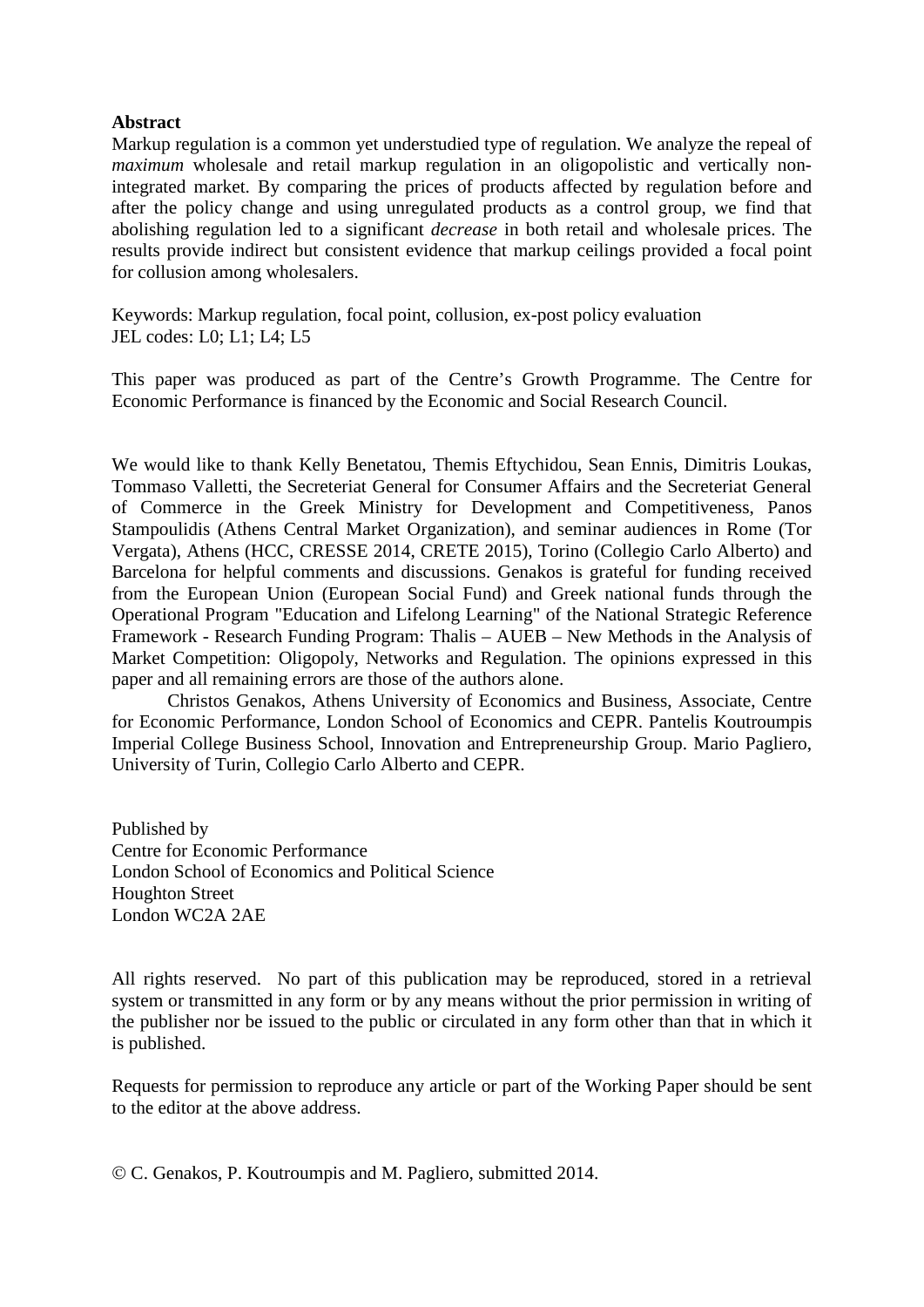#### **1. Introduction**

State imposed markups are common across markets. According to the World Health Organization, around 60% of low- and middle-income countries regulate wholesale or retail maximum markups in the pharmaceutical industry (Ball 2011, World Health Organization 2013). In high-income countries, maximum markups are also commonly imposed for prescription and over-the-counter drugs.<sup>5</sup> Markup regulation has been used in the US market for alcoholic beverages and in the Canadian and European gasoline markets.<sup>6</sup> In about 12 percent of the world gas market, prices are regulated using cost plus rules<sup>7</sup>, which often prescribe regulated markups on production or import costs.<sup>8</sup> Extensive markup regulations have been used in the fruit and vegetable markets in Greece and are under review in Israel.<sup>9</sup> Yet despite this wide application, the effects of markup regulation have never been subject to systematic empirical testing.

Governments typically justify imposing maximum markups on the grounds of protecting consumers from the effects of excessive market power. In oligopolistic markets, the main argument in favor of maximum markups is to trim the right tail of the markup distribution, hence limiting the most extreme instances of exploitation of market power, in which the price exceeds by far the marginal cost. This is expected to put downward pressure on retail prices, without affecting firms with smaller markups (e.g., a competitive fringe). If binding, markup ceilings will force some firms to reduce prices. If not binding, prices will not be affected. Hence, the average price is expected to fall.

<sup>&</sup>lt;sup>5</sup> In nearly all EU member states, pharmacists' fees or margins on the sales of drugs are regulated (see Philipsen, 2013, for an overview and Schaumans and Verboven, 2008, for a study of entry in the Belgian market for

pharmacies).<br><sup>6</sup> Different types of markup regulation (often in conjunction with other types of regulation) have been used in the US market for alcoholic beverages (Seim and Waldfogel, 2013; Miravete, et al., 2014), in the Canadian and European gasoline markets (Sen et al. 2011; Suvankulov et al. 2012; Haucap and Müller 2012) and in the liberalized European telecom sector (Peitz, 2003). Finally, the American Defense Commissary Agency supplies groceries to military personnel and veterans at regulated prices, which are determined using a markup rule (Defense Commissary Agency, 2012).

<sup>7</sup> International Gas Union (2014).

<sup>&</sup>lt;sup>8</sup> For example, gas prices in China at different stages of the production and transportation process are set by adding regulated margins to production costs. This generates significant local price differences (Corbeau et al., 2012).

<sup>&</sup>lt;sup>9</sup> Consumers and producers seem to be advocating the introduction of maximum wholesale markups in the market for fruits and vegetables. Regulations are under consideration in parliament (Israel Consumer Council, 2015).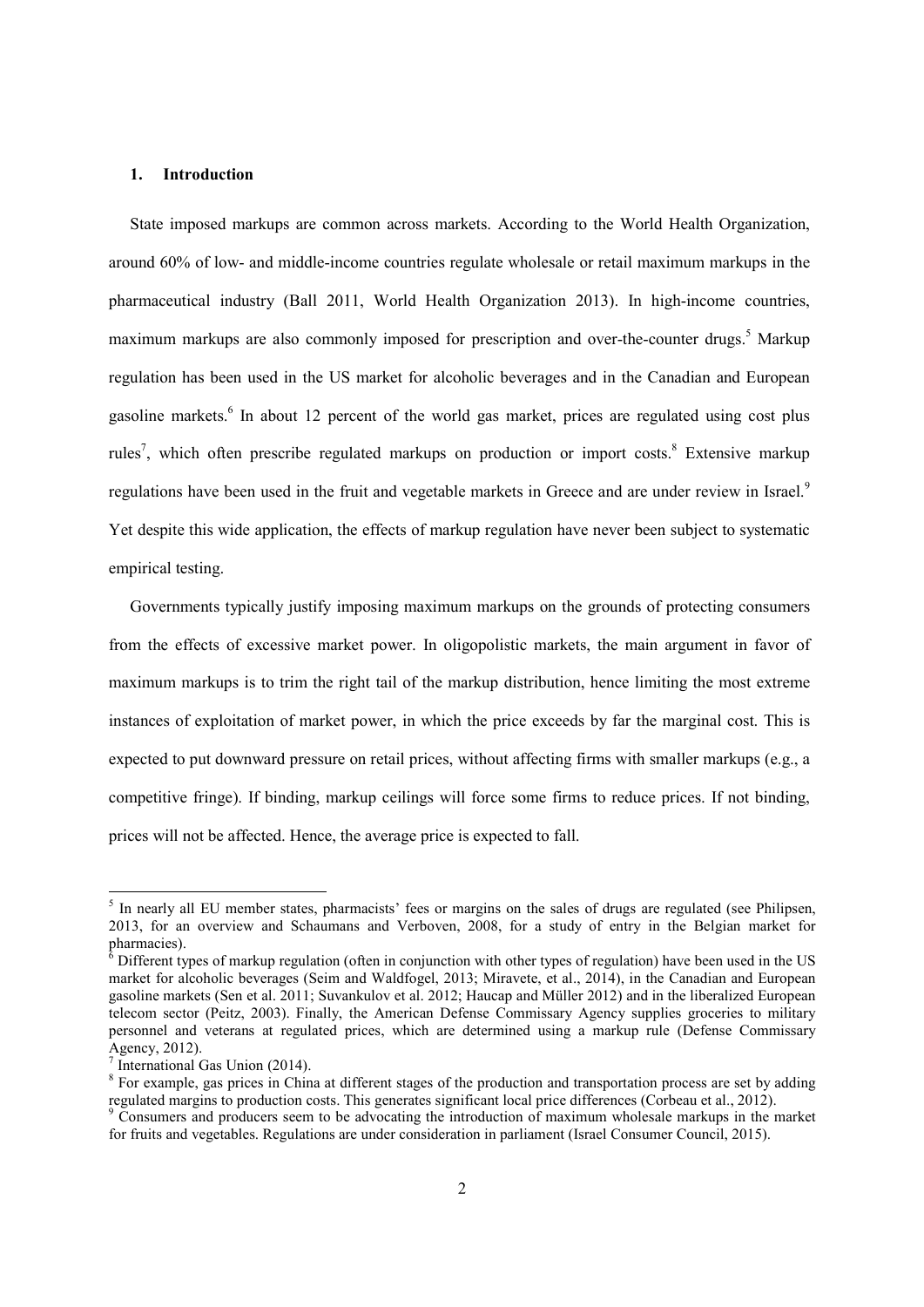Surprisingly, there is no evidence on the actual impact of markup regulation on prices. Moreover, existing studies on the impact of price regulation challenge this seemingly uncontroversial prediction. Knittel and Stango (2003) show that mandatory price ceilings in the credit card market had the unexpected effect of *increasing* average prices by providing a focal point for collusion to unconstrained firms (Schelling 1960).<sup>10</sup> In principle, maximum markup regulation may also have this perverse effect. Still, the evidence on price regulation does not imply that markup regulation will have similar effects, and the impact of markup regulation on prices remains an open issue.<sup>11</sup>

In this paper, we estimate the impact of maximum markup regulation on retail and wholesale prices in an oligopolistic and vertically nonintegrated market. We take advantage of the repeal of maximum markup regulation in the Greek market for fresh fruits and vegetables. First implemented right after the Second World War, markup regulation was hastily canceled in June 2011 as part of a package of product market reforms aimed at liberalizing the Greek economy, which had been deeply affected by the global recession.

Regulation consisted of maximum wholesale and retail markups on virtually all fruits and vegetables, whether imported or locally produced. Nonetheless, five products - apples, lemons, mandarins, oranges, and pears - were exempted from regulation. To identify the impact of deregulation on prices, we compare prices of products affected by regulation before and after the policy change and use the unregulated products as a control group. After accounting for product and store characteristics, time trends and yearly price cycles (typical of fruit and vegetable products), deregulation provides some plausibly exogenous variation that allows us to estimate the causal impact of regulation.

<sup>&</sup>lt;sup>10</sup> Albæk, Møllgaard, and Overgaard (1997) also show that price regulation may favor collusion. In their case, firms benefited from the availability of price information rather than from the existence of a focal point. The literature on price regulation has mainly focused on other issues, such as rationing and the welfare effects of binding price regulation (Olsen, 1972; Smith and Phelps, 1978; Raymon, 1983; French and Lee, 1987; Deacon and Sonstelie, 1989; Deacon and Sonstelie, 1991; Suen, 1989; Davis and Kilian, 2011). There is no evidence on the actual impact of markup regulation on prices, product availability, or entry, while there is some recent evidence on the impact of price floors on prices and market structure (Carranza, Clark, and Houde, 2013).

 $11$  Section 2 compares markup and price regulation in greater detail.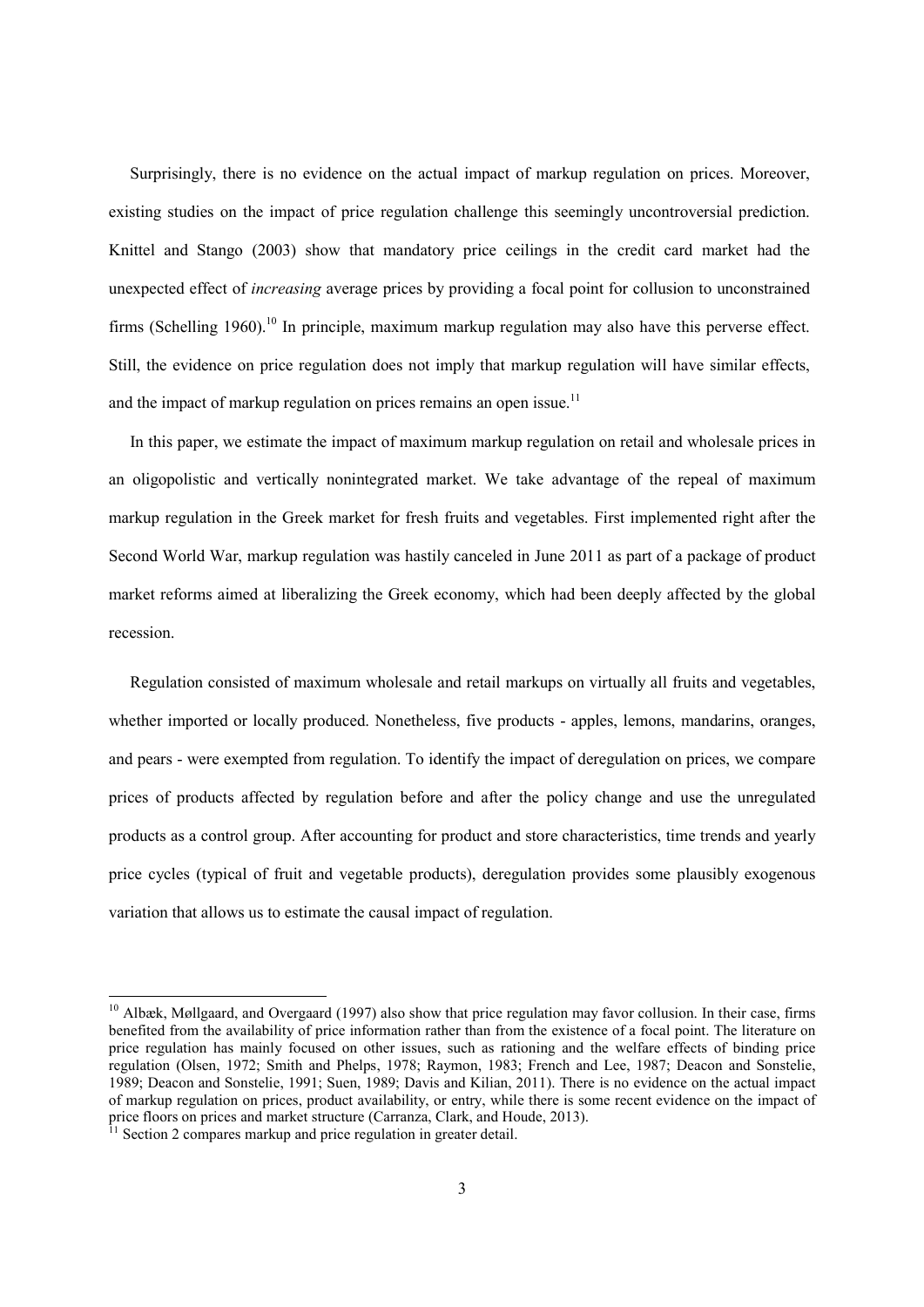Our dataset consists of three types of data. First, it includes weekly store-level retail prices for each fruit and vegetable product category both from supermarkets and street markets in Athens. Our sample covers one and a half years before and after the policy change, from 4 January 2010 to 28 December 2012. Second, we use median monthly wholesale fruit and vegetable prices from the Athens Central Wholesale Market. Third, we collected weekly store-specific retail prices for 19 non-fruit and vegetable products sold in supermarkets during the same period.

The main challenge to the empirical study of markup regulation is that one cannot distinguish between constrained and unconstrained firms by observing individual prices, which are not enough to infer markups. We overcome this problem by using a difference in difference methodology and studying the impact of a specific policy change on the conditional distribution of prices at the retail and wholesale level. We find that abolishing markup regulation led to a surprising 6 percent *drop* in average retail prices. This reduction in the average price of fruit and vegetables corresponds to about 1 percent decrease in the price of food of a typical Greek household. In aggregate, this decrease implies savings of about  $€256$  million per year.

Wholesale prices also decreased as a consequence of deregulation by about the same amount. As expected, the retail and wholesale prices of goods in the control group were not affected by the policy change. These results are robust to a number of alternative econometric specifications and different methods of selecting the control group. As to whether regulation affected the behavior of wholesalers or retailers (or both), we find that, after accounting for wholesale prices, retail prices were not significantly affected by changes in regulation. This suggests that although regulation had a direct effect on wholesalers, it only indirectly affected retailers, who adjusted their prices to the lower wholesale prices.

Given that regulation is often instituted in order to protect consumers, it is natural to ask how deregulation might actually result in lower prices. We investigate the hypothesis that maximum markups may provide a focal point for collusion (Knittel and Stango 2003) and also explore alternative hypotheses based on incentives to reduce costs and vertical relations. A number of factors facilitating collusion seem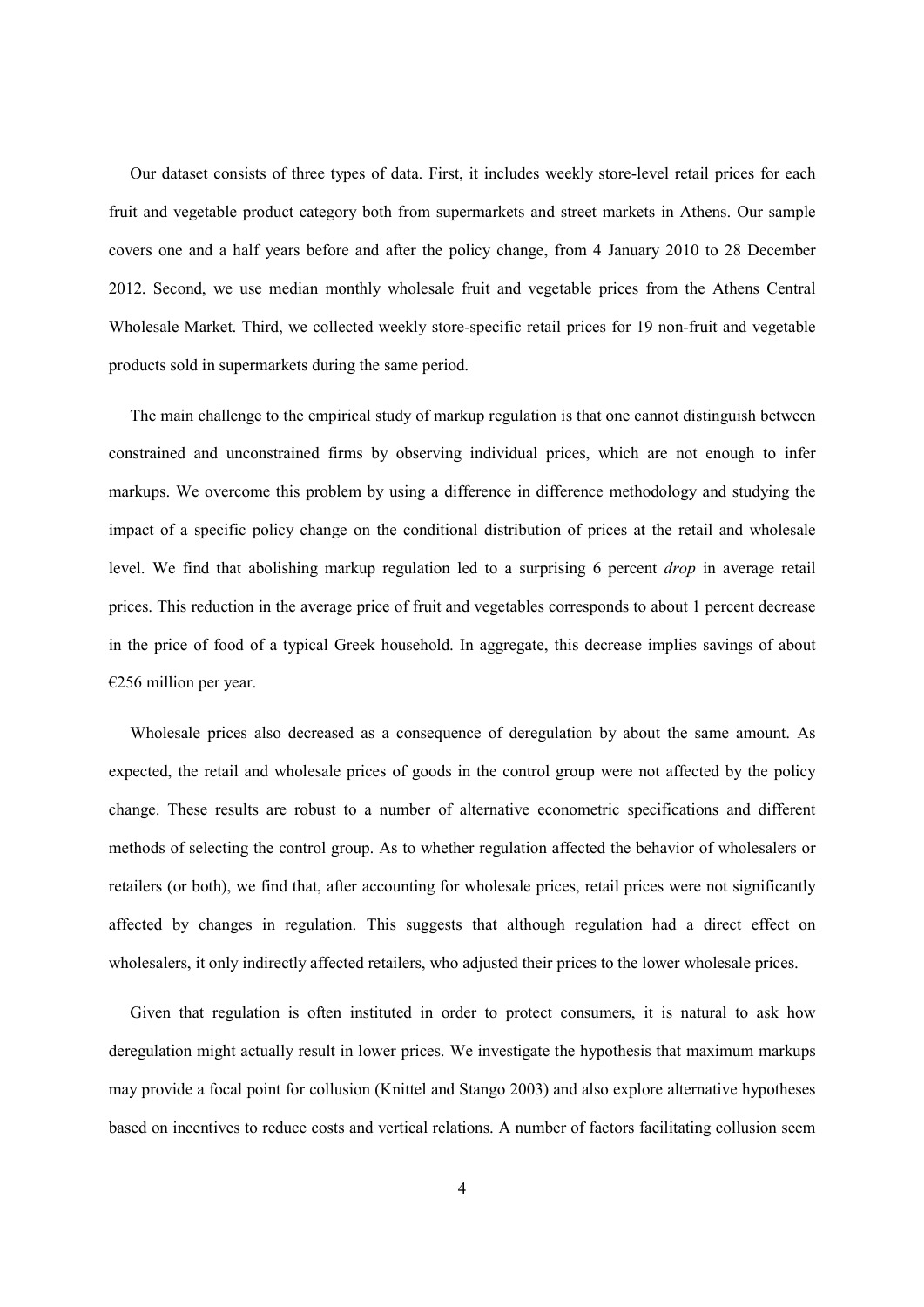to be present in the wholesale market. First, the market operates as a licensed market, with a small and stable group of operators. Second, wholesalers operate in close physical proximity and trade homogeneous products (within varieties), making it possible to monitor and share information (Hellenic Competition Commission, 2013; henceforth HCC).

We provide specific empirical evidence consistent with collusion. All of the supermarkets in our sample typically buy from wholesalers. In contrast, while smaller retailers in street markets also rely on wholesalers for some products, they buy others from a fragmented market of local producers. We find that average prices in street markets were less affected by deregulation than those at supermarkets: although the retail prices of items sourced from wholesalers fell as much at street markets as in supermarkets, the retail prices of locally sourced products were not significantly affected. Our results complement the existing literature by providing indirect evidence that markup regulation may also lead to collusion.<sup>12</sup>

Our work also relates to empirical studies of markets with vertical relations. Most of the research in this area has focused on the effects of vertical agreements (restraints) among firms, whereas our aim is to measure the impact of government regulation (Lafontaine and Slade, 2008). From a policy perspective, our work also contributes to the existing literature investigating how regulation affects efficiency and economic performance (see, for example, Djankov et al. 2002; Scarpetta and Tressel 2002; Blanchard, 2004; Katsoulacos et al. 2014). Finally, our results inform the debate on recent investigations by the European competition authorities (European Competition Network, 2012) into suspected vertical and horizontal agreements harming competition in the food market.<sup>13</sup>

 $12$  Porter and Zona (1993 and 1999) study procurement auctions by comparing the bids of firms that were likely to be part in a collusive agreement and those that were not. Porter (1983), Ellison (1994), and Baldwin et al. (1997), instead, use a statistical model to identify collusive behavior from the data. Knittel and Stango (2003) build on this approach to distinguish the probability of collusion at the price ceiling from the probability of being constrained by the price ceiling. In our setting, it is not possible to observe which sellers are charging the maximum markups. Hence, our focus is entirely on policy evaluation. We do not aim at identifying the exact mechanism that links regulation to higher prices. Similarly, we do not aim at providing a general methodology to identify collusion in the absence of an exogenous policy change.

<sup>&</sup>lt;sup>13</sup> A large literature relates to minimum markups, sales-below-cost laws, and predatory pricing (see Motta 2004 for a review and Biscourp, Boutin, and Vergè, 2013, for a recent policy evaluation). Although similar in their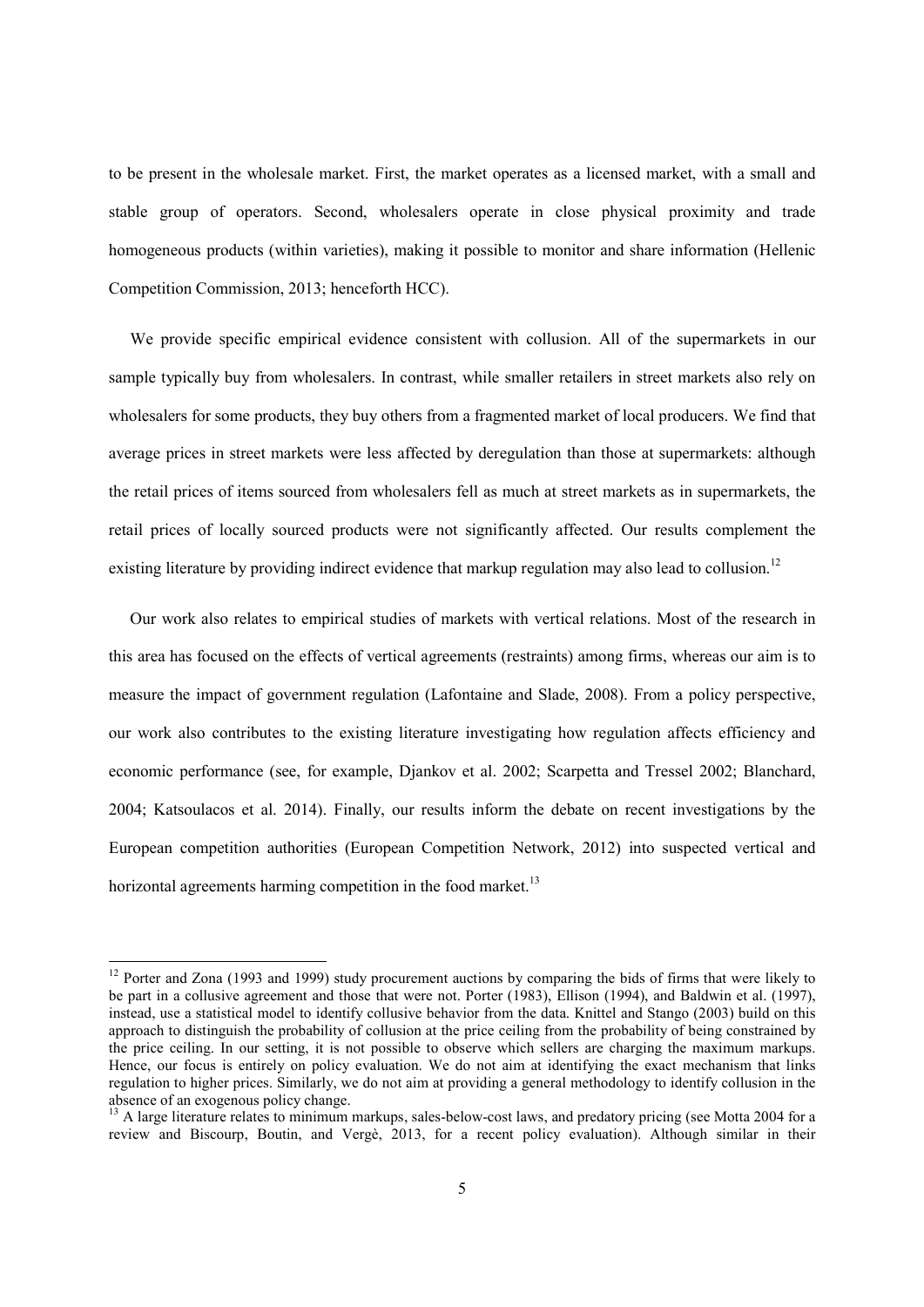#### **2. Markup Regulation and Price Regulation**

Imposing a maximum markup  $(p - c)/c < a$  implicitly constrains the price p that a firm can charge, given its marginal cost of production  $c, p < c(1 + a)$ . This mechanism is analogous to the way in which price ceilings constrain firms with higher prices. However, markup regulation differs from price regulation in a number of ways. First, it constrains firms (or products) with higher markups, which are not necessarily those with higher prices. Hence, the impact of markup regulation on the distribution of prices will generally differ from that of price ceilings. Second, markup regulation limits the benefits from cost reductions, while price regulation provides strong incentives to increase efficiency.<sup>14</sup> Third, markup regulation is used in markets (for example, fruits and vegetables) in which price regulation would be impossible to implement due to high seasonality or uncertainty in production costs. Fourth, the enforcement of markup regulations is generally more difficult and costly as firms may misreport or distort their cost structure in response to regulation.

In a repeated game framework, collusion on prices can be sustained in equilibrium by the threat of future punishments (e.g., a price war), triggered by deviations from the collusive pricing strategy (Knittel and Stango 2003; Green and Porter 1984; Rotemberg and Saloner 1986; Abreu et al. 1990; Haltiwanger and Harrington 1991). A similar mechanism may lead to collusion on markups, but this requires that firms infer the markups of competitors from available data on costs and prices. This makes collusion on markups more difficult to sustain in equilibrium than collusion on prices. Hence, the observation that price regulation may facilitate collusion does not imply that markup regulation will have the same effect. Still, our results complement those of Knittel and Stango (2003) and Albæk, Møllgaard, and Overgaard (1997) by providing evidence of a situation in which regulation had the perverse effect of favoring collusion.

implementation (a constraint on markups), the economic rationale for these laws is different from that of maximum markup regulation studied in this paper.

 $14$  From this point of view, markup regulation is a relatively low-powered regulation and resembles cost of service regulation (Viscusi et al. 2005). The principal-agent problems induced by regulation have been the focus of a large literature (Laffont and Tirole 1993).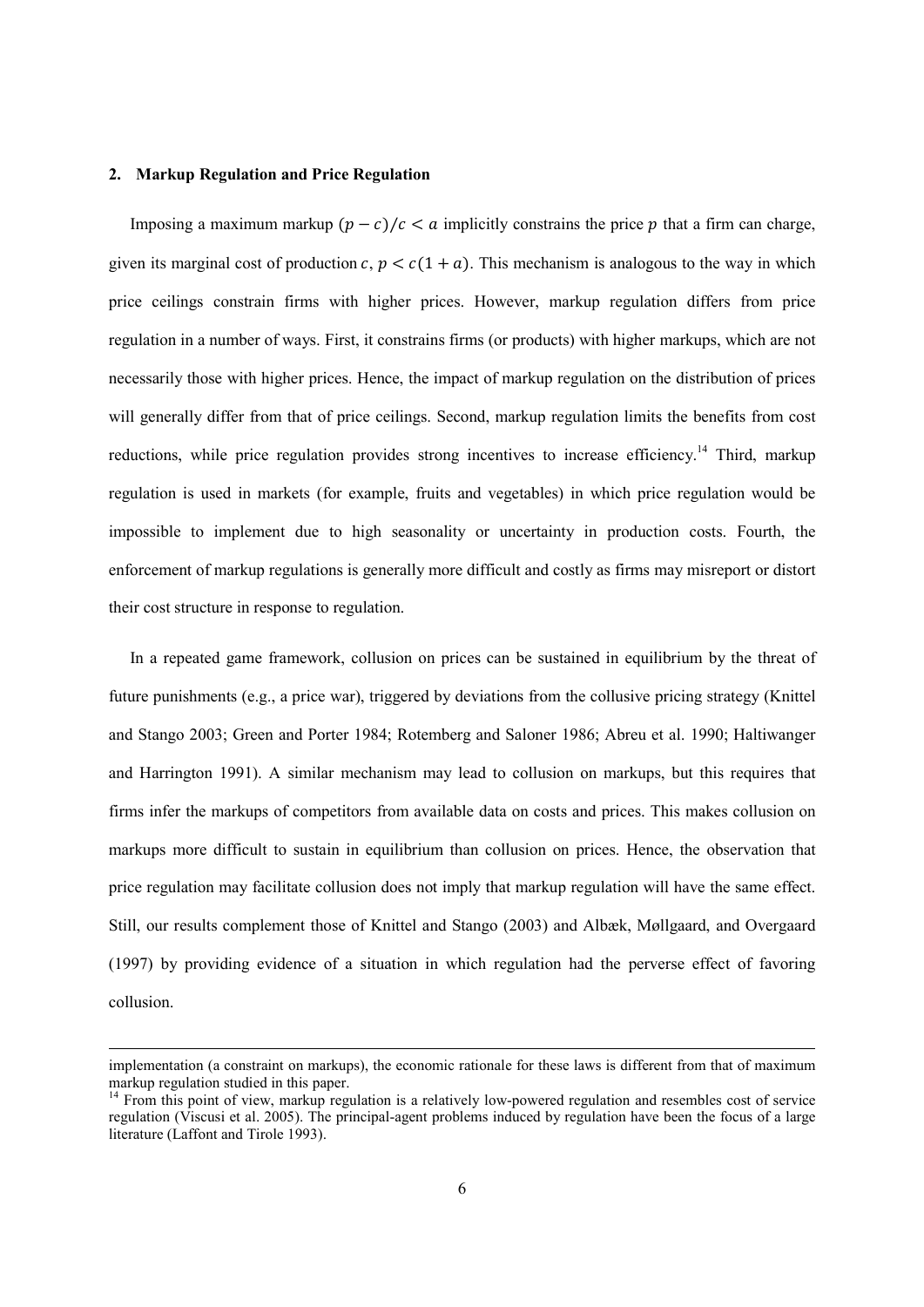#### **3. The Greek Market for Fruits and Vegetables**

The market for fruits and vegetables in Greece consists of three layers. At the production level, the market is very fragmented.<sup>15</sup> The wholesale market is significantly more concentrated, with the Athens Central Wholesale market operating as a closed market in which only licensed sellers can operate. Wholesalers mainly sell to retailers (with supermarkets as their largest customers), but also to street market sellers, grocery stores, and restaurants. Finally, at the retail level, consumers buy either from street markets (58 percent market share in year 2011 but steadily declining), supermarkets (32 percent market share and steadily increasing), and - to a lesser extent - from grocery stores or other corner shops (10 percent). In street markets, approximately half of the sellers are also producers themselves (HCC, 2013).

The maximum markup regulation for fruits and vegetables was introduced after World War II as part of a broader set of regulations that covered various aspects of retail and wholesale trade, including licensing, opening hours and pricing. The regulation initially covered all fruits and vegetables. By 1977, however, five products (apples, lemons, mandarins, oranges, and pears) had been exempted from the application of maximum markup regulations. No change in the list of excluded products has occurred since. The reasoning behind making these exclusions is not clear and the available legal documents and other ministerial reports contain no clues. The production, trade, and consumption of these products is widespread throughout the country and they are not the output of any specific region or any identifiable set of producers. They are statistically indistinguishable from products subject to regulation in terms of mean cultivation area, production quantity, and yield.<sup>16</sup>

The law provided for product-specific maximum markups ranging between 8 and 12 percent for the wholesale market, 20 and 35 percent for supermarkets, and 17 and 32 percent for street markets and

<sup>&</sup>lt;sup>15</sup> The agricultural sector accounts for 3.1 percent of the Greek GDP and employs 9.2 percent of the total work force, which is twice the EU 27 average (4.7 percent). However, the average producer cultivates just 47,000 m<sup>2</sup> (11.6 ac) vs. the EU average of  $126,000 \text{ m}^2$  (31.1 ac) Moreover, around 50 percent of the Greek producers own less than  $20,000 \text{ m}^2 (4.9 \text{ ac}) \text{ plots}.$ 

<sup>&</sup>lt;sup>16</sup> See Table A2 in the Appendix, which uses annual data at the product level from EUROSTAT for 2011. Differences remain insignificant if we use other years before 2011 or the average values for the 2006-2011 period.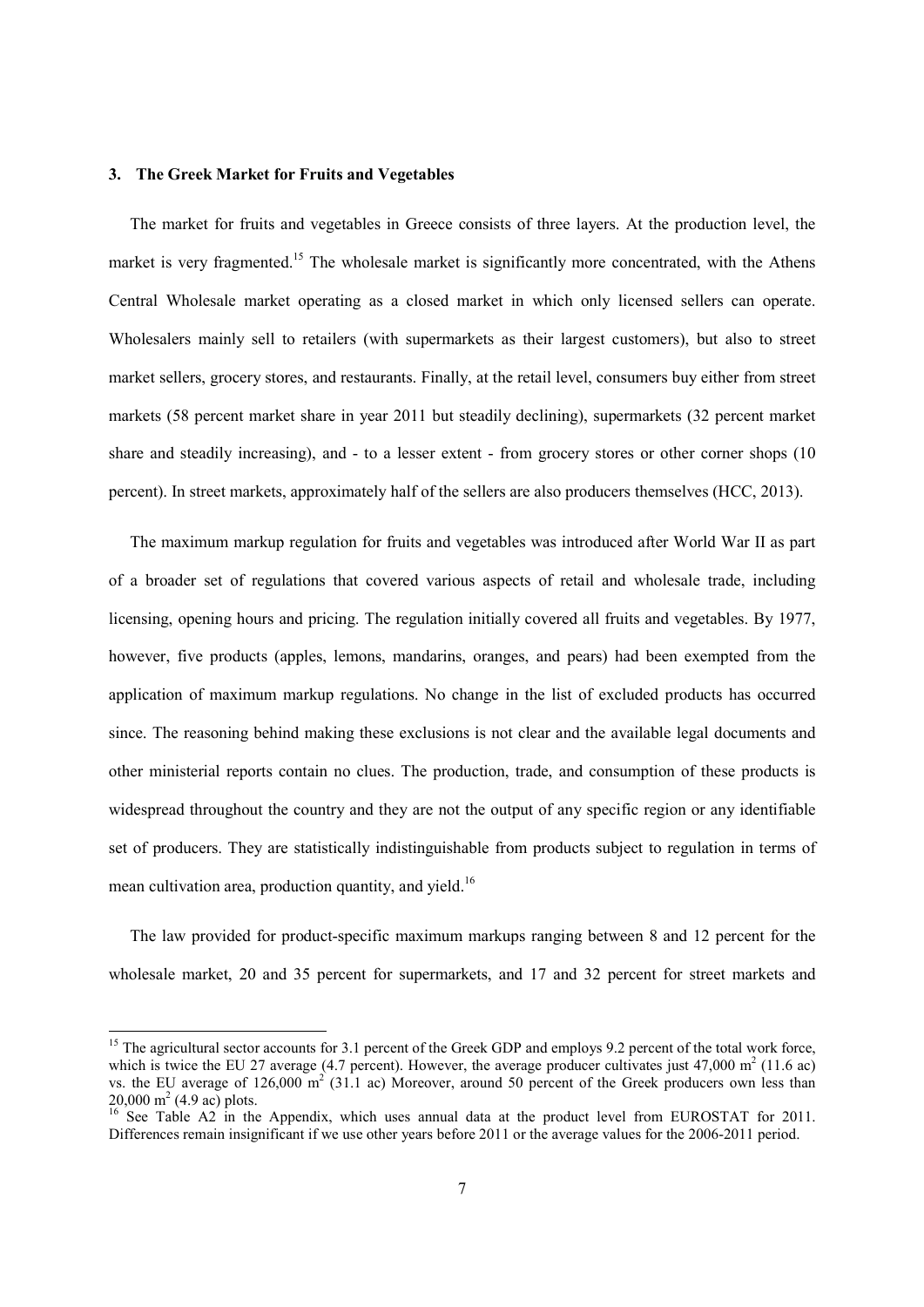grocery stores (see Table A1 in the Appendix for details).<sup>17</sup> The repeal of the maximum markup regulation was the outcome of mounting international pressure to liberalize the Greek economy in an attempt to limit red tape and government intervention in various markets.<sup>18</sup> The policy change was highly visible and prominently featured in national newspapers, and the process leading to deregulation was quick. The policy was implemented on 23 June 2011, about three weeks after the government first announced it  $19$ 

#### **4. Data**

We matched three different data sources for our analysis. First, we obtained weekly store-level retail prices for fruits and vegetables in Athens.<sup>20</sup> The data was collected through a regular survey run by the Greek Ministry for Development and Competitiveness. Prices in supermarkets and street markets were recorded on a weekly basis. We obtained store-level data for 36 products, further subdivided into 72 varieties, from 20 supermarkets and 24 street markets in Athens from 4 January 2010 to 28 December 2012.<sup>21</sup> Second, using a survey administered by the Greek Ministry for Development and Competitiveness, we collected information on the retail prices of 19 grocery products other than fruits and vegetables sold in the same supermarkets (all product categories and varieties are reported in Table A3 in the Appendix). None of these products was affected by the markup regulation. Third, we also obtained monthly wholesale median prices of the same fruit and vegetable varieties from the administration of Athens Central Wholesale Market during the same period. The wholesale data covers all 36 products and 59 of the 72 product varieties in the sample of retail prices.

<sup>&</sup>lt;sup>17</sup> By law, maximum markups are computed over the sum of the purchase price and the transportation cost, before adding VAT.

<sup>&</sup>lt;sup>18</sup> However, this was not formally part of any agreement between Greece and its creditors (IMF, ECB, EU).

<sup>&</sup>lt;sup>19</sup> Ministerial decision A2-1045 (Gazette B<sup>3</sup> 1502/22-6-2011). The only other policy that potentially affected both regulated and unregulated products during that period were three increases in VAT: from 9% to 10% on 15/3/2010, from 10% to 11% on 1/7/2010 and from 11% to 13% on 1/1/2011.

 $20$  We focus on Athens, as it is by far the biggest market in Greece, is well-documented in our supermarket sample, and provides reliable information on wholesale prices.

<sup>&</sup>lt;sup>21</sup> Sellers in street markets were sampled by employees of the Ministry for Development and Competitiveness and mean prices in each market were then computed for the same fruit and vegetable varieties as for supermarkets. Our sample does not cover grocery stores or other small independent retailers (corner or convenience stores).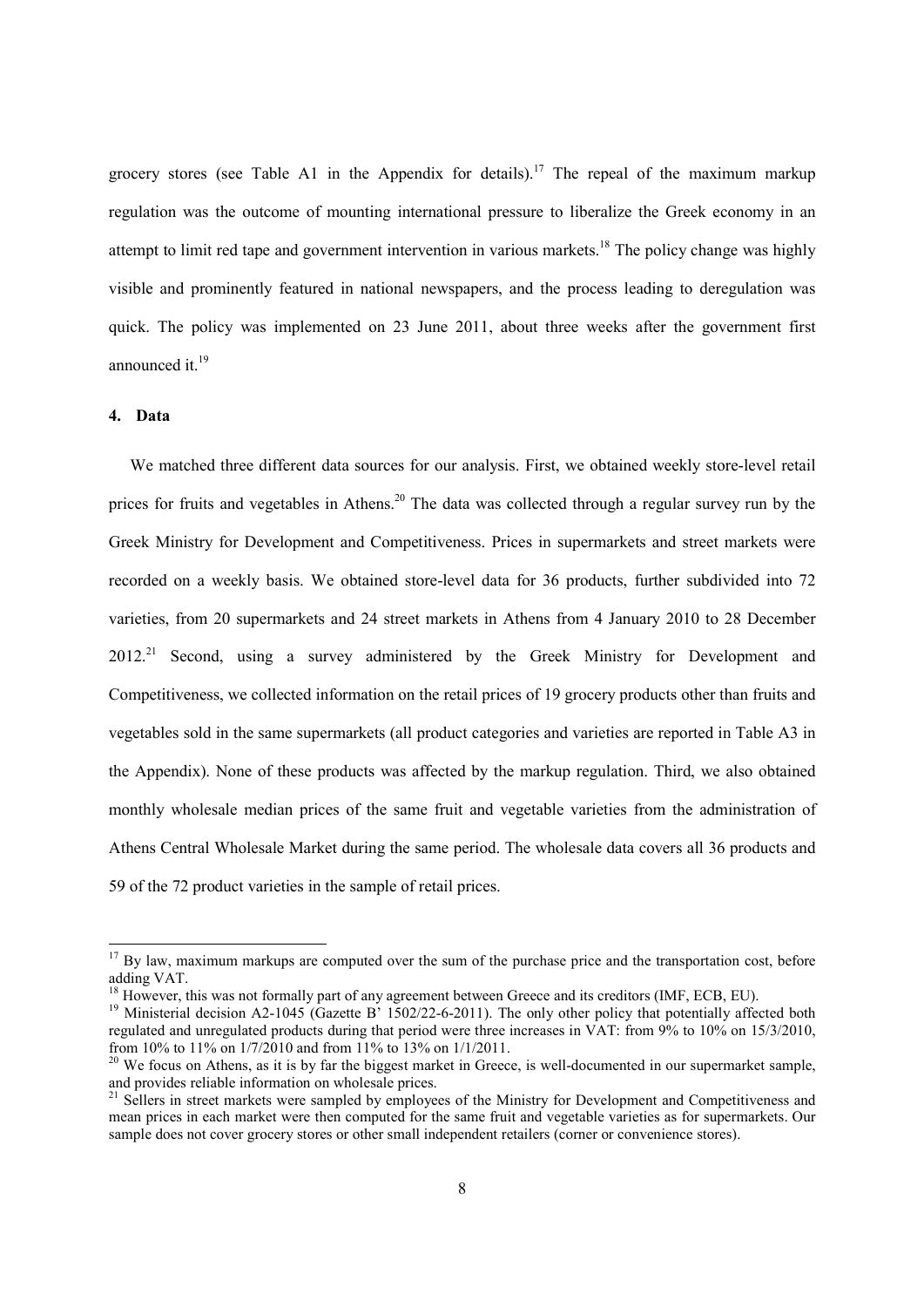Figure 1 plots the time series of the weekly average log price of fruit and vegetable products. The dashed black line shows products affected by markup regulation; the dashed grey line shows the five products not affected by regulation. The figure indicates that fruit and vegetable prices follow a yearly cycle, which is typical of agricultural products. More importantly, the average price of products not affected by regulation (the solid grey line) is very similar in the one year preceding and following the policy change (the vertical red line).<sup>22</sup> The average price of products affected by regulation (the solid black line) showed a large drop instead, suggesting a possible reduction in the price of these goods.

#### **5. Identification and Empirical Methodology**

Identification of the impact of the policy change is obtained within a difference in difference framework.<sup>23</sup> Denote by  $P_{ijt}$  the retail price of product variety *i*, in store *j*, in week *t*. The basic empirical specification is of the form:

$$
\ln(P_{ijt}) = b_0 + b_1 Post_t + b_2 Treat_t + b_3 Post_t x Treat_t + X_{ijt} d + e_{ijt}
$$
\n
$$
\tag{1}
$$

where  $Post<sub>t</sub>$  is an indicator variable equal to one after deregulation,  $Treat<sub>i</sub>$  is an indicator variable for products affected by the regulation (treatment group),  $Post_t$  x  $Treat_i$  denotes their interaction;  $X_{ijt}$  is a matrix of control variables and  $e_{ijt}$  is a random shock with  $E(e_{ijt}|Post_t, Treat_t, X_{ijt}) = 0$ .  $b_3$  is the crucial parameter capturing the impact of the policy change.

The key identifying assumption is that price trends would be the same (conditional on covariates  $X_{iit}$ ) in the treatment and control groups in the absence of treatment. This assumption becomes increasingly credible as we progressively add appropriate controls in  $X_{ijt}$ . First, we control for changes in the VAT rates. Second, we include in  $X_{ijt}$  month, store, and product variety-specific indicator variables. We then add the interaction of month and product fixed effects, capturing the yearly price cycle of each product

<sup>&</sup>lt;sup>22</sup> We consider a year before and after to roughly control for product seasonality in the control and treatment group. In the next section, we discuss in more detail how we control for product variety and seasonality.

<sup>&</sup>lt;sup>23</sup> Early applications of this approach are found in Ashenfelter and Card (1985), Card (1992), and Card and Krueger (1994, 2000).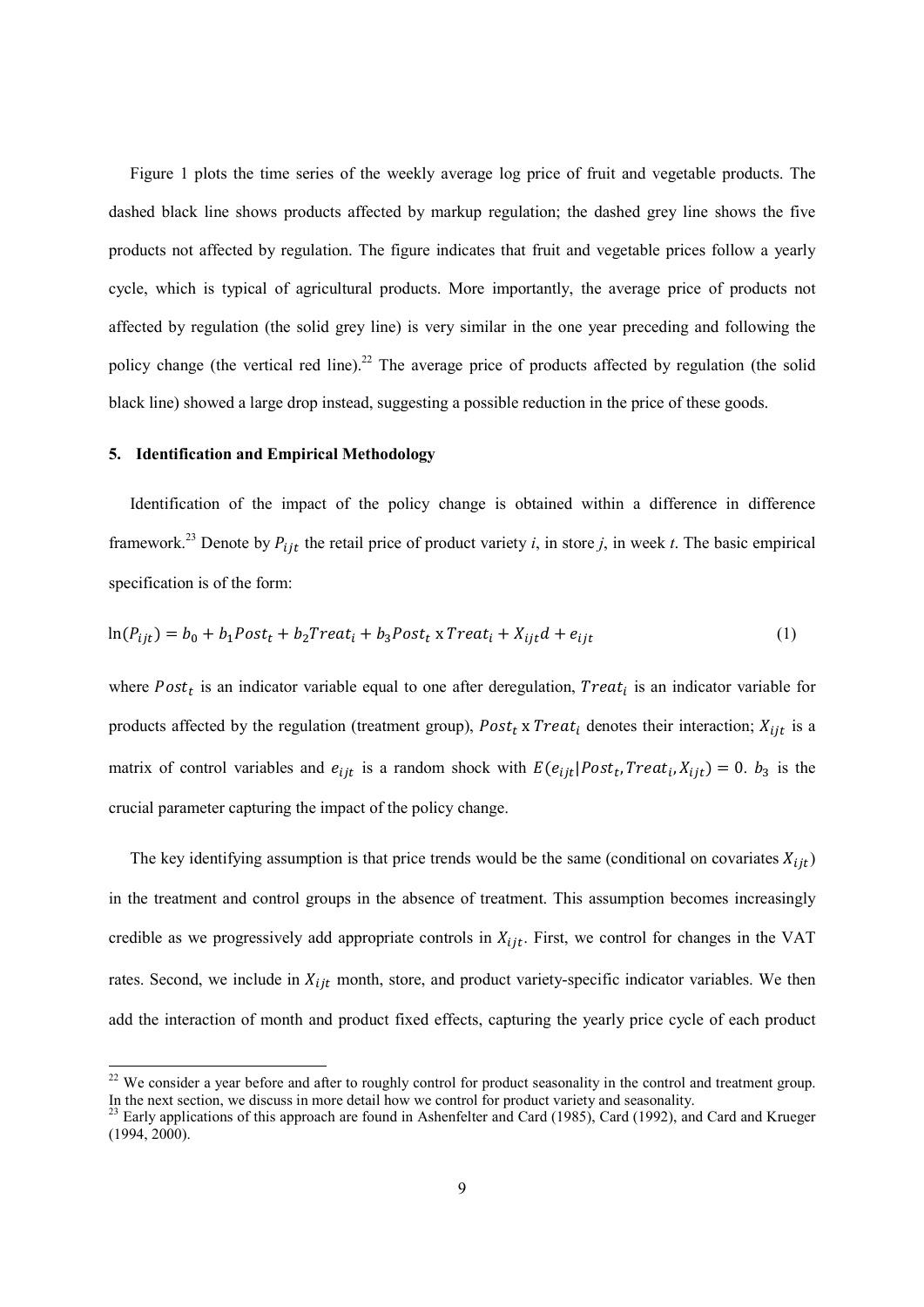(we assume that varieties of the same product follow the same cycle). Finally, we include a quadratic trend (measured in months). This captures the overall changes in the average price of fruit and vegetable products during the sample period (due, for example, to the economic recession).

The analysis of wholesale prices from the Athens Central Wholesale Market uses the same empirical specification with the caveat that only median wholesale prices at a monthly (rather than weekly) frequency are available for each product variety.

#### **6. Empirical Results**

Table 1 reports a simple before-after comparison of the retail price of products covered by regulation (treatment group). The average price decreases by 7.7 percent after deregulation (column 1). This difference is not much affected when controlling for month (column 2), store, and variety-specific fixed effects (column 3). It is also robust to controls for product-specific yearly cycles (column 4). Additionally controlling for a linear and a quadratic trend (column 5) leads to slightly smaller estimated difference in prices (5.6 percent).

Table 2 reports our main results. The simple difference in difference estimator, with no additional controls, shows that the average price of the treatment group significantly fell by 10 percent (column 1). In contrast, prices for the control group were not significantly affected. In columns 2 and 3, the negative impact of deregulation survives the inclusion of month, store, and variety-specific fixed effects. After controlling for product-specific yearly cycles (column 4) and quadratic trend (column 5), the estimated causal impact of deregulation is -6.4 percent.

The economic magnitude of the results is significant. A 6 percent decrease in the average price of fruit and vegetables corresponds to a 1 percent decrease in the price of food of a typical Greek household, and a 0.16 percent decrease in the consumer price index. This, in turn, corresponds to a decrease of  $\epsilon$ 23 in expenditure per capita per year, amounting to  $\epsilon$ 256 million per year in aggregate expenditure (about 0.12 percent of GDP).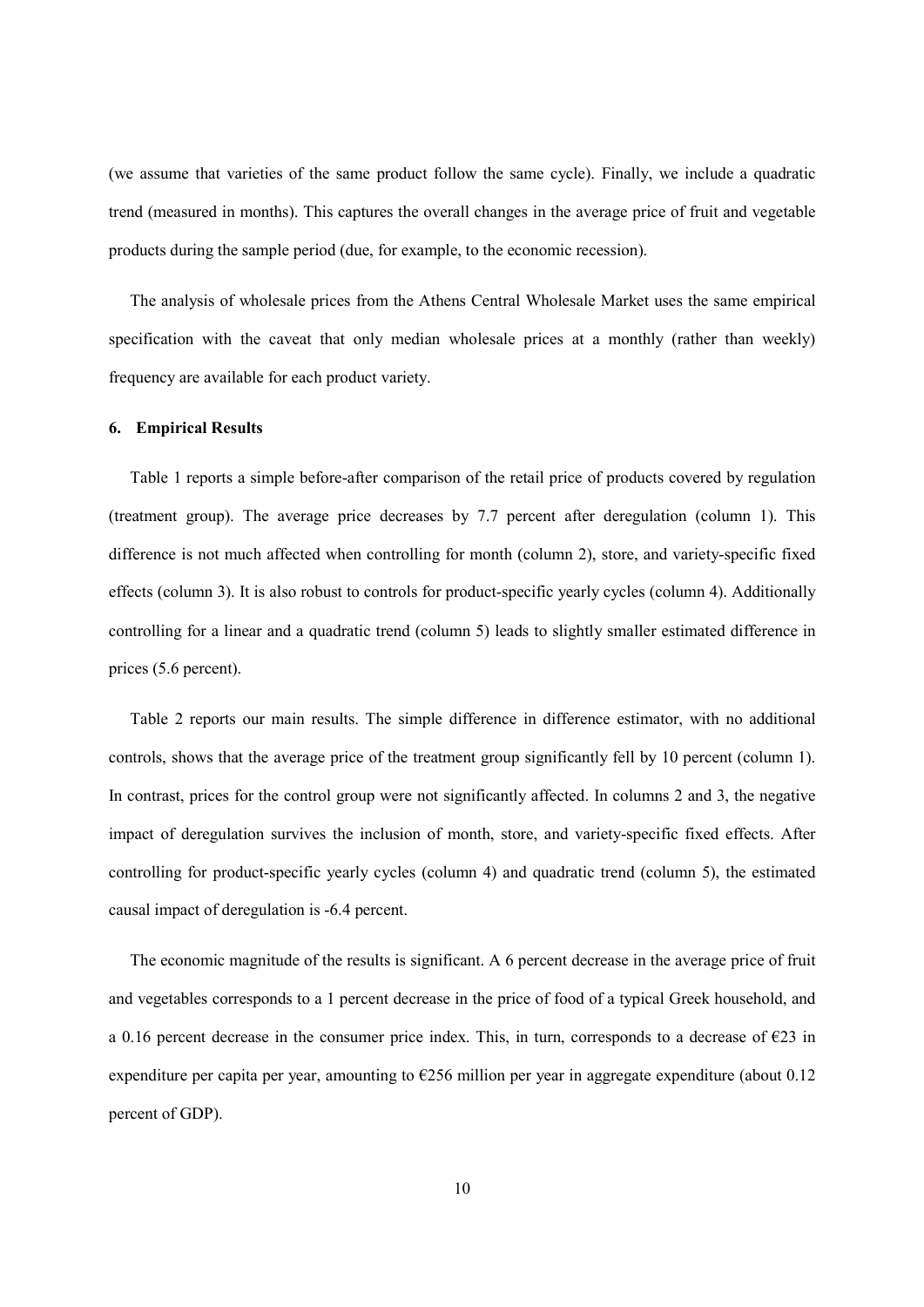Table 3 reports the results when analyzing the wholesale data alone. A simple before-after comparison of the wholesale prices of regulated products indicates that prices fell by 9.9 percent after deregulation (column 1). Without additional control variables, the difference in difference estimate of the impact of the policy change is higher in column 2. Including month and variety-specific fixed effects, product-specific yearly cycles, and the quadratic trend leads to a smaller but statistically significant estimated impact of deregulation of -9.5 percent. $^{24}$ 

#### *Selection of the Control Group and Placebo Test*

The difference in difference approach assumes that the policy change does not affect the control group (no spillover effects). However, given that both our control and treatment groups consist of fresh fruits and vegetables, the policy change could potentially have an indirect impact on the demand for, and hence the prices of, some products in the control group. This could happen if some cross price elasticities between products in the two groups were sufficiently high (positive or negative).

In the absence of a formal randomization into treatment status, the choice of the control group entails a tradeoff. Similar products are more likely to meet the equal trends assumption, but they are also more likely to be related (substitutes or complements). If this is the case, our estimator will not capture the impact of the policy but only the differential impact of the policy on the two groups. Note that both Figure 1, where the average prices of the control group are very similar before and after the policy change, and the insignificant  $Post<sub>t</sub>$  coefficient in Table 2 seem to refute this idea.

Nevertheless, we investigate this possible bias by using a different control group, comprised of 19 non-fruit and vegetable packaged goods such as rice, spaghetti, flour, and milk (the full list is reported in Table A3, column 3). These products are stocked in all supermarkets in our sample and are very unlikely to be strong substitutes or complements of the fruit and vegetables in our treatment group. Table 4 presents the results using the same additional control variables as in Table 2. The impact of deregulation

<sup>&</sup>lt;sup>24</sup> Standard errors are larger than in Table 2 but the estimated coefficients are not significantly different from the corresponding estimates in Table 2.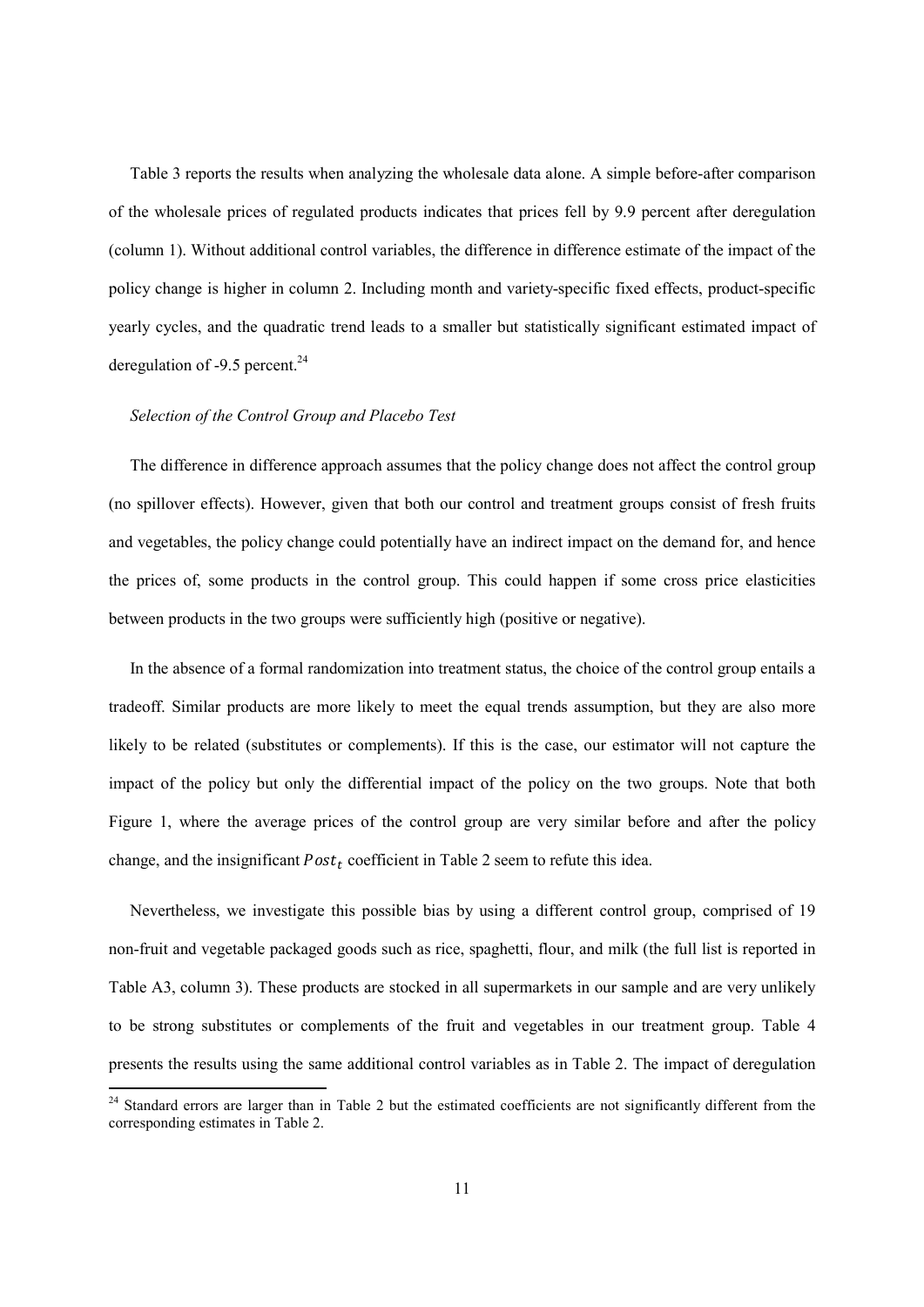ranges between 9 and 12 percent. In the specification with the richest set of controls (column 5), the impact of deregulation is about 8.8 percent, slightly larger than in Table 2 but within conventional confidence intervals of our previous estimates. As before, there is no systematic impact of deregulation on the price of the products in the control group. Overall, the choice of the control group seems not to significantly affect our results.

Since most of the products in the original control group are fruits, in Table 5, column 1, we also separately estimate the impact of the policy change for fruits and vegetables. The estimated impact of the policy is very similar in magnitude and not statistically different for the two groups. We also test the robustness of the common trend assumption in (1) using the period before the change in regulation to estimate the impact of a placebo treatment. In Table 5, column 2, we drop the period after 22 April 2011, which is two months before the actual policy change, to avoid any possible anticipation effects (which will be discussed in Section 6.2). We then choose the midpoint of the remaining period (22 September 2010) as the date of a fictitious reform. The results show that the fictitious policy has no impact on the treatment or the control group. $25$ 

#### **6.1. Interpretation of the Estimated Impact of Deregulation: Markup Regulation and Collusion**

Our results are not consistent with the view that the only effect of regulation is that of constraining firms with high markups, hence leading to a decrease in average prices. Unexpectedly, we find that average prices decreased with deregulation. Although some firms might have been constrained by the markup regulation, another effect must have played a major role. The main candidate explanation is that regulation facilitated collusive behavior (we will discuss alternative explanations in Section 6.3). The economic intuition underlying this idea is that (unconstrained) firms used the maximum markups as focal points for coordination, leading to increases in average prices (Knittel and Stango, 2003). Repeal of the law might have destroyed these focal points and led to significant price decreases.

<sup>&</sup>lt;sup>25</sup> There is no change in the list of available products or varieties before or after deregulation in the retail or wholesale dataset. Deregulation did not seem to have any effect on product availability or product variety.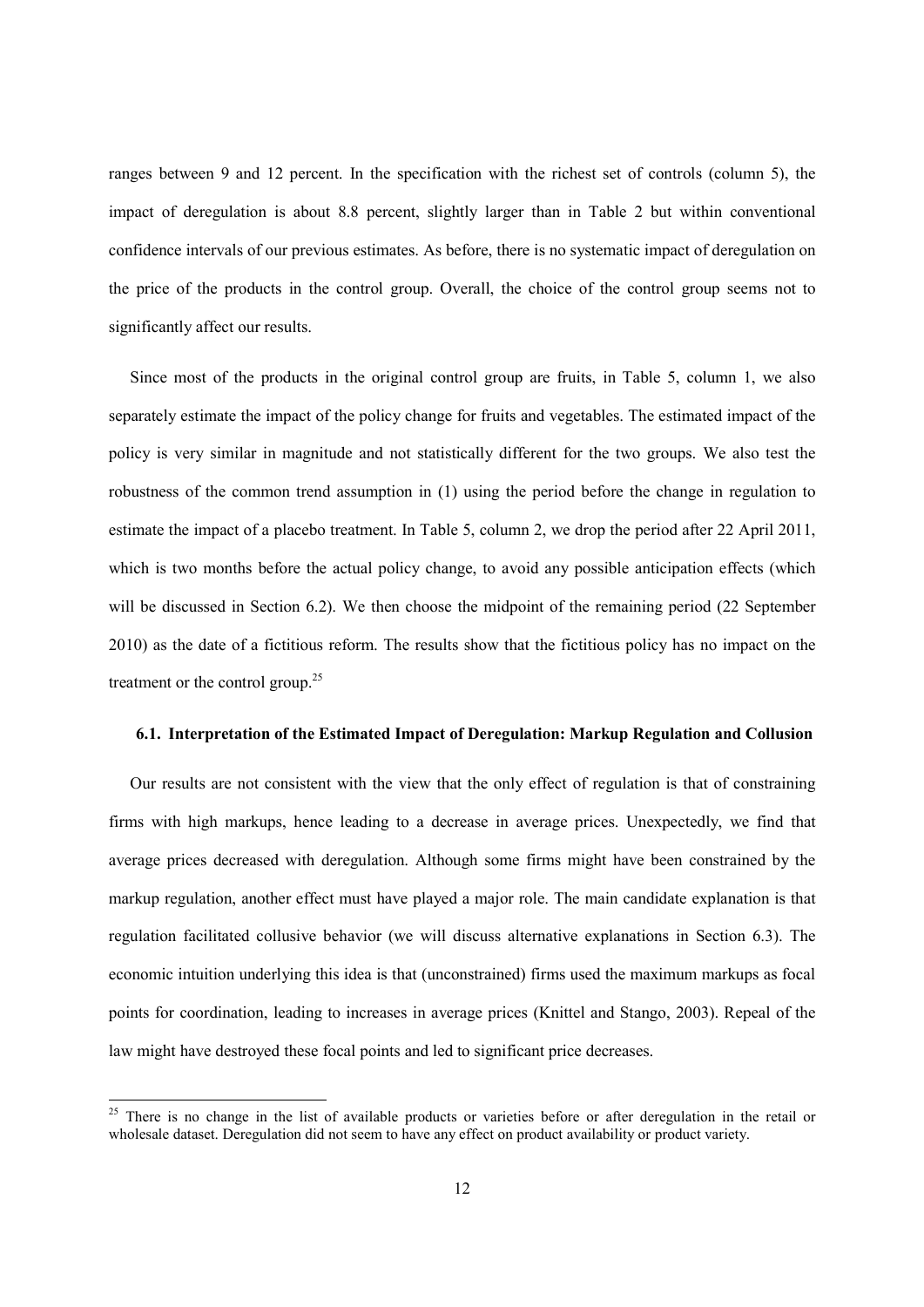If collusion is driving the results in Tables 1-5, we will expect to see a larger impact of the policy in markets in which collusion is easier to maintain. As discussed earlier, the wholesale market for fruit and vegetable products is more concentrated than the retail market, and less affected by entry and exit. Firms (in terms of sale volume) are also larger and more likely to be incorporated (HCC, 2013). Moreover, wholesalers are physically closer to each other and interact daily. Finally, products (within varieties) are homogenous in the wholesale market, while at the retail level there is differentiation due to location, availability, and complementary services offered to customers. Hence, collusion is expected to be more likely in the wholesale market.

We test this hypothesis in three ways. First, we investigate the impact of the policy change on retail prices holding wholesale prices constant. We merged the retail with the wholesale price data, excluding the varieties not included in the wholesale data set. Table 5, column 3 reports the results from our benchmark specification controlling for store, variety-specific fixed effects, product specific yearly cycles and quadratic trend on this slightly modified dataset. Not surprisingly, the impact of the policy (-5.5 percent) is very similar to what we found in Table 2, column 5 (-6.4 percent). In Table 5, column 4 we additionally control for wholesale prices, and the effect of the policy change becomes statistically insignificant. Deregulation affected retail prices indirectly through wholesale prices, but there is no evidence of a *direct* effect of deregulation on retail prices.<sup>26</sup>

Second, we estimate the differential effect of the change in regulation in supermarkets and street markets. This is because supermarkets typically buy all of their grocery products from wholesalers (HCC, 2013). Street vendors, on the other hand, have access to a variety of small producers or are producers themselves. Hence, collusion at the wholesale level is likely to impact prices in supermarkets more than in street markets. In Table 5, column 5 we find that the policy change indeed had a large and significant impact (-10 percent) on supermarkets, whereas street markets were relatively unaffected.

<sup>&</sup>lt;sup>26</sup> The coefficient of the wholesale price in this regression is expected to be positive, since increases in wholesale price lead to increases in marginal cost for the retailers.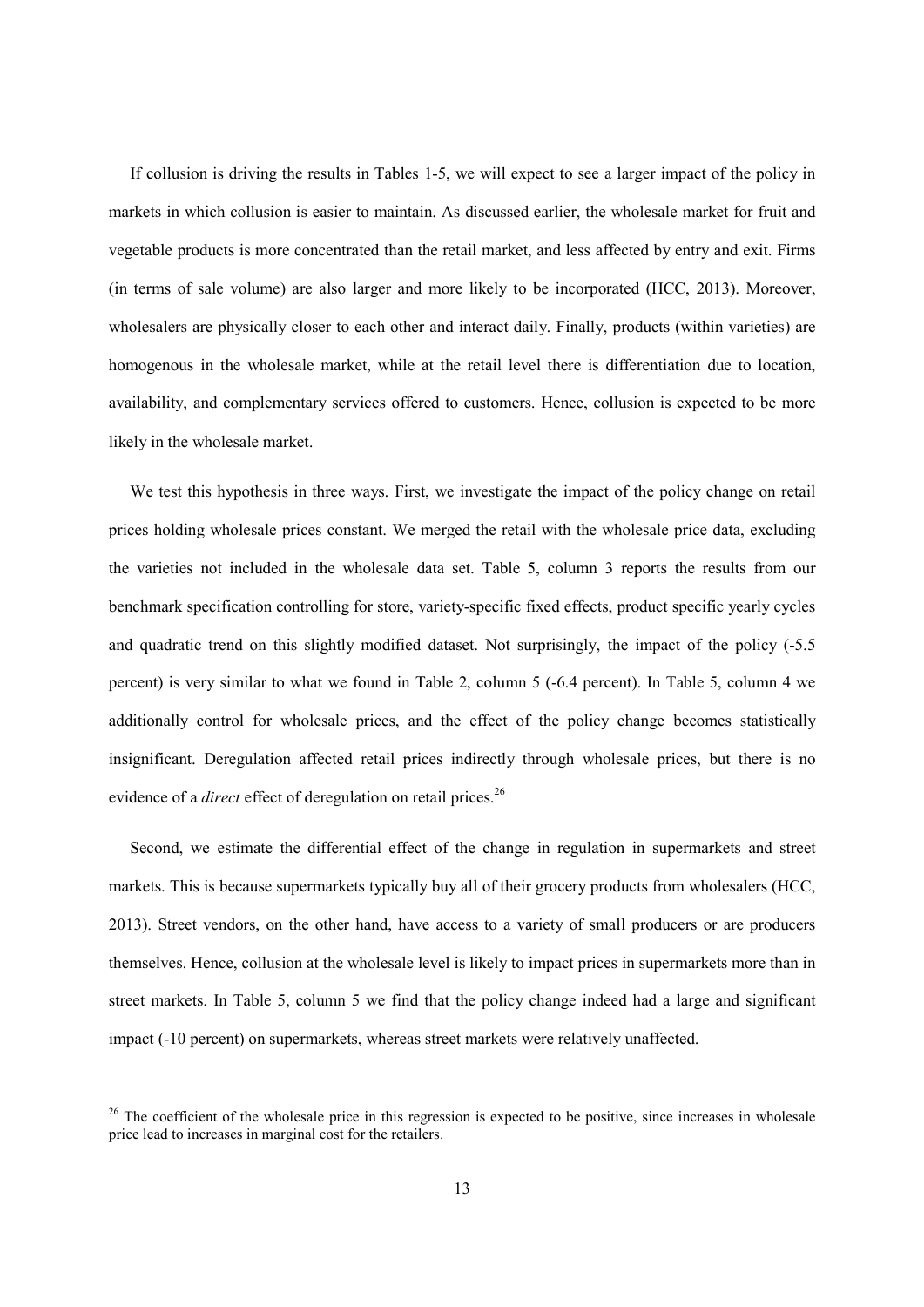Our third approach focuses on the differential impact of the policy on specific products sold at street markets, since even street vendors have to rely on wholesalers for their supply of some specific products. Unfortunately, the classification of products along this dimension is very difficult. Still, the HCC report (2013) shows that street vendors almost never buy lettuce from wholesalers, while they rely on them heavily for peaches. Hence, we can test if the policy had a different impact on the price of these two products in street markets.

Table 6, column 1 reports the results of our benchmark specification using the same control group as before but including only lettuce (classified as "low") and peaches ("high") in the treatment group. The impact of the policy is very similar, although standard errors are larger, due to the smaller sample. Column 2 confirms our previous findings on the differential effect in supermarkets and street markets. Column 3 shows that in street markets, deregulation had no significant impact on the price of lettuce (Low<sub>i</sub>  $\times$  Street market<sub>i</sub>) but had a negative impact on the price of peaches (High<sub>i</sub>  $\times$  Street market<sub>i</sub>). By contrast, in supermarkets, both lettuces and peaches were affected by the policy. These new results are consistent with markup regulation affecting wholesale prices first, and only indirectly affecting retail prices.

The interpretation of the results based on collusion requires that wholesalers could monitor the strategies of their competitors. It is difficult to evaluate what wholesalers knew about their competitors' costs and prices, although monitoring seems to have been possible for three main reasons. First, the identity of (large) customers supplied by each wholesaler could easily be observed because of the physical arrangement of the Athens Central Wholesale Market. Second, wholesale transactions were far from confidential, although they were subject to negotiation between wholesalers and (large) buyers.<sup>27</sup> Finally, information on retail prices in supermarkets was widely available to competitors.

 $27$  Each wholesaler had to report wholesale prices to the market authorities (for each transaction). Given the physical proximity of wholesalers, this information could easily be shared with other wholesalers. There is no evidence of systematic use of rebates that would generate a difference between the reported wholesale price and the price actually paid by retailers.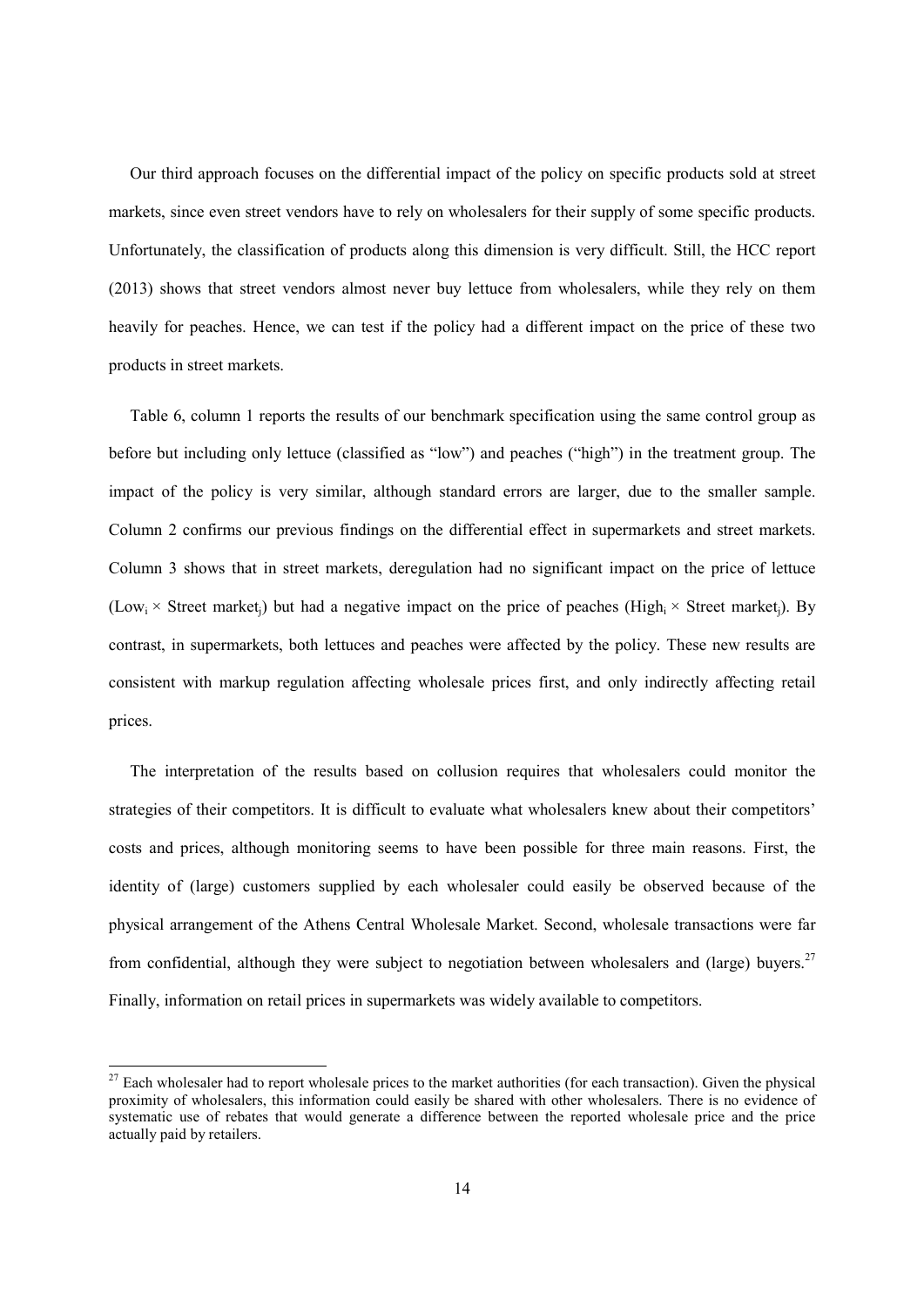#### *The Impact of the Level of Regulated Markups*

According to the collusion hypothesis, collusion should be more difficult to maintain as the gains from deviating from collusive behavior increase. Knittel and Stango (2003) show that cheating may become more attractive when the focal point is higher, since profits from cheating rise faster than profits from cooperation. They also provide evidence that higher price ceilings in the credit card market made collusion more difficult to sustain.

We categorize products into two groups based on the level of the maximum wholesale markup (low maximum markup, including products with maximum markup at 8 and 10 percent, and high maximum markups, including products with 12 percent maximum markup, see Table A1). In Table 7, column 1 we report the estimated impact of deregulation on the wholesale price obtained interacting  $Post<sub>t</sub>$  x Treat<sub>i</sub> with an indicator variable for each group. We find that the effect of deregulation was stronger for products with low maximum markups than for products with high maximum markups. These results are consistent with the collusion hypothesis and the existing literature. Still, they should be interpreted with caution, since we estimate the differential impact of deregulation on average prices, not directly on the probability of collusion.

Maximum markups are correlated across markets. The correlation coefficient between the maximum markups for wholesalers and supermarkets is 0.33, between those for supermarkets and street markets is 0.99. In column 2, we replicate column 1 for retail prices in supermarkets, splitting products into two categories based on their maximum markups in the retail market. We find no significant difference between the two groups in the impact of the policy change. Interestingly, when we classify products according to the level of the maximum markup in the *wholesale* market (column 3), we find that retail prices fell more for products with low maximum markups. Only differences in maximum markups at the wholesale level generate differences across products in the impact of the policy change. These results are consistent with previous evidence suggesting that collusion was taking place in the wholesale market and not in the retail market.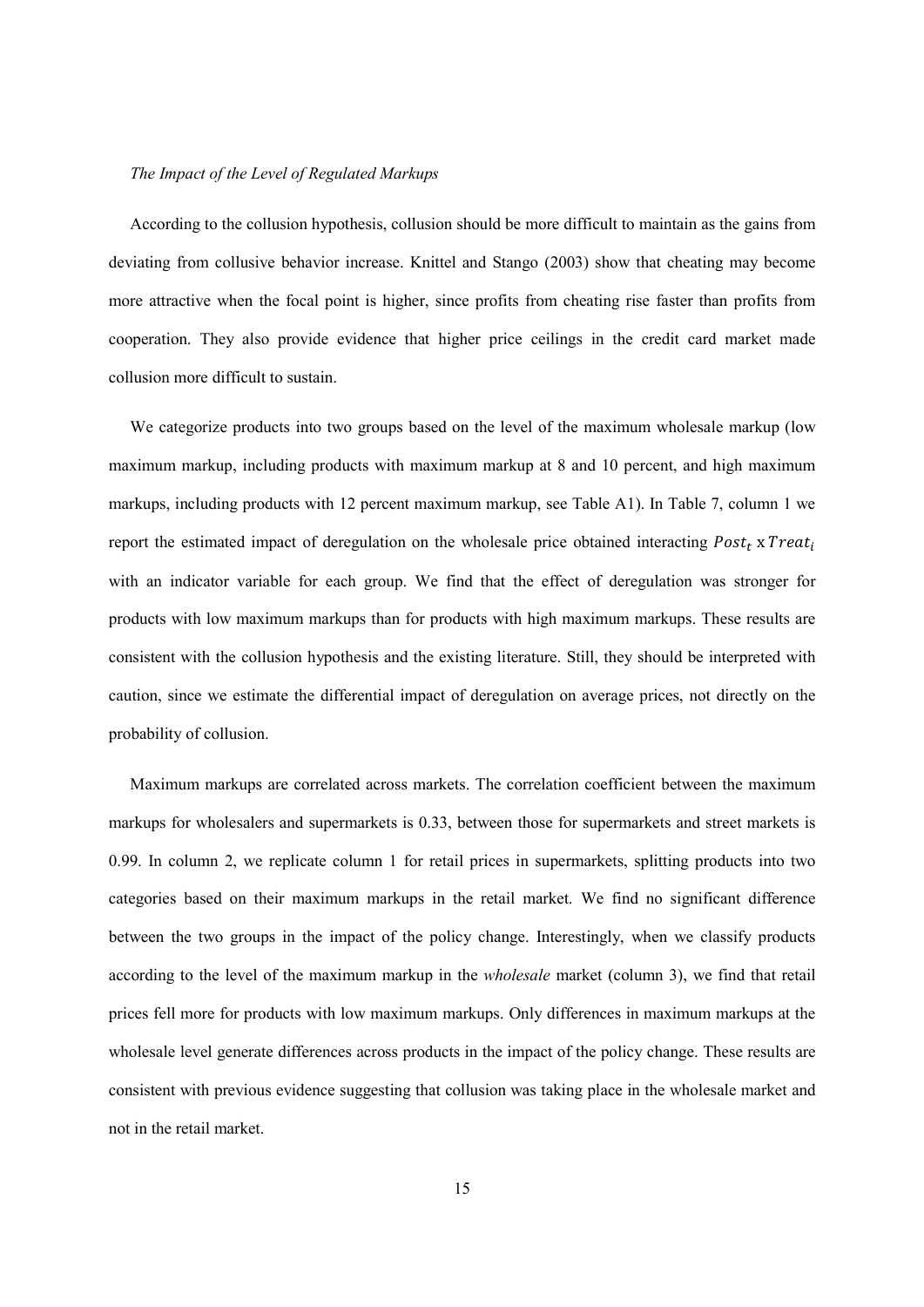#### *The Impact on the Distribution of Prices and Quantile Regressions*

While the previous sections focused on the impact of deregulation on the mean, we now investigate how deregulation affected the entire price distribution. Figure 2 plots the distribution of the logarithm of prices for products in the treatment group for one year before and after deregulation. After deregulation, the distribution shifts to the left and becomes more dispersed. In particular, the mean and the median decrease, together with the 1<sup>st</sup> and 5<sup>th</sup> percentiles, whereas the 95<sup>th</sup> and 99<sup>th</sup> percentiles slightly increase.

A similar pattern emerges from the distribution of residuals from a regression of retail prices on product, store, product-month interactions, and a quadratic time trend (see Figure A1 in the Appendix). In Table 8, we use quantile regressions to measure the impact of markup regulation on the distribution of residuals. Deregulation affected the left more than the right tail of the distribution. Overall, the magnitude of the impact of deregulation is consistent with the impact on the mean measured in Table 2, column 5.

The effect of deregulation on the distribution of prices is consistent with the collusion hypothesis. However, this hypothesis implies that regulation leads to a more concentrated markup distribution, but does not necessarily imply a more concentrated price distribution, as marginal costs (purchase price plus transportation costs) vary across firms. Only if there is a positive correlation between the level of prices and markups will markup regulation lead to less price dispersion. While a positive correlation between prices and markups seems plausible at the product level, we cannot directly test this with our data.<sup>28</sup>

#### *Dynamic effects*

Finally, we estimate a dynamic model interacting  $Treat_i$  with indicator variables for 10 two-week periods before and after the policy change,

$$
\ln(P_{ijt}) = b_0 + b_1 Post_t + b_2 Treat_t + b_{3,T-10}[Treat_t \times D^{T-10}] + b_{3,T-9}[Treat_t \times D^{T-9}] + \dots + b_{3,T+9}[Treat_t \times D^{T+9}] + b_{3,T+10}[Treat_t \times D^{T+10}] + X_{ijt}d + e_{ijt}
$$
\n(2)

<sup>&</sup>lt;sup>28</sup> There is a growing empirical literature on the impact of collusion and cartels on price variability (see, for example, Abrantes-Metz, et al., 2006, and Botolova, et al., 2008).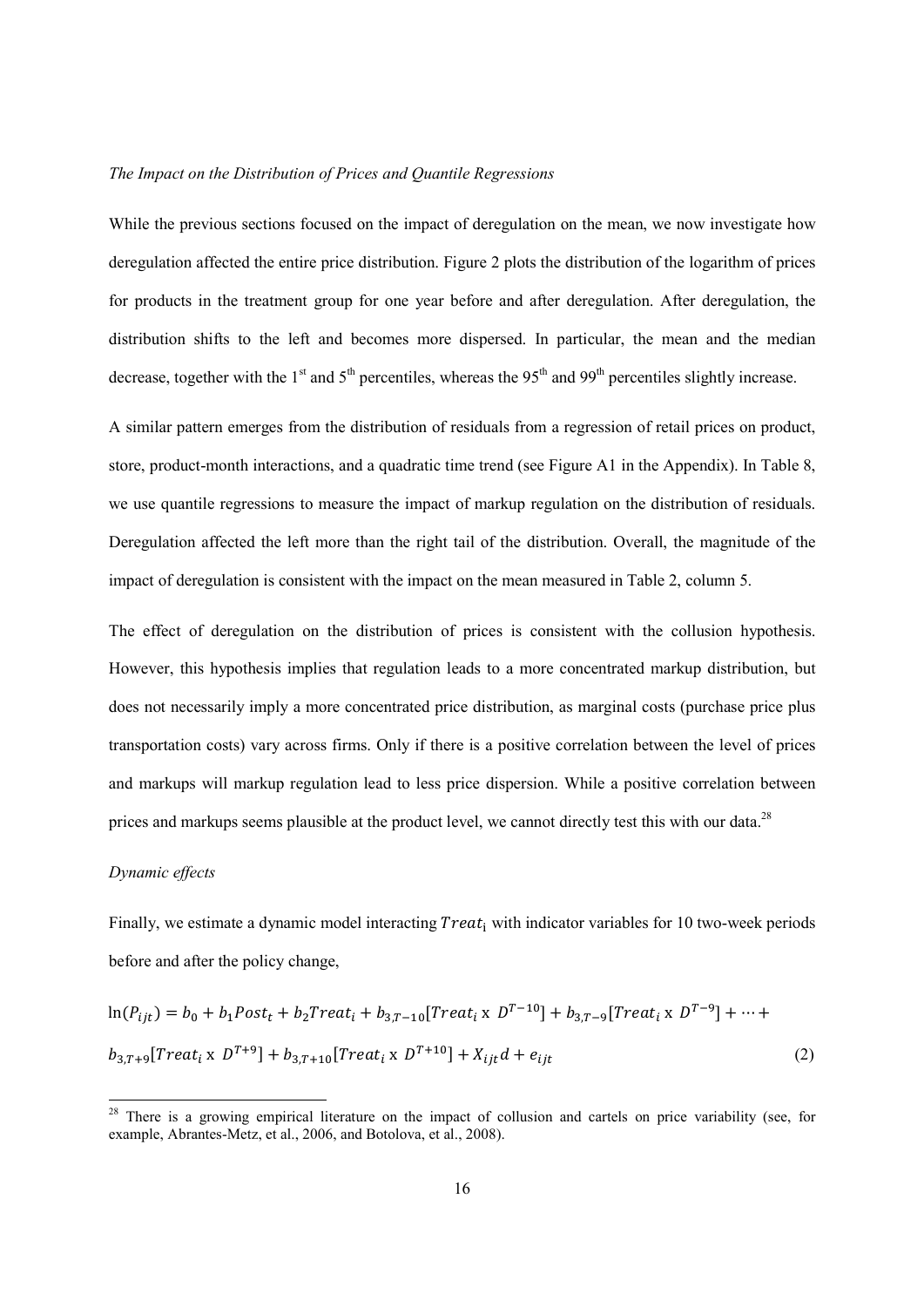where  $D^{T-i} = 1$  in the *i*<sup>th</sup> period before deregulation.<sup>29</sup> The last period (T+10) includes all the observations 20 or more weeks after the policy change. $30$ 

Figure A2 in the Appendix plots the regression coefficients together with their 95% confidence interval.<sup>31</sup> Deregulation has no effect on prices until four weeks before the actual implementation. There seems to be some anticipation effect about four weeks before the policy change, as indicated by the drop in the estimated coefficient in T-2. This corresponds to government announcement concerning the impending change in regulation. Point estimates are negative and stable from that point on, and their magnitude is in line with our previous estimates of the impact of deregulation (Figure A2 also reports the estimated treatment effect from Table 2, column  $4$ ).<sup>32</sup>

#### **6.2. Alternative Hypotheses and Interpretations of the Results**

#### *Markup Regulation and Cost Inflation*

A binding markup regulation limits the benefits from cost reductions, as investments that reduce marginal cost result in a reduction in the maximum price that a firm can charge. For example, a retailer may not benefit from exerting effort in trying to buy at the lowest price, or in minimizing transportation costs, since lower costs are reflected in a lower maximum price. Hence, in principle, firms may distort their cost structure in response to regulation.

Leaving aside the possibility of collusion, the introduction of a binding markup regulation has, in theory, two effects. First, it directly reduces prices for a given marginal cost. Second, it may lead to inefficiencies and higher marginal costs, which results in higher prices. However, the incentives to inflate costs only

 $29$  The results are robust with respect to the choice of the window around the policy change.

<sup>&</sup>lt;sup>30</sup> The omitted indicator variable covers the period 20 or more weeks before deregulation. See, Autor (2003) or Laporte and Windmeijer (2005) for a discussion of this approach.

 $31$  Estimated coefficients are reported in Table A4 of the Appendix.

 $32$  The coefficients are imprecisely estimated, as fruit and vegetable prices show considerable weekly variability in addition to their yearly cycle. The estimates of the dynamic impact of the reform on wholesale prices are also very noisy. Figure A3 and Table A5 in the Appendix describe the regression coefficients.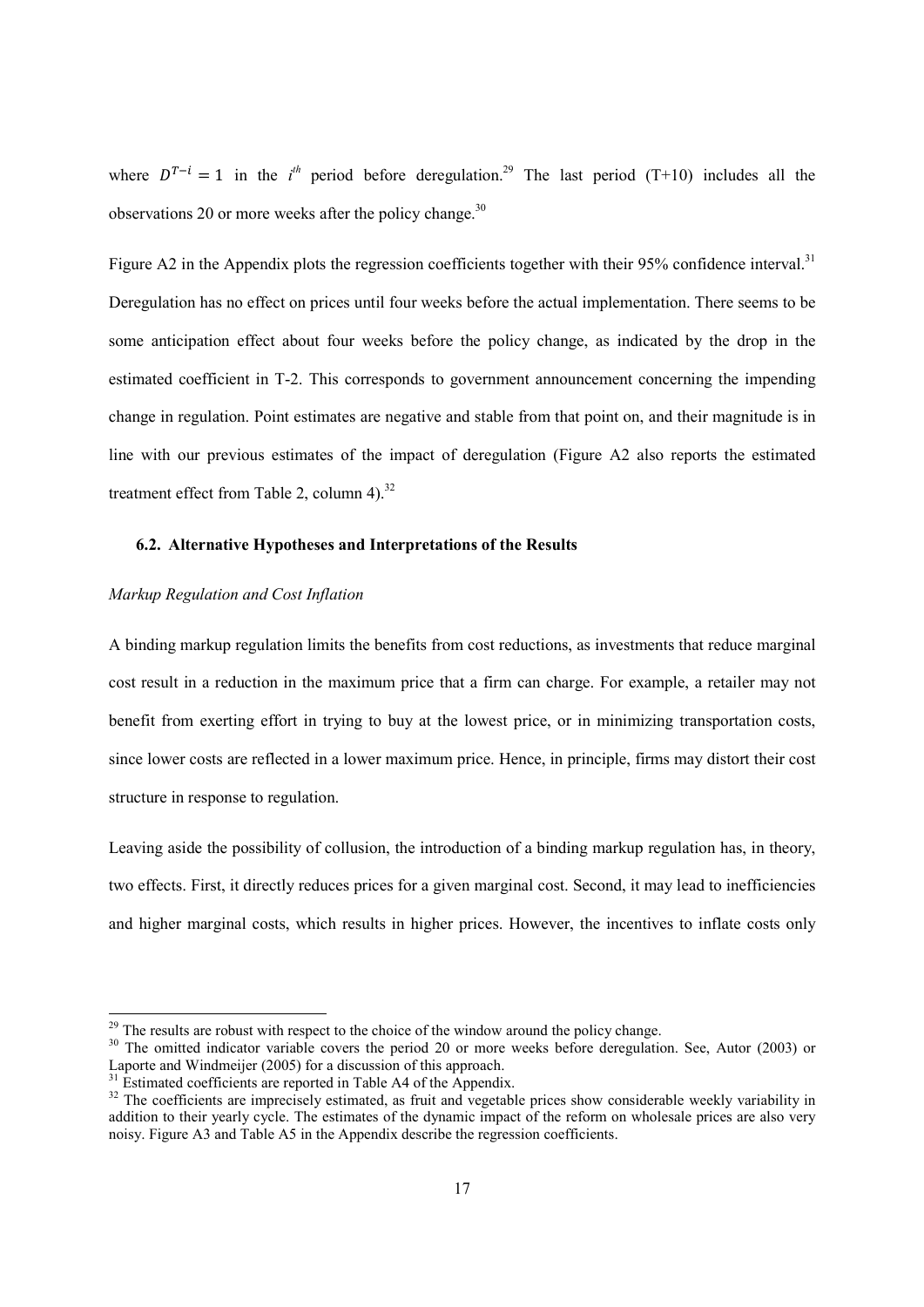partially offset the direct impact of regulation.<sup>33</sup> Hence, markup regulation is expected to lead to lower prices, which clearly contradicts the empirical evidence.

Moreover, the cost inflation hypothesis implies that constrained firms drive the higher average prices during the regulation period. If there is a positive correlation between the level of prices and markups, then the impact of regulation will be concentrated in the right tail of the price distribution. However, Figure 2 and the results on the quantile regressions suggest a larger impact of the policy in the left tail of the price distribution, where unconstrained firms are more likely to operate.

#### *Markup Regulation and Vertical Relations*

The introduction of a binding markup regulation at the retail level can affect the incentives of an upstream wholesaler. However, theoretical arguments suggest that the wholesaler will never charge a higher wholesale price in response to the introduction of markup regulation downstream.<sup>34</sup> This implies that the higher prices observed in the fruits and vegetable market before the reform are unlikely to be caused by vertical relations along the supply chain.<sup>35</sup>

#### *Weak or Imperfect Law Enforcement*

The specific nature of the regulation we are studying required extensive monitoring by the regulator. How could weak or imperfect law enforcement affect the interpretation of the results? Evidence from the HCC (2013) report suggests that the law was well enforced in supermarkets. We do not have direct evidence on the quality of enforcement in street and wholesale markets. In any case, our analysis does not rest on any assumption on the quality of enforcement. Lack of enforcement would imply that regulation

<sup>&</sup>lt;sup>33</sup> Consider the introduction of a binding maximum markup regulation. Regulation makes profit proportional to revenues, but a price that maximizes revenues is strictly lower than the profit maximizing price (for any positive marginal costs). Hence, even if the firm can manipulate its marginal cost, the second effect of markup regulation will never fully offset the first. The argument is described in detail in Appendix B.

<sup>&</sup>lt;sup>34</sup> In the classic vertical relations game (Spengler 1950; Tirole 1988), the introduction of a maximum markup regulation downstream cannot lead to higher wholesale prices upstream. Appendix B illustrates this result in more detail.

<sup>&</sup>lt;sup>35</sup> Also this second alternative explanation is based on the idea that constrained retailers drive the increase in average price during the regulation period. Hence, one would again expect a larger impact of deregulation in the right tail of the distribution of prices, which is not observed in the data.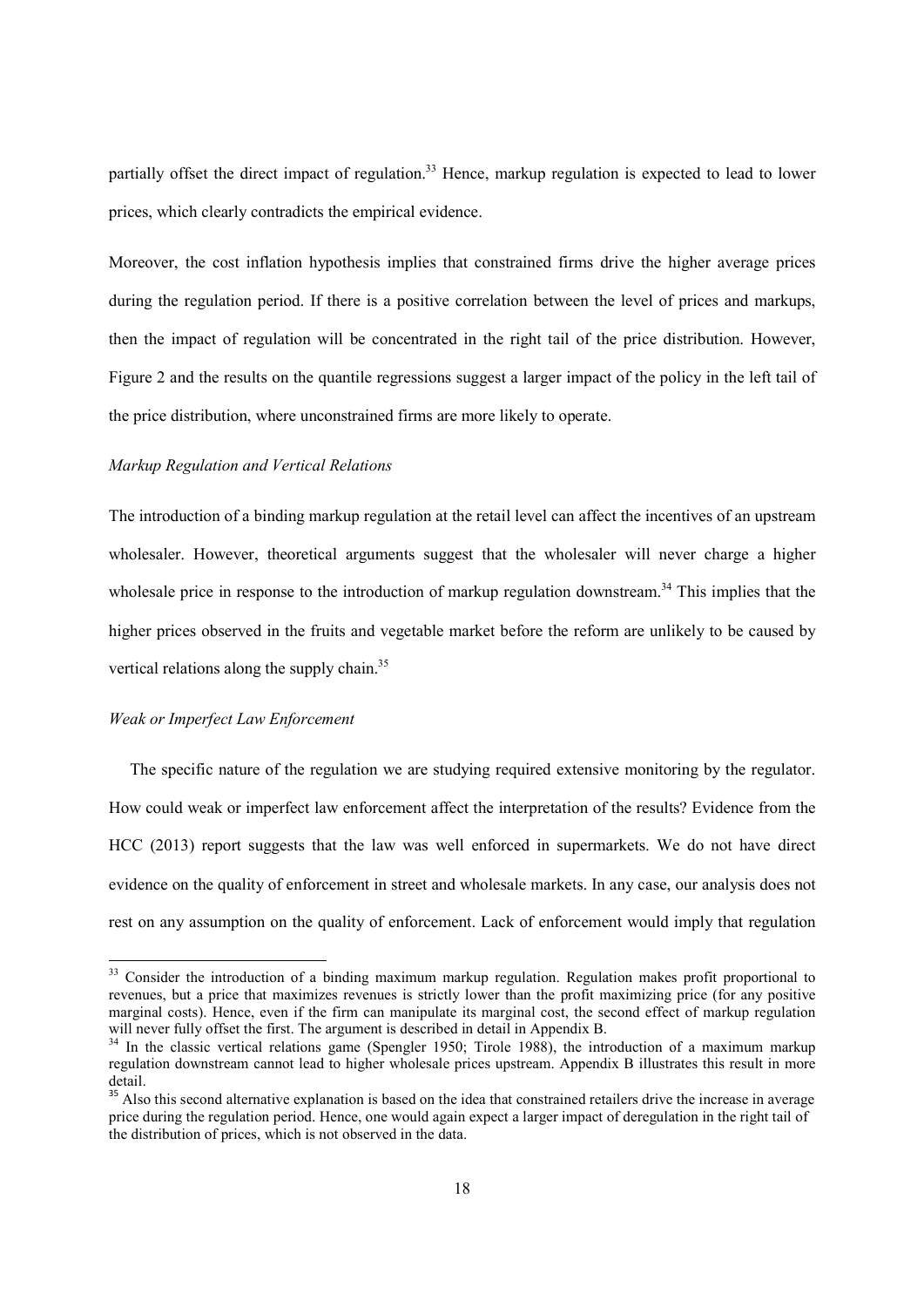was less effective (or perhaps even completely ineffective) in constraining prices. We would then expect no impact of deregulation, whereas we find a significant effect. However, even if not binding or poorly enforced, regulation might have provided a focal point for collusion.

#### **7. Concluding Remarks**

In this paper, we present the first systematic evidence of the impact of maximum markup regulation on retail and wholesale prices. Our results show that repeal of regulation led to significant price decreases, corresponding to an estimated  $E256$  million yearly decrease in consumer expenditure. We also provide indirect but consistent evidence that the most likely explanation for this phenomenon was collusion at the wholesale level. First, several features (centralized physical arrangement, barriers to entry, limited number of large competitors, daily interaction) of the wholesale market make it more susceptible to collusion. Second, the negative impact of deregulation on retail prices is driven by price changes at the wholesale level. Third, prices in supermarkets, which mainly buy from wholesalers, experienced the most significant changes, whereas prices in the street markets decreased significantly only for products that passed through the wholesale channel.

The existing data do not allow us to investigate the exact mechanism possibly used to sustain collusion, nor to assess whether explicit or tacit collusion is more likely to have taken place (although this distinction is clearly important for competition policy). Overall, the results of our ex-post policy evaluation highlight the unexpected consequences of a common yet understudied type of regulation. While maximum markup regulation may well serve its intended purpose in some markets, our results show that this cannot be taken for granted.

#### **References**

Abrantes-Metz, Rosa M., Luke M. Froeb, John Geweke, Christopher T. Taylor (2006), "A variance screen for collusion", *International Journal of Industrial Organization*, Vol. 24, No. 3, pp. 467-486.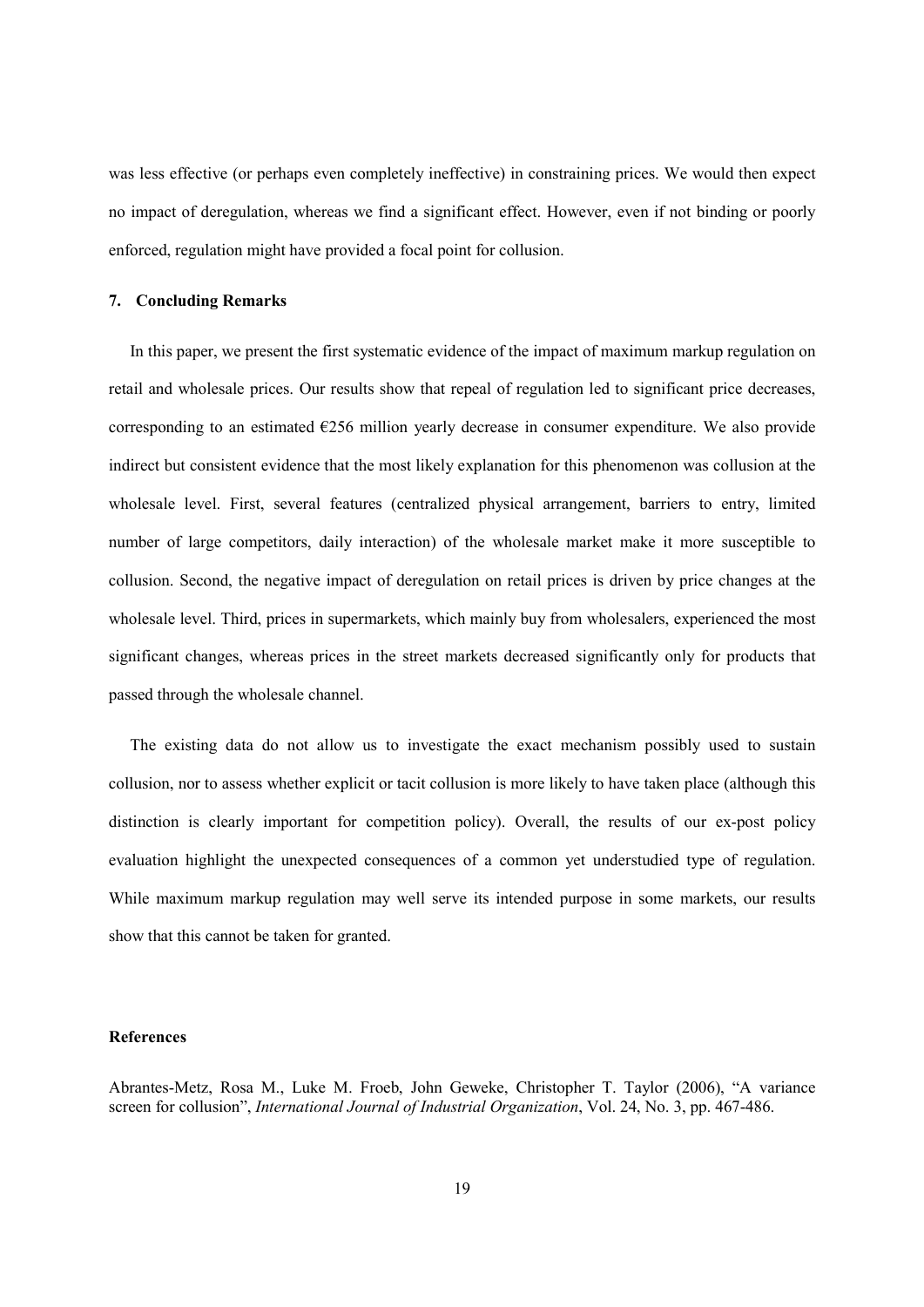Abreu, Dilip, David Pearce, and Ennio Stacchetti (1990), "Toward a Theory of Discounted Repeated Games with Imperfect Monitoring", Econometrica, Vol. 58, No. 5, pp. 1041–63.

Albæk, Svend, Peter Møllgaard and Per B. Overgaard (1997). "Government-Assisted Oligopoly Coordination? A Concrete Case", *Journal of Industrial Economics*, Vol. 45, No. 4, pp. 429-443.

Ashenfelter, Orley and David Card (1985), "Using the Longitudinal Structure of Earnings to Estimate the Effect of Training Programs", *Review of Economics and Statistics*, Vol. 67, pp. 648-660.

Autor, David H. (2003). "Outsourcing at Will: The Contribution of Unjust Dismissal Doctrine to the Growth of Employment Outsourcing", *Journal of Labor Economics*, Vol. 21, No. 1.

Baldwin, Laura H., Robert C. Marshall, and Jean-Francois Richard (1997), "Bidder Collusion at Forest Service Timber Sales", *Journal of Political Economy*, Vol. 105, No. 4, pp. 657-699.

Ball, Douglas (2011). "The Regulation of Mark-ups in the Pharmaceutical Supply Chain". WHO/HAI Project on Medicine Prices and Availability, Review Series on Pharmaceutical Pricing Policies and Interventions, Working Paper 3.

Biscourp, Pierre, Boutin, Xavier, and Vergé, Thibaud (2013), "The Effects of Retail Regulations on Prices: Evidence from the Loi Galland", *The Economic Journal*, Vol. 123, No. 573, pp. 1279–1312.

Blanchard, Olivier (2004), "The Economic Future of Europe", NBER Working Paper No. 10310.

Bolotova, Yuliya, John M. Connor, Douglas J. Miller (2008), "The impact of collusion on price behavior: Empirical results from two recent cases", *International Journal of Industrial Organization*, Vol. 26, No. 6, pp. 1290-1307.

Card, David (1992), "Using Regional Variation to Measure the Effect of the Federal Minimum Wage", *Industrial and Labor Relations Review*, Vol. 46, pp. 22-37.

Card, David and Alan Krueger (1994), "Minimum Wages and Employment: A Case Study of the Fast-Food Industry in New Jersey and Pennsylvania", *American Economic Review*, Vol. 84, pp. 772-784.

Card, David and Alan Krueger (2000), "Minimum Wages and Employment: A Case Study of the Fast-Food Industry in New Jersey and Pennsylvania: Reply", *American Economic Review*, Vol. 90, pp. 1397- 1420.

Carranza, Juan Esteban, Clark, Robert and Jean-François Houde (2013), "Price controls and market structure: Evidence from gasoline retail markets", *Journal of Industrial Economics*, forthcoming.

Corbeau, Anne-Sophie, Dennis Volk, Jonathan Sinton, Julie Jiang, Jiang Ping, Tammy Teng, Li Boshu and Yue Fen (2012), "Gas Pricing and Regulation, China's Challenges and IEA Experience", International Energy Agency, Paris.

Djankov, Simeon, Rafael La Porta, Florencio Lopez-de-Silanes and Andrei Shleifer (2002), "The Regulation of Entry", *Quarterly Journal of Economics*, Vol. 117, No. 1, pp. 1-37.

Davis, Lucas W. and Lutz Kilian (2011), "The Allocative Cost of Price Ceilings in the U.S. Residential Market for Natural Gas", *Journal of Political Economy*, Vol. 119, No. 2, pp. 212-241.

Deacon, Robert T., and Jon Sonstelie (1989), "The Welfare Costs of Rationing by Waiting." *Economic Inquiry*, Vol. 27, No. 2, pp. 179–96.

Deacon, Robert T., and Jon Sonstelie (1991), "Price Controls and Rent Dissipation with Endogenous Transaction Costs", *American Economic Review*, Vol. 81, No. 5, pp. 1361–73.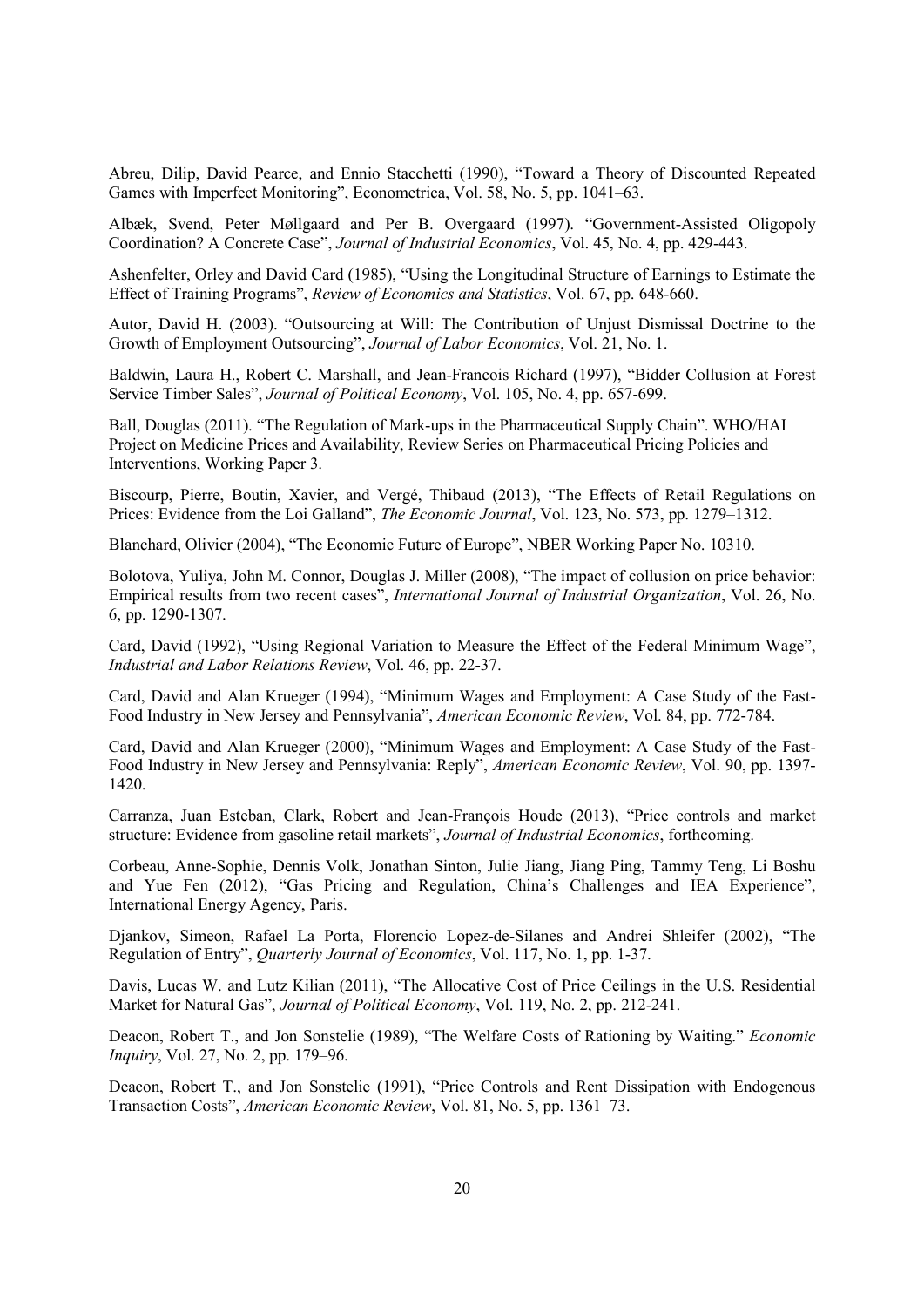Defense Commissary Agency (2012), Directive DeCAD 40-04, Department of Defense, (Accessed 15 April 2015). Available from:

https://www.commissaries.com/inside\_deca/publications/directives/DeCAD40\_4.pdf

Djankov, Simeon, La Porta, Rafael, Lopez-de-Silanes, Florencio, and Andrei Schleifer (2002), "The Regulation of Entry", *The Quarterly Journal of Economics*, Vol. CXVII, No.1, pp.1-37.

Ellison, Glenn (1994), "Theories of Cartel Stability and the Joint Executive Committee", *The RAND Journal of Economics*, Vol. 25, No. 1, pp. 37-57.

European Competition Network (2012). ECN Activities in the food sector.

Frech, H. E., III, and William C. Lee (1987), "The Welfare Cost of Rationing-by-Queuing across Markets: Theory and Estimates from the U.S. Gasoline Crises", *The Quarterly Journal of Economics,* Vol. 102, No. 1, pp 97–108.

Green, Edward J., and Robert H. Porter (1984), "Noncooperative Collusion under Imperfect Price Information", *Econometrica*, Vol. 52, No. 1, pp. 87-100.

Haltiwanger, John, and Joseph E. Harrington (1991), "The Impact of Cyclical Demand Movements on Collusive Behavior", *The RAND Journal of Economics*, Vol. 22, No. 1, pp. 89-106.

Haucap, Justus and Hans Christian Müller (2012), "The Effects of Gasoline Price Regulations: Experimental Evidence", DICE Discussion Paper, No. 47.

Hellenic Competition Commission, Fruits and Vegetables Sectorial Study, 4/12/2013

International Gas Union (2014). "Wholesale Gas Price Survey – 2014 Edition".

Israel Consumer Council (2015). "Ministerial Committee for Legislation has approved the bill for supervision of fruit and vegetables prices", http://www.consumers.org.il/.

Katsoulacos Y.,C. Genakos and G. Houpis (2014), "Product Market Regulation and Competitiveness: Towards a National Competition and Competitiveness Policy in Greece", in C. Meghir, C. Pissarides, D. Vayanos and N. Vettas (eds.), *Reforming the Greek Economy*, MIT Press, *forthcoming*.

Knittel, Christopher R., and Victor Stango (2003), "Price ceilings as focal points for tacit collusion: evidence from credit cards." *American Economic Review*, Vol. 93, No. 5, pp.1703-1729.

Laffont, Jean-Jacques, and Jean Tirole (1993), "A theory of incentives in Procurement and Regulation", The MIT Press, Cambridge, Massachusetts.

Lafontaine , Francine and Margaret Slade (2008), "Exclusive Contracts and Vertical Restraints: Empirical Evidence and Public Policy", in Handbook of Antitrust Economics, Paolo Buccirossi (ed.) MIT Press, 2008, pp. 391-414.

Laporte, Audrey, and Frank Windmeijer (2005), "Estimation of panel data models with binary indicators when treatment effects are not constant over time", *Economics Letters* Vol. 88, No.3, pp. 389-396.

Miravete, Eugenio J., Katja Seim, and Jeff Thurk (2014), "Complexity, Efficiency, and Fairness of Multi-Product Monopoly Pricing", CESifo Working Paper Series No. 4692.

Motta, Massimo (2004), "*Competition Policy*", Cambridge University Press.

Olsen, Edgar O. (1972), "An Econometric Analysis of Rent Control", *Journal of Political Economy*, Vol. 80, No. 6, pp. 1081–1100.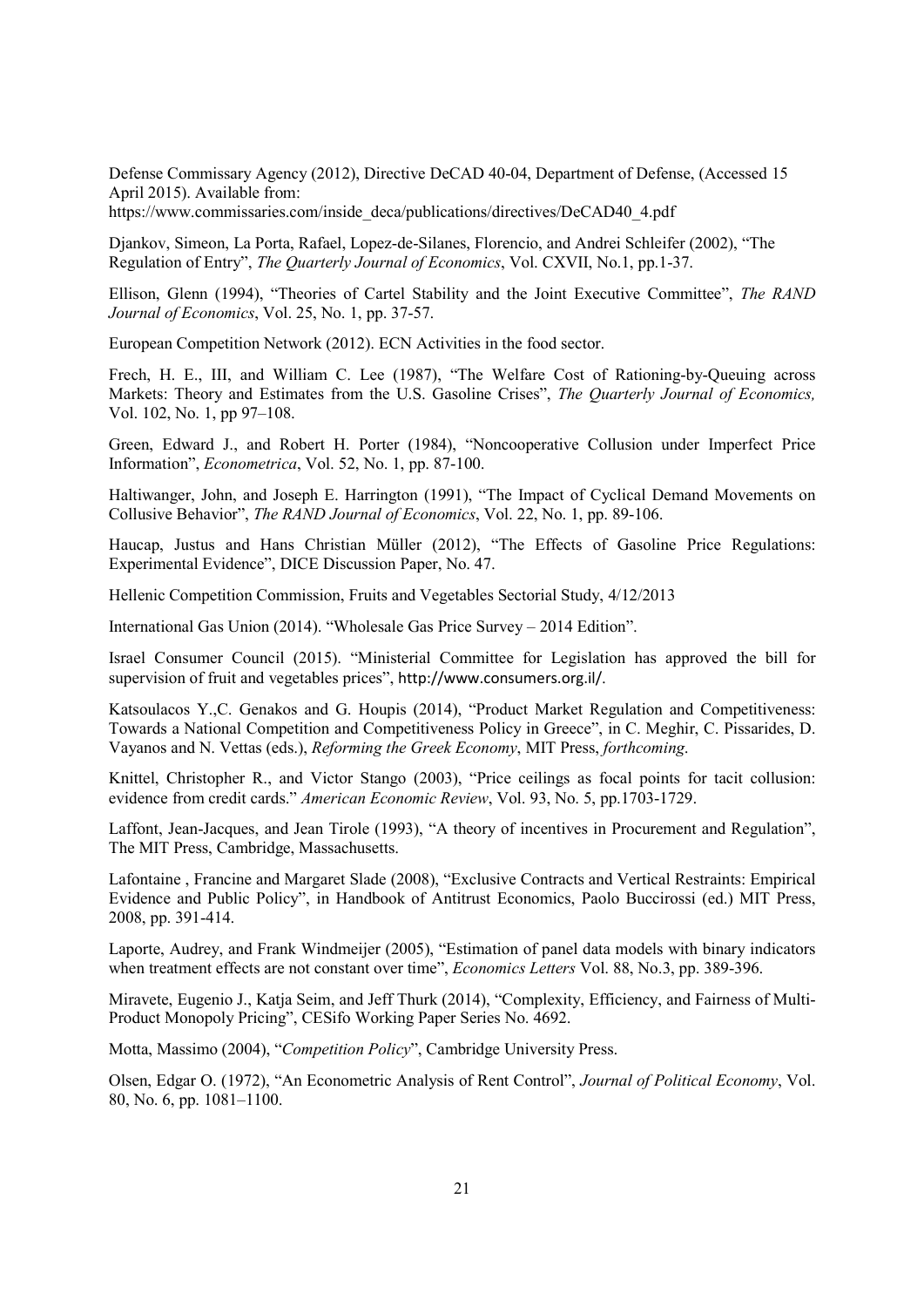Peitz, Martin (2003), "On access pricing in telecoms: theory and European practice", *Telecommunications Policy* Vol. 27, pp. 729–740.

Philipsen, Niels J. (2013), "Regulation of Pharmacists: A Comparative Law and Economics Analysis", *The European Journal of Comparative Economics*, Vol. 10, No. 2, pp. 225-241.

Porter, Robert H. (1983), "A Study of Cartel Stability: The Joint Executive Committee, 1880-1886", The *Bell Journal of Economics*, Vol. 14, No. 2, pp. 301-314.

Porter, Robert H. and J. Douglas Zona (1993), "Detection of Bid Rigging in Procurement Auctions", *Journal of Political Economy*, Vol. 101, No. 3, pp. 518-538.

Porter, Robert H. and J. Douglas Zona (1999), "Ohio School Milk Markets: An Analysis of Bidding" The *RAND Journal of Economics*, Vol. 30, No. 2, pp. 263-288.

Raymon, Neil (1983), "Price Ceilings in Competitive Markets with Variable Quality", *Journal of Public Economics,* Vol. 22, pp. 257–64.

Rotemberg, Julio J. and Garth Saloner (1986), "Supergame-Theoretic Model of Price Wars during Booms", *The American Economic Review*, Vol. 76, No. 3, pp. 390-407.

Scarpetta, S. and Tressel, T. (2002), "Productivity and Convergence in a Panel of OECD Countries: Do Regulations and Institutions Matter?", OECD working paper 342.

Schaumans, C. and Verboven, F. (2008), "Entry and regulation: evidence from health care professions". *RAND Journal of Economics*, Vol. 39, pp. 949–972.

Schelling, Thomas (1960), "The Strategy of Conflict", Harvard University Press.

Seim, Katja, and Joel Waldfogel (2013), "Public Monopoly and Economic Efficiency: Evidence from the Pennsylvania Liquor Control Board's Entry Decisions", *American Economic Review*, Vol.103, No. 2, pp. 831-62.

Sen, Anindya, Anthony Clemente, and Linda Jonker (2011), "Retail gasoline price ceilings and regulatory capture: evidence from Canada", *American law and economics review,* Vol. 13, No. 2, pp. 532-564.

Smith, Rodney T., and Charles E. Phelps (1978), "The Subtle Impact of Price Controls on Domestic Oil Production." *A.E.R. Papers and Proc*., Vol. 68, No. 2, pp. 428–33.

Spengler, Joseph J. (1950), "Vertical Integration and Antitrust Policy", *Journal of Political Economy*, Vol. 58, pp. 347-352

Suen, Wing. 1989. "Rationing and Rent Dissipation in the Presence of Heterogeneous Individuals." *Journal of Political Economy*, Vol. 97, pp. 1384–94.

Suvankulov, Farrukh, Marco Chi Keung Lau, Fatma Ogucu (2012). "Price regulation and relative price convergence: Evidence from the retail gasoline market in Canada", *Energy Policy*, Vol. 40, pp. 325-334.

Tirole, Jean (1988), "The Theory of Industrial Organization", MIT Press, Cambridge: Massachusetts.

Viscusi, Kip, John M. Vernon and Joseph E. Harrington, Jr. (2005) "Economics of Regulation and Antitrust", Fourth Edition, Cambridge: MIT Press.

World Health Organization (2013), "WHO Guideline on Country Pharmaceutical Pricing Policies", WHO Press.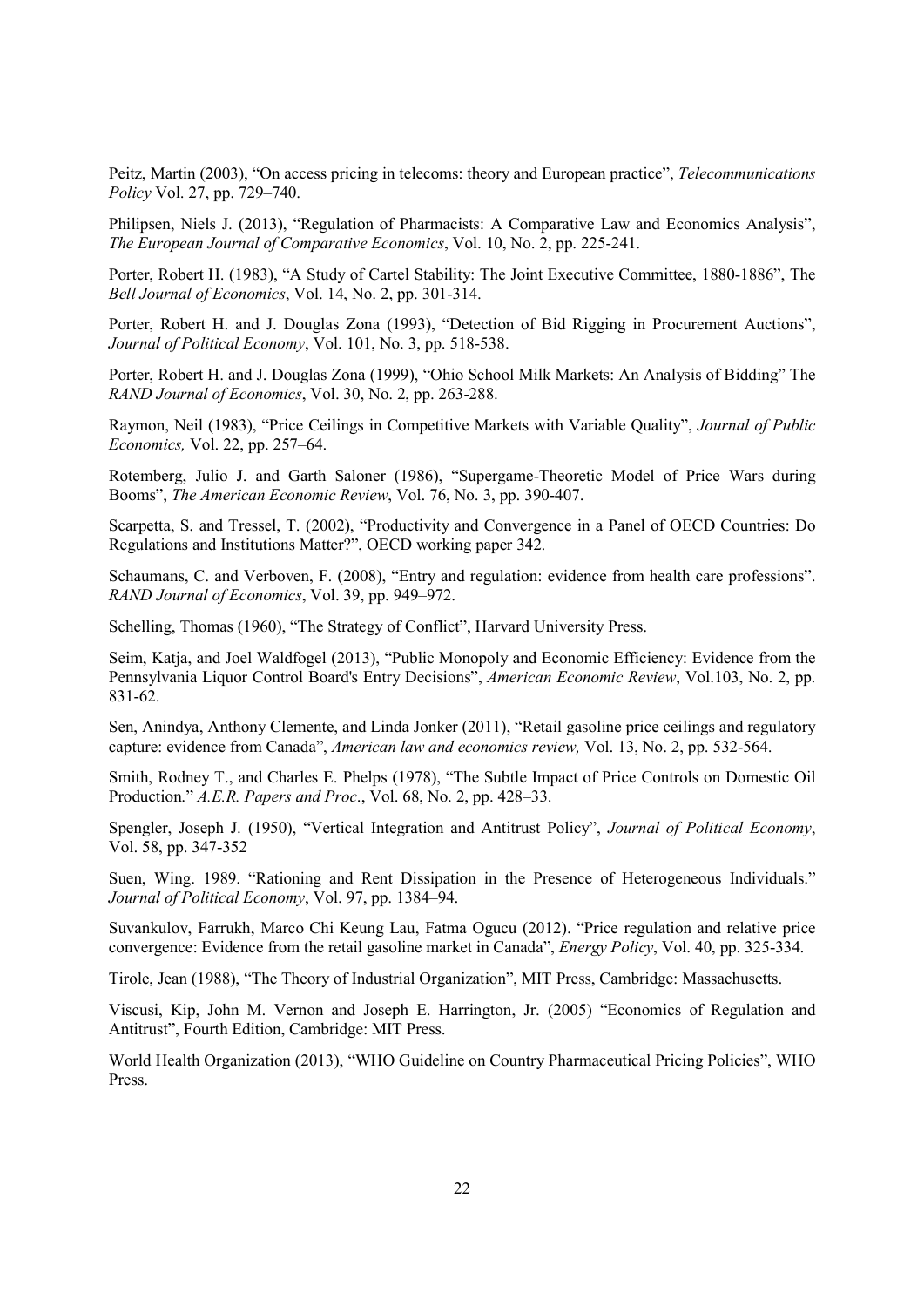FIGURE 1: AVERAGE RETAIL PRICES OF REGULATED (TREATMENT) AND UNREGULATED PRODUCTS (CONTROL)



Notes: The figure reports the weekly average log prices of products affected by the markup regulation (treatment group, black dashed line) and not affected by regulation (control group, grey<br>dashed line) and their averages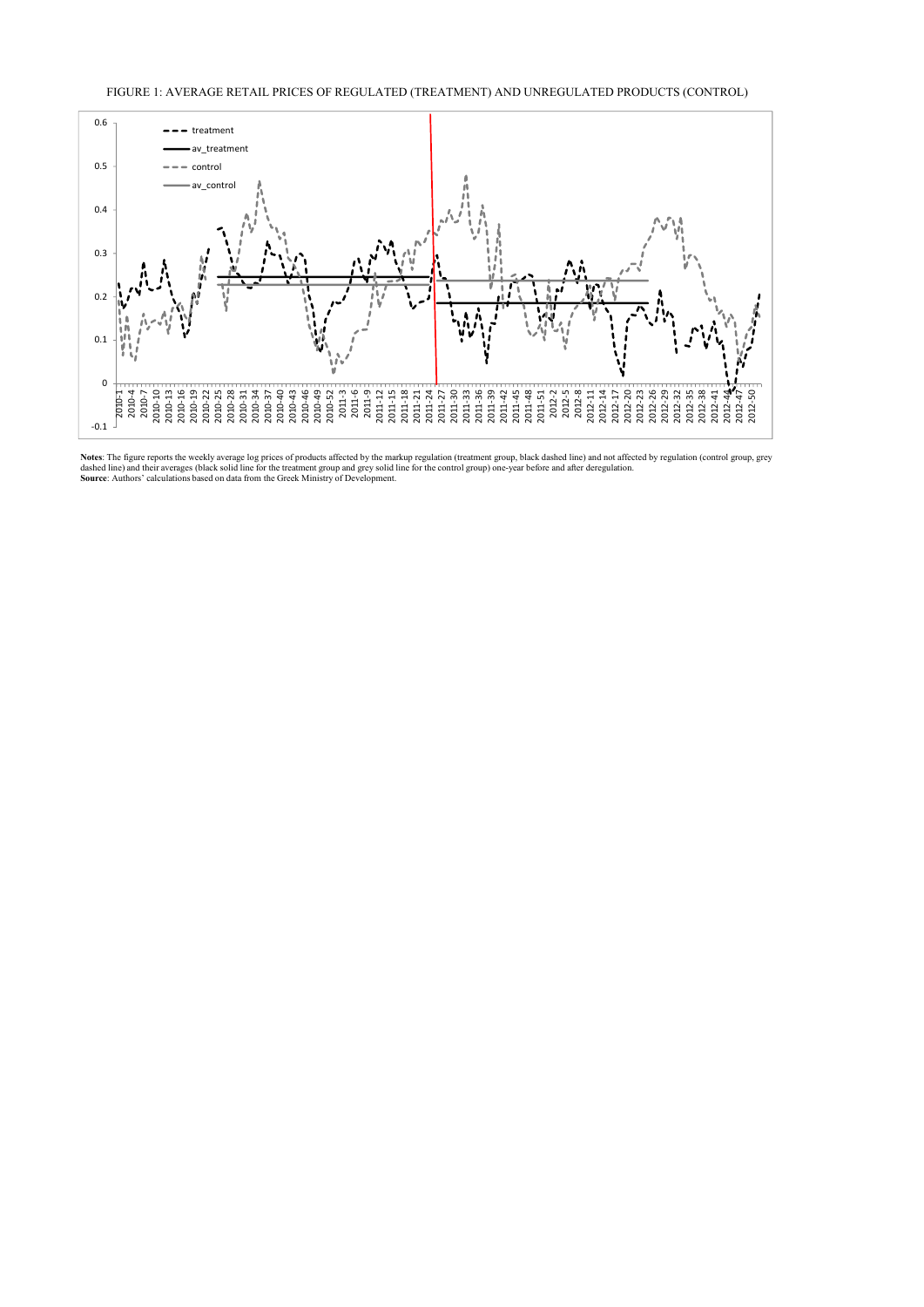

#### FIGURE 2: THE DISTRIBUTION OF RETAIL PRICES BEFORE AND AFTER DEREGULATION (TREATMENT GROUP)

**Notes**: The figure plots the distribution of log prices of products in the treatment group one year before ("Before") and one year after ("After") the policy change. Sample statistics are reported in the top left corner. **Source**: Authors' calculations based on data from the Greek Ministry of Development.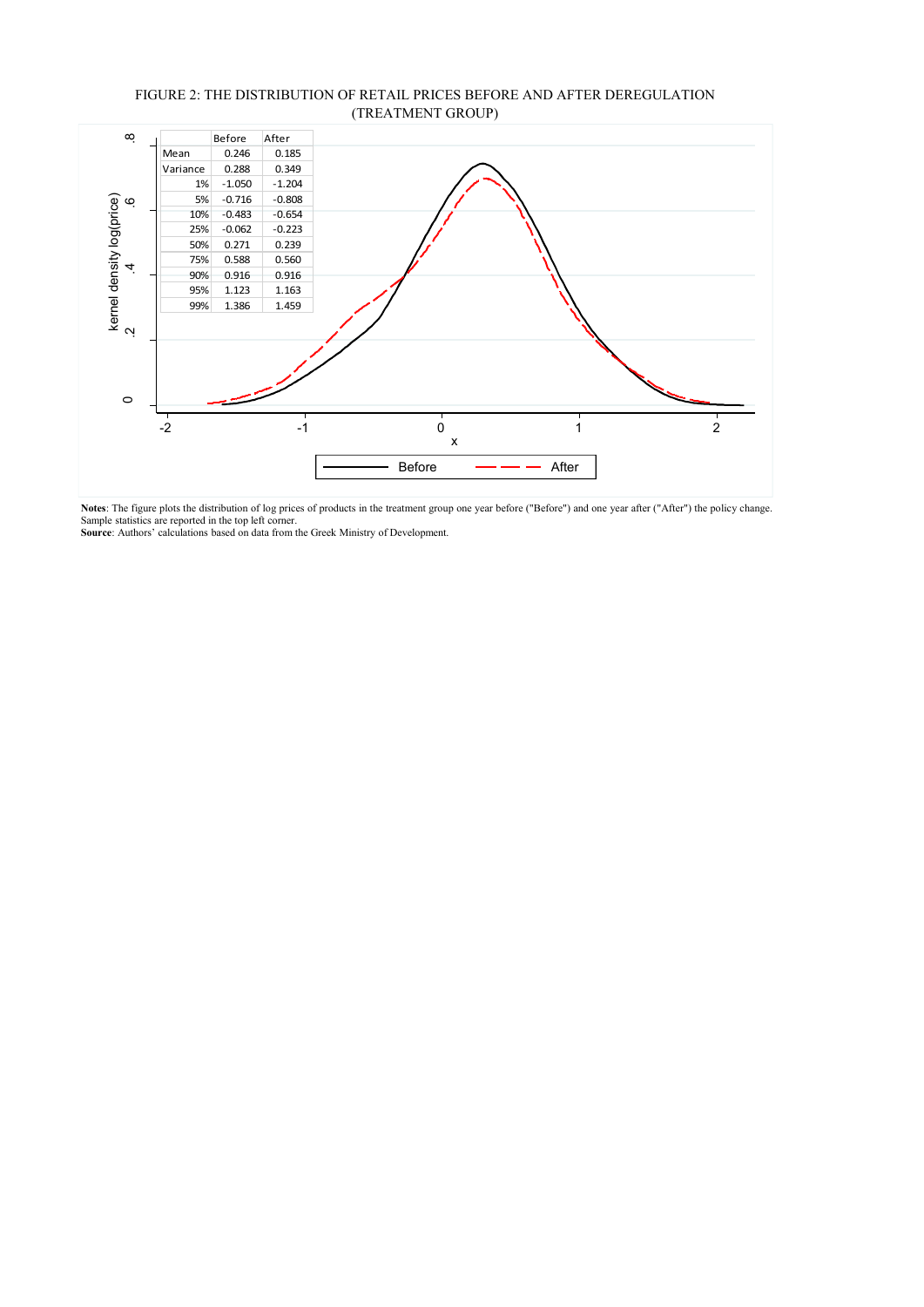| TABLE 1 - THE IMPACT OF DEREGULATION ON RETAIL PRICES (TREATMENT ONLY) |                                                      |                                                |                                                |                                              |                                                |  |
|------------------------------------------------------------------------|------------------------------------------------------|------------------------------------------------|------------------------------------------------|----------------------------------------------|------------------------------------------------|--|
| Estimation method<br>Dependent variable                                | (1)<br><b>OLS</b><br>In(Retail Price) <sub>iit</sub> | (2)<br>FE<br>$ln(Reta)$ Price) $_{\text{int}}$ | (3)<br>FE<br>$ln(Reta)$ Price) $_{\text{int}}$ | (4)<br>FE<br>In(Retail Price) <sub>iit</sub> | (5)<br>FE<br>$ln(Reta)$ Price) $_{\text{int}}$ |  |
| $Post_{t}$                                                             | $-0.077***$                                          | $-0.061**$                                     | $-0.067***$                                    | $-0.075***$                                  | $-0.056**$                                     |  |
| dummy=1 after 22 June 2011                                             | (0.026)                                              | (0.027)                                        | (0.024)                                        | (0.024)                                      | (0.025)                                        |  |
| <b>Observations</b>                                                    | 44,606                                               | 44,606                                         | 44,606                                         | 44,606                                       | 44,606                                         |  |
| Adjusted $R^2$                                                         | 0.005                                                | 0.008                                          | 0.808                                          | 0.867                                        | 0.868                                          |  |
| Clusters                                                               | 56                                                   | 56                                             | 56                                             | 56                                           | 56                                             |  |
| Month FE                                                               |                                                      | yes                                            | yes                                            |                                              |                                                |  |
| Store FE                                                               |                                                      |                                                | yes                                            | yes                                          | yes                                            |  |
| Product variety FE                                                     |                                                      |                                                | yes                                            | yes                                          | yes                                            |  |
| Month $\times$ Product FE                                              |                                                      |                                                |                                                | yes                                          | yes                                            |  |
| Year-month trend and square                                            |                                                      |                                                |                                                |                                              | yes                                            |  |

Notes: The dependent variable is the logarithm of the retail price of product variety *i*, in store *j*, and week *t*. All regressions include binary indicators for the changes in VAT rates. Standard errors clustered at th **Source**: Authors' calculations based on data from the Greek Ministry of Development.

.

.

|                                                |                                                      |                                                      |                                                | TABLE 2 - THE IMPACT OF DEREGULATION ON RETAIL PRICES (CONTROL AND TREATMENT) |                                              |
|------------------------------------------------|------------------------------------------------------|------------------------------------------------------|------------------------------------------------|-------------------------------------------------------------------------------|----------------------------------------------|
| <b>Estimation method</b><br>Dependent variable | (1)<br><b>OLS</b><br>In(Retail Price) <sub>iit</sub> | (2)<br><b>OLS</b><br>In(Retail Price) <sub>iit</sub> | (3)<br>FE<br>$ln(Reta)$ Price) $_{\text{int}}$ | (4)<br>FE<br>$ln(Reta)$ Price) $_{\text{int}}$                                | (5)<br>FE<br>In(Retail Price) <sub>iit</sub> |
| $Treat_i \times Post_t$                        | $-0.101**$<br>(0.045)                                | $-0.100**$<br>(0.044)                                | $-0.096***$<br>(0.026)                         | $-0.064***$<br>(0.022)                                                        | $-0.064***$<br>(0.023)                       |
| $Post_t$                                       | 0.024                                                | 0.033                                                | 0.015                                          | $-0.015$                                                                      | 0.005                                        |
| dummy=1 after 22 June 2011                     | (0.036)                                              | (0.035)                                              | (0.025)                                        | (0.020)                                                                       | (0.021)                                      |
| Treat                                          | 0.028                                                | 0.025                                                |                                                |                                                                               |                                              |
|                                                | (0.117)                                              | (0.117)                                              |                                                |                                                                               |                                              |
| Observations                                   | 56,523                                               | 56,523                                               | 56,523                                         | 56,523                                                                        | 56,523                                       |
| Adjusted $R^2$                                 | 0.005                                                | 0.009                                                | 0.789                                          | 0.858                                                                         | 0.859                                        |
| Clusters                                       | 72                                                   | 72                                                   | 72                                             | 72                                                                            | 72                                           |
| Month FE                                       |                                                      | yes                                                  | yes                                            |                                                                               |                                              |
| Store FE                                       |                                                      |                                                      | yes                                            | yes                                                                           | yes                                          |
| Product variety FE                             |                                                      |                                                      | yes                                            | yes                                                                           | yes                                          |
| Month $\times$ Product FE                      |                                                      |                                                      |                                                | yes                                                                           | yes                                          |
| Year-month trend and square                    |                                                      |                                                      |                                                |                                                                               | yes                                          |

Notes: The dependent variable is the logarithm of the retail price of product variety *i*, in store *j*, and week *t*. All regressions include binary indicators for the changes in VAT rates. Standard errors clustered at th **Source**: Authors' calculations based on data from the Greek Ministry of Development.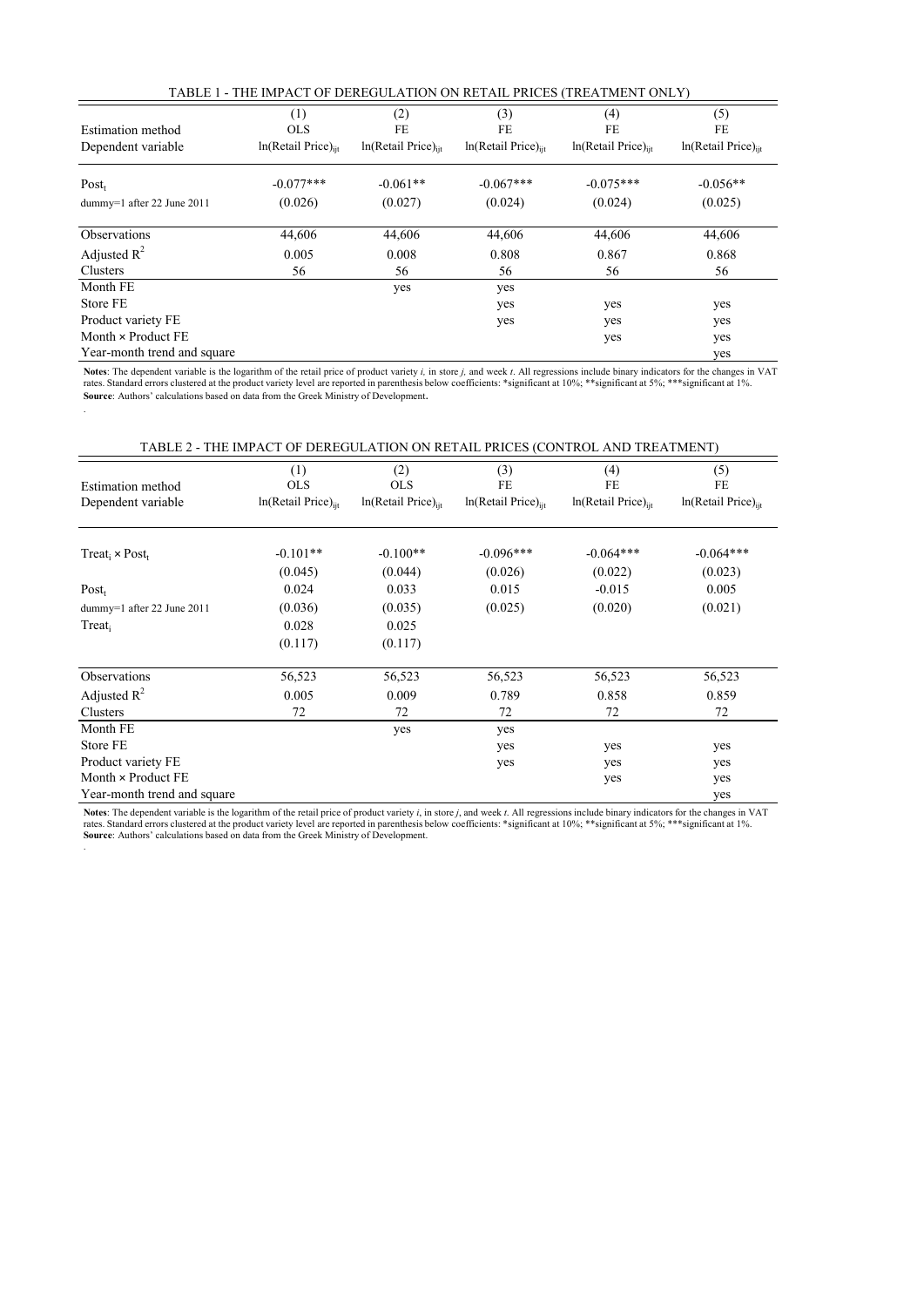| TABLE 3 - THE IMPACT OF DEREGULATION ON WHOLESALE PRICES |  |
|----------------------------------------------------------|--|
|----------------------------------------------------------|--|

|                             | (1)                        | (2)        | (3)                                                                                                                                         | (4)         | (5)        | (6)        |
|-----------------------------|----------------------------|------------|---------------------------------------------------------------------------------------------------------------------------------------------|-------------|------------|------------|
| Estimation method           | <b>OLS</b>                 | <b>OLS</b> | <b>OLS</b>                                                                                                                                  | FE          | FE         | FE         |
| Dependent variable          | $ln(Wholesale Price)_{it}$ |            | $\ln(Wholesale Price)_{it}$ $\ln(Wholesale Price)_{it}$ $\ln(Wholesale Price)_{it}$ $\ln(Wholesale Price)_{it}$ $\ln(Wholesale Price)_{it}$ |             |            |            |
| Sample                      | Treatment only             |            | Control & Treatment Control & Treatment Control & Treatment Control & Treatment Control & Treatment                                         |             |            |            |
| $Treat_i \times Post_t$     |                            | $-0.156**$ | $-0.156**$                                                                                                                                  | $-0.244***$ | $-0.093**$ | $-0.095**$ |
|                             |                            | (0.072)    | (0.072)                                                                                                                                     | (0.049)     | (0.040)    | (0.041)    |
| $Post_t$                    | $-0.099**$                 | 0.056      | $-0.022$                                                                                                                                    | 0.052       | $-0.074*$  | $-0.077$   |
| dummy=1 after 22 June 2011  | (0.041)                    | (0.059)    | (0.063)                                                                                                                                     | (0.052)     | (0.043)    | (0.055)    |
| Treat,                      |                            | $-0.021$   | $-0.026$                                                                                                                                    |             |            |            |
|                             |                            | (0.148)    | (0.149)                                                                                                                                     |             |            |            |
| Observations                | 880                        | 1,115      | 1,115                                                                                                                                       | 1,115       | 1,115      | 1,115      |
| Adjusted $R^2$              | 0.007                      | 0.012      | 0.028                                                                                                                                       | 0.787       | 0.910      | 0.911      |
| Clusters                    | 45                         | 59         | 59                                                                                                                                          | 59          | 59         | 59         |
| Month FE                    |                            |            | yes                                                                                                                                         | yes         |            |            |
| Product FE                  |                            |            |                                                                                                                                             | yes         | yes        | yes        |
| Month $\times$ Product FE   |                            |            |                                                                                                                                             |             | yes        | yes        |
| Year-month trend and square |                            |            |                                                                                                                                             |             |            | yes        |

Notes: The dependent variable is the logarithm of the wholesale price of product variety *i* in month *t*. All regressions include binary indicators for the changes in VAT rates. Standard errors clustered at the Standard e

TABLE 4 - THE IMPACT OF DEREGULATION ON RETAIL PRICES (ALTERNATIVE CONTROL GROUP)

|                             | (1)                             | (2)                             | (3)                               | (4)                             | (5)                              |
|-----------------------------|---------------------------------|---------------------------------|-----------------------------------|---------------------------------|----------------------------------|
| <b>Estimation</b> method    | <b>OLS</b>                      | <b>OLS</b>                      | FE                                | FE                              | FE                               |
| Dependent variable          | In(Retail Price) <sub>iit</sub> | In(Retail Price) <sub>iit</sub> | $ln(Reta)$ Price) $_{\text{int}}$ | In(Retail Price) <sub>iit</sub> | $ln(Reta)$ Price) <sub>iit</sub> |
| $Treat_i \times Post_t$     | $-0.089***$                     | $-0.089**$                      | $-0.120***$                       | $-0.087***$                     | $-0.088***$                      |
|                             | (0.037)                         | (0.038)                         | (0.020)                           | (0.017)                         | (0.017)                          |
| $Post_t$                    | 0.012                           | 0.010                           | $0.041**$                         | 0.016                           | 0.026                            |
| dummy=1 after 22 June 2011  | (0.026)                         | (0.033)                         | (0.018)                           | (0.016)                         | (0.018)                          |
| Treat,                      | $-0.546**$                      | $-0.548**$                      |                                   |                                 |                                  |
|                             | (0.254)                         | (0.255)                         |                                   |                                 |                                  |
| <b>Observations</b>         | 65,753                          | 65,753                          | 65,753                            | 65,753                          | 65,753                           |
| Adjusted $R^2$              | 0.118                           | 0.119                           | 0.931                             | 0.954                           | 0.954                            |
| Clusters                    | 75                              | 75                              | 75                                | 75                              | 75                               |
| Month FE                    |                                 | yes                             | yes                               |                                 |                                  |
| Store FE                    |                                 |                                 | yes                               | yes                             | yes                              |
| Product variety FE          |                                 |                                 | yes                               | yes                             | yes                              |
| Month $\times$ Product FE   |                                 |                                 |                                   | yes                             | yes                              |
| Year-month trend and square |                                 |                                 |                                   |                                 | yes                              |

Notes: The dependent variable is the logarithm of the retail price of product variety *i*, in store *j*, and week *t*. The control group comprises of products sold in supermarkets and shown<br>in column 3 of Table A3. All reg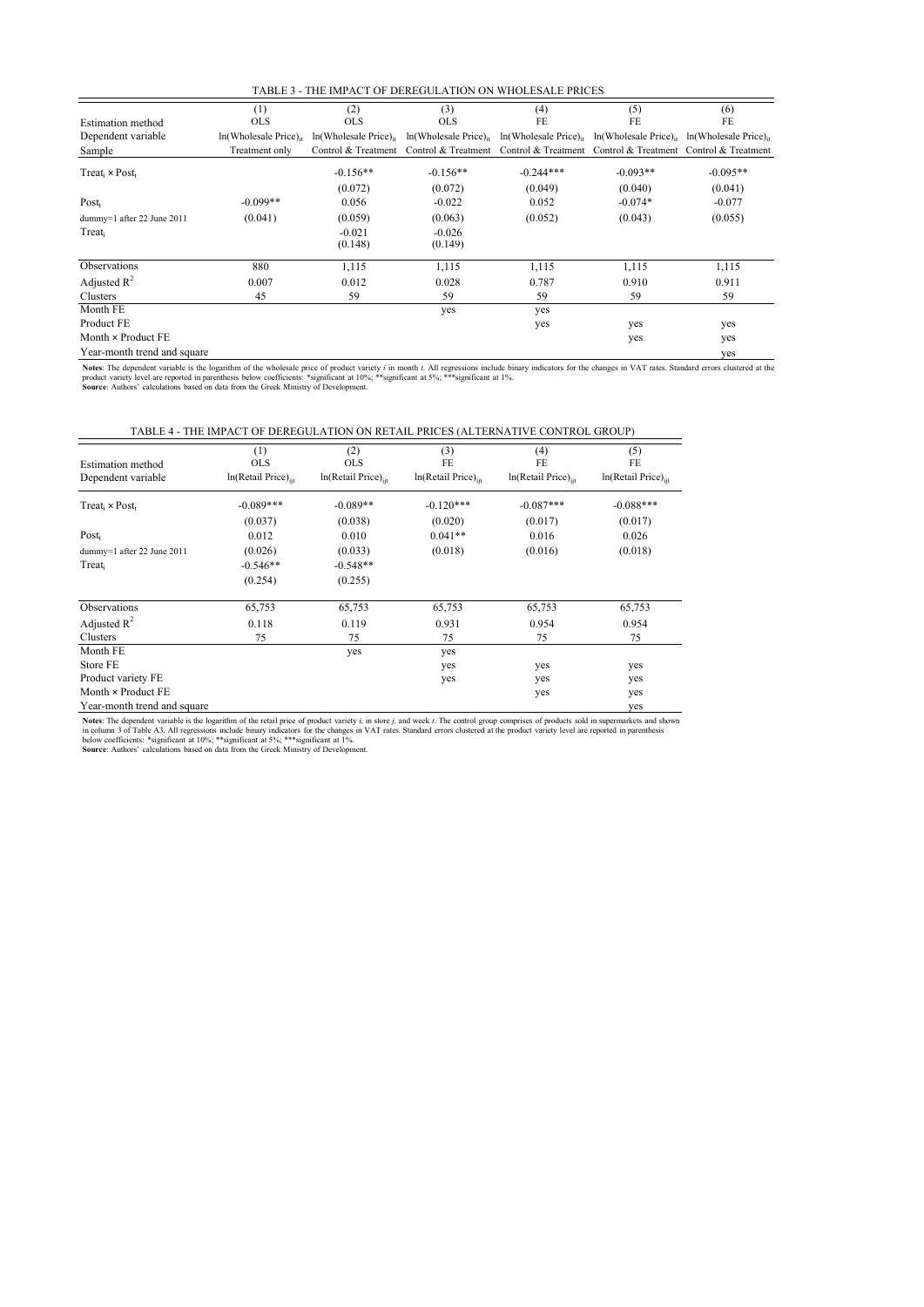| TABLE 5 - THE IMPACT OF DEREGULATION ON RETAIL PRICES (ROBUSTNESS) |  |  |  |
|--------------------------------------------------------------------|--|--|--|
|--------------------------------------------------------------------|--|--|--|

| <b>Estimation</b> method                                                         | (1)<br>FE                       | (2)<br>FE                       | (3)<br>FE                         | (4)<br>FE                         | (5)<br>FE                         |
|----------------------------------------------------------------------------------|---------------------------------|---------------------------------|-----------------------------------|-----------------------------------|-----------------------------------|
| Dependent variable                                                               | In(Retail Price) <sub>iit</sub> | In(Retail Price) <sub>iit</sub> | $ln(Reta)$ Price) $_{ii}$         | In(Retail Price) <sub>iit</sub>   | $ln(Reta)$ Price) $_{\text{int}}$ |
| Sample                                                                           | Control & Treatment             | Placebo                         | Merged Retail &<br>Wholesale data | Merged Retail &<br>Wholesale data | Merged Retail &<br>Wholesale data |
| Treat <sub>i</sub> $\times$ Post <sub>t</sub>                                    |                                 | 0.027                           | $-0.055**$                        | $-0.020$                          |                                   |
|                                                                                  |                                 | (0.024)                         | (0.027)                           | (0.013)                           |                                   |
| Treat <sub>i</sub> × Post <sub>t</sub> × Fruit <sub>i</sub>                      | $-0.070*$                       |                                 |                                   |                                   |                                   |
|                                                                                  | (0.036)                         |                                 |                                   |                                   |                                   |
| Treat <sub>i</sub> × Post <sub>t</sub> × Vegetable <sub>i</sub>                  | $-0.063***$                     |                                 |                                   |                                   |                                   |
|                                                                                  | (0.023)                         |                                 |                                   |                                   |                                   |
| $Treat_i \times Post_t \times Street market_i$                                   |                                 |                                 |                                   |                                   | $-0.027$                          |
|                                                                                  |                                 |                                 |                                   |                                   | (0.026)                           |
| Treat <sub>i</sub> $\times$ Post <sub>t</sub> $\times$ Super market <sub>i</sub> |                                 |                                 |                                   |                                   | $-0.102***$                       |
|                                                                                  |                                 |                                 |                                   |                                   | (0.038)                           |
| $ln(Wholesale Price)_{it}$                                                       |                                 |                                 |                                   | $0.526***$                        |                                   |
|                                                                                  |                                 |                                 |                                   | (0.024)                           |                                   |
| $Post_t$                                                                         | 0.004                           | $-0.014$                        | $-0.010$                          | $0.027*$                          | $-0.016$                          |
| dummy=1 after 22 June 2011                                                       | (0.021)                         | (0.024)                         | (0.024)                           | (0.014)                           | (0.024)                           |
| Observations                                                                     | 56,523                          | 23,091                          | 43,159                            | 43,159                            | 43,159                            |
| Adjusted $R^2$                                                                   | 0.858                           | 0.805                           | 0.866                             | 0.887                             | 0.867                             |
| Clusters                                                                         | 72                              | 71                              | 59                                | 59                                | 59                                |
| Store FE                                                                         | yes                             | yes                             | yes                               | yes                               | yes                               |
| Product variety FE                                                               | yes                             | yes                             | yes                               | yes                               | yes                               |
| Month $\times$ Product FE                                                        | yes                             | yes                             | yes                               | yes                               | yes                               |
| Year-month trend and square                                                      | yes                             | yes                             | yes                               | yes                               | yes                               |

Notes: The dependent variable is the logarithm of the retail price of product variety *i*, in store *j*, and week *t*. In column 2, the sample includes only observations before 22 April 2011. In columns 3-5, the sample inc

#### TABLE 6 - THE IMPACT OF DEREGULATION ON RETAIL PRICES (SELECTED PRODUCTS)

| <b>Estimation</b> method                                                                | (1)<br>FE                       | (2)<br>FE                       | (3)<br>FE                 |
|-----------------------------------------------------------------------------------------|---------------------------------|---------------------------------|---------------------------|
| Dependent variable                                                                      | In(Retail Price) <sub>ijt</sub> | In(Retail Price) <sub>iit</sub> | $ln(Reta)$ Price) $_{ii}$ |
| $Treat_i \times Post_t$                                                                 | $-0.113***$                     |                                 |                           |
|                                                                                         | (0.030)                         |                                 |                           |
| Treat, $\times$ Post, $\times$ Street market,                                           |                                 | $-0.032$                        |                           |
|                                                                                         |                                 | (0.042)                         |                           |
| Treat <sub>i</sub> × Post <sub>t</sub> × Super market <sub>i</sub>                      |                                 | $-0.245***$                     |                           |
|                                                                                         |                                 | (0.032)                         |                           |
| Treat <sub>i</sub> × Post <sub>t</sub> × Low <sub>i</sub> × Super market <sub>i</sub>   |                                 |                                 | $-0.250***$               |
|                                                                                         |                                 |                                 | (0.031)                   |
| Treat <sub>i</sub> × Post <sub>t</sub> × High <sub>i</sub> × Super market <sub>i</sub>  |                                 |                                 | $-0.238***$               |
|                                                                                         |                                 |                                 | (0.036)                   |
| Treat, $\times$ Post, $\times$ Low <sub>i</sub> $\times$ Street market,                 |                                 |                                 | 0.006                     |
|                                                                                         |                                 |                                 | (0.018)                   |
| Treat <sub>i</sub> × Post <sub>t</sub> × High <sub>i</sub> × Street market <sub>i</sub> |                                 |                                 | $-0.136***$               |
|                                                                                         |                                 |                                 | (0.021)                   |
| $Post_t$                                                                                | $-0.013$                        | $-0.017$                        | $-0.003$                  |
| dummy=1 after 22 June 2011                                                              | (0.033)                         | (0.034)                         | (0.038)                   |
|                                                                                         |                                 |                                 |                           |
| Observations                                                                            | 14,075                          | 14,075                          | 14,075                    |
| Adjusted $R^2$                                                                          | 0.876                           | 0.879                           | 0.880                     |
| Clusters                                                                                | 19                              | 19                              | 19                        |
| Store FE                                                                                | yes                             | yes                             | yes                       |
| Product variety FE                                                                      | yes                             | yes                             | yes                       |
| Month FE                                                                                | yes                             | yes                             | yes                       |
| Year-month trend and square                                                             | yes                             | yes                             | yes                       |

Notes: The dependent variable is the logarithm of the retail price of product variety *i*, in store *j*, and week *t*. The sample includes all the products assigned to the control group (see Table A1) but only lettuces ("L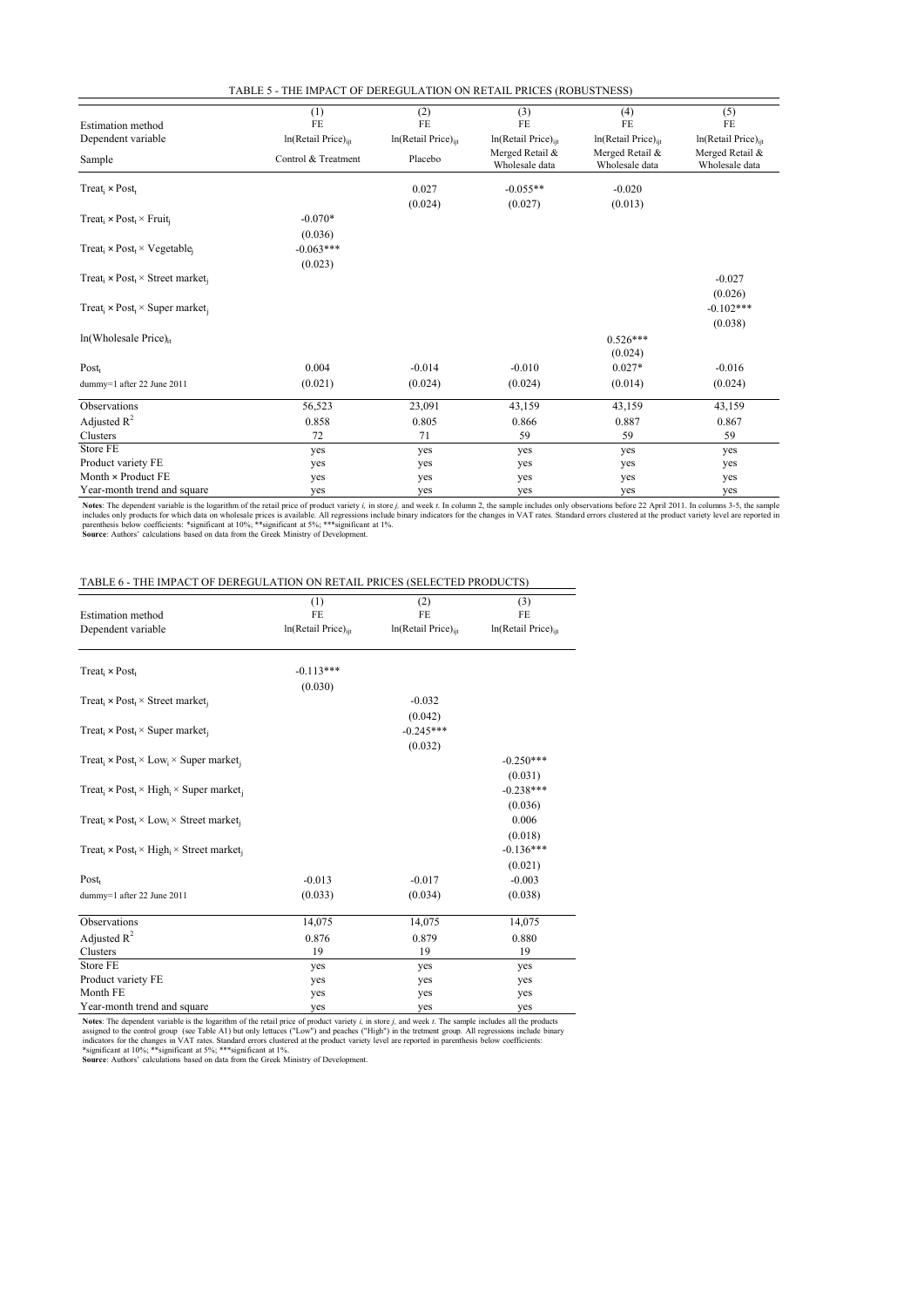| <b>Estimation method</b><br>Dependent variable                                 | (1)<br>FE<br>$ln(Wholesale Price)_{it}$ | (2)<br>FE<br>$ln(Reta)$ Price) $_{\text{int}}$ | (3)<br>FE<br>$ln(Retail Price)_{\text{iii}}$ |
|--------------------------------------------------------------------------------|-----------------------------------------|------------------------------------------------|----------------------------------------------|
| Treat, $\times$ Post, $\times$ Low markup regulation.                          | $-0.147***$                             |                                                | $-0.086**$                                   |
| Wholesale markup regulation $\leq 10\%$                                        | (0.047)                                 |                                                | (0.036)                                      |
| Treat <sub>i</sub> $\times$ Post <sub>t</sub> $\times$ High markup regulation. | $-0.063$                                |                                                | $-0.044$                                     |
| Wholesale markup regulation > 10%                                              | (0.043)                                 |                                                | (0.028)                                      |
| Treat, $\times$ Post, $\times$ Low markup regulation.                          |                                         | $-0.066*$                                      |                                              |
| Retail markup regulation $\leq 30\%$                                           |                                         | (0.034)                                        |                                              |
| Treat <sub>i</sub> $\times$ Post <sub>t</sub> $\times$ High markup regulation. |                                         | $-0.055*$                                      |                                              |
| Retail markup regulation $> 30\%$                                              |                                         | (0.028)                                        |                                              |
| Observations                                                                   | 1,115                                   | 17,895                                         | 17,895                                       |
| Adjusted $R^2$                                                                 | 0.899                                   | 0.897                                          | 0.897                                        |
| Clusters                                                                       | 59                                      | 72                                             | 72                                           |
| Store FE                                                                       | yes                                     | yes                                            | yes                                          |
| Product variety FE                                                             | yes                                     | yes                                            | yes                                          |
| Month $\times$ Product FE                                                      | yes                                     | yes                                            | yes                                          |
| Year-month trend and square                                                    | yes                                     | yes                                            | yes                                          |

Notes: The dependent variable is the logarithm of the wholesale (column 1) and retail (columns 2 and 3) price of product variety is<br>and week (retail) or month (wholesale) *t*. All regressions include binary indicators for

#### TABLE 8 - THE IMPACT OF DEREGULATION ON RETAIL PRICES (QUANTILE REGRESSIONS)

| Dependent variable      | residuals<br>$1th$ percentile | $\left( 2\right)$<br>residuals<br>$5th$ percentile | (3)<br>residuals<br>$25th$ percentile | $^{(4)}$<br>residuals<br>$50th$ percentile | [5]<br>residuals<br>$75th$ percentile | (6)<br>residuals<br>$95th$ percentile | residuals<br>$99th$ percentile |
|-------------------------|-------------------------------|----------------------------------------------------|---------------------------------------|--------------------------------------------|---------------------------------------|---------------------------------------|--------------------------------|
|                         |                               |                                                    |                                       |                                            |                                       |                                       |                                |
| $Treat_i \times Post_t$ | $-0.087*$<br>(0.044)          | $-0.067*$<br>(0.037)                               | $-0.052**$<br>(0.020)                 | $-0.063***$<br>(0.018)                     | $-0.066***$<br>(0.019)                | $-0.038*$<br>(0.023)                  | $-0.032$<br>(0.053)            |
| Observations            | 56,523                        | 56.523                                             | 56,523                                | 56,523                                     | 56.523                                | 56,523                                | 56,523                         |
| Clusters                | 72                            | 72                                                 | 72                                    | 72                                         | 72                                    | 72                                    | 72                             |

Notes: The dependent variable is the residuals of a regression of the logarithm of the retail price of product variety, i, in store j, and week t on store, product variety, month × product fixed effects and a linear and qu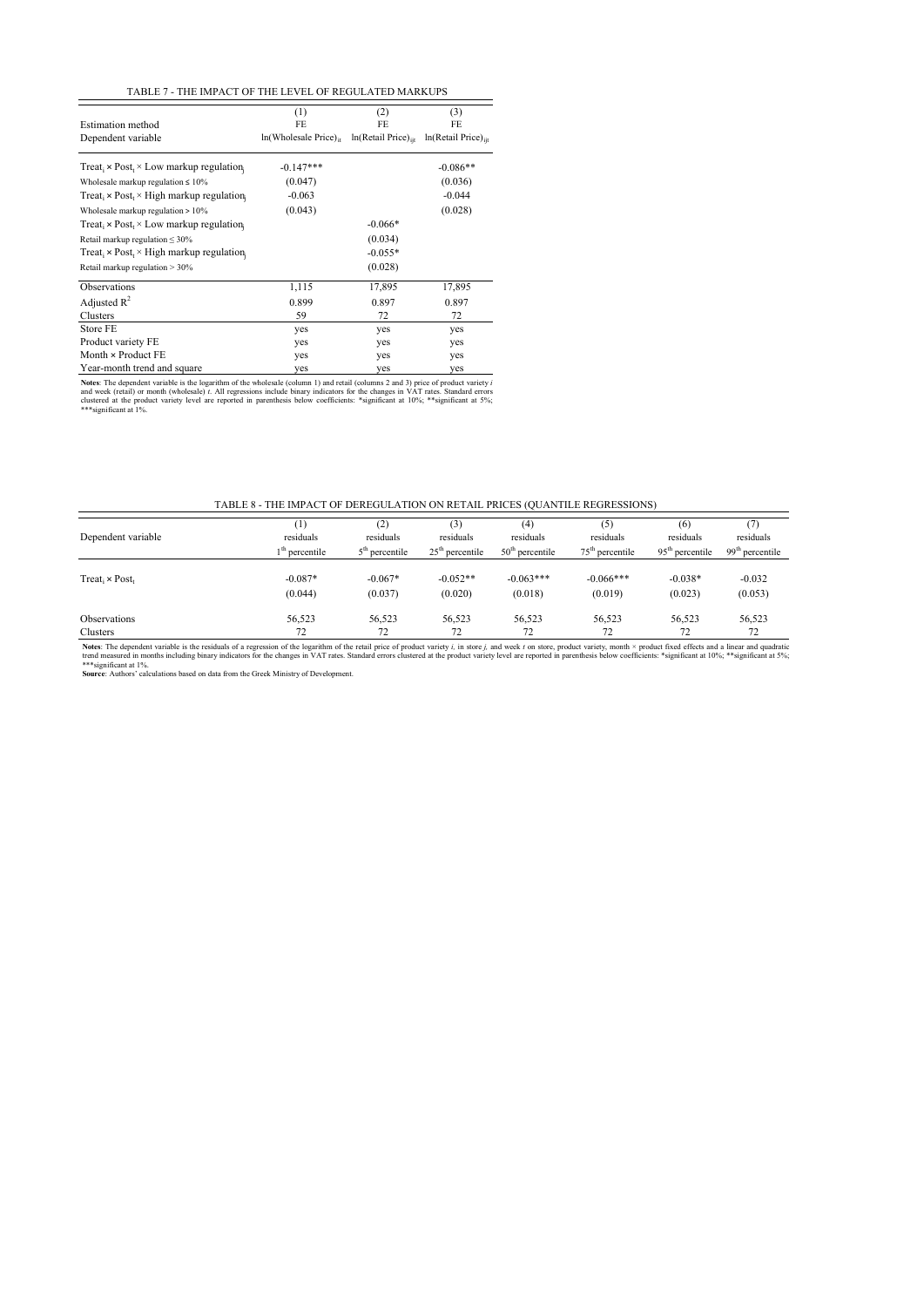#### **APPENDIX 1**



#### FIGURE A1: THE DISTRIBUTION OF RETAIL PRICES BEFORE AND AFTER DEREGULATION (TREATMENT GROUP)

**Notes**: The figure plots the distribution of residuals in the treatment group one year before ("Before") and one year after the policy change ("After"). The residuals come from a regression of the logarithm of the retail price of product variety *i*, in store *j*, and week *t* on store, product variety, month × product fixed effects and a linear and quadratic trend measured in months, a **Source**: Authors' calculations based on data from the Greek Ministry of Development.





Notes: Figure A1 plots the regression coefficients from model (2), capturing the dynamic impact of deregulation on the logarithm of retail prices. Each<br>period corresponds to two weeks. The period denoted by T includes the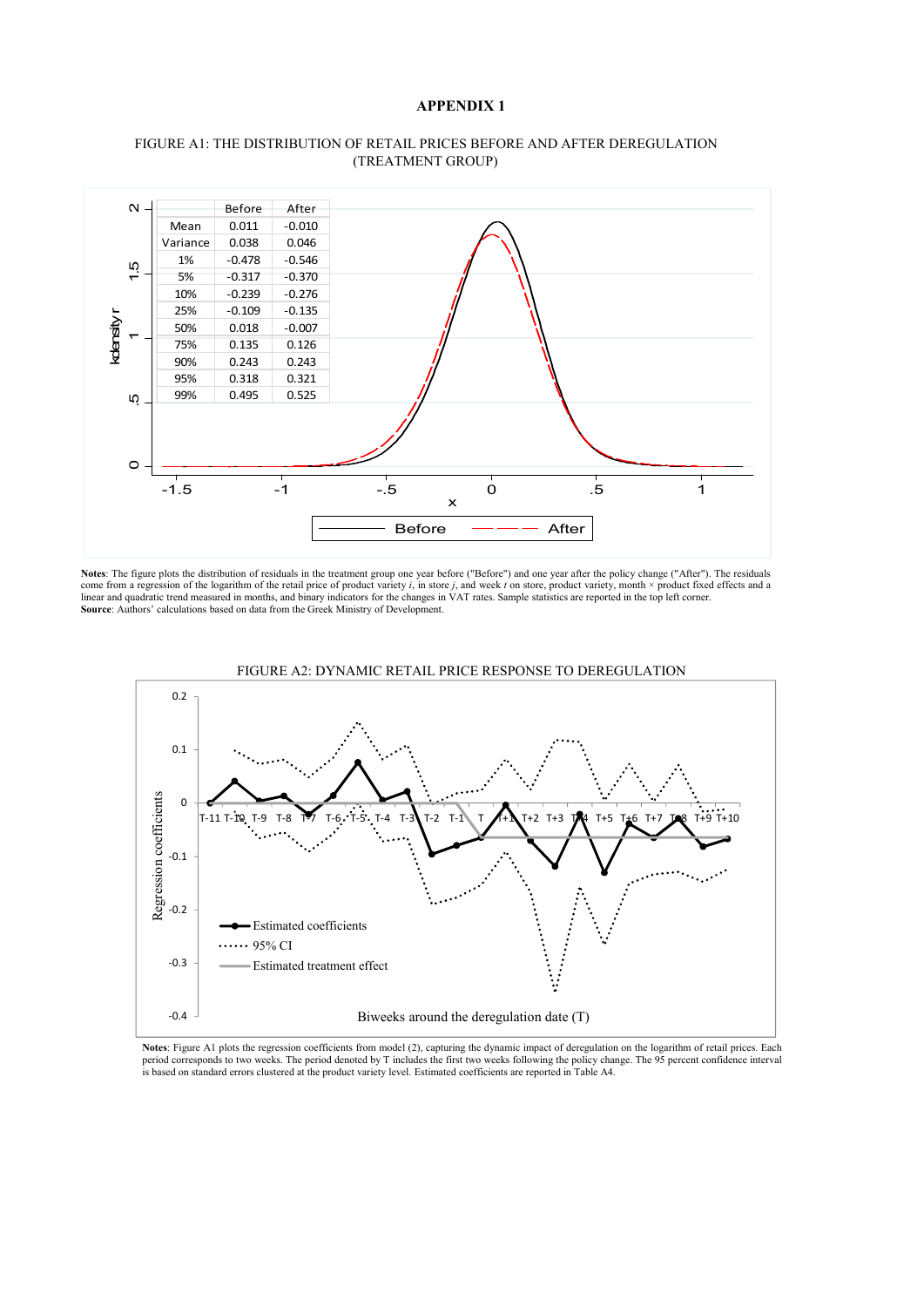



Notes: Figure A2 plots the regression coefficients from model (2), capturing the dynamic impact of deregulation on the logarithm of wholesale prices.<br>Each period corresponds to one month. The period denoted by T includes t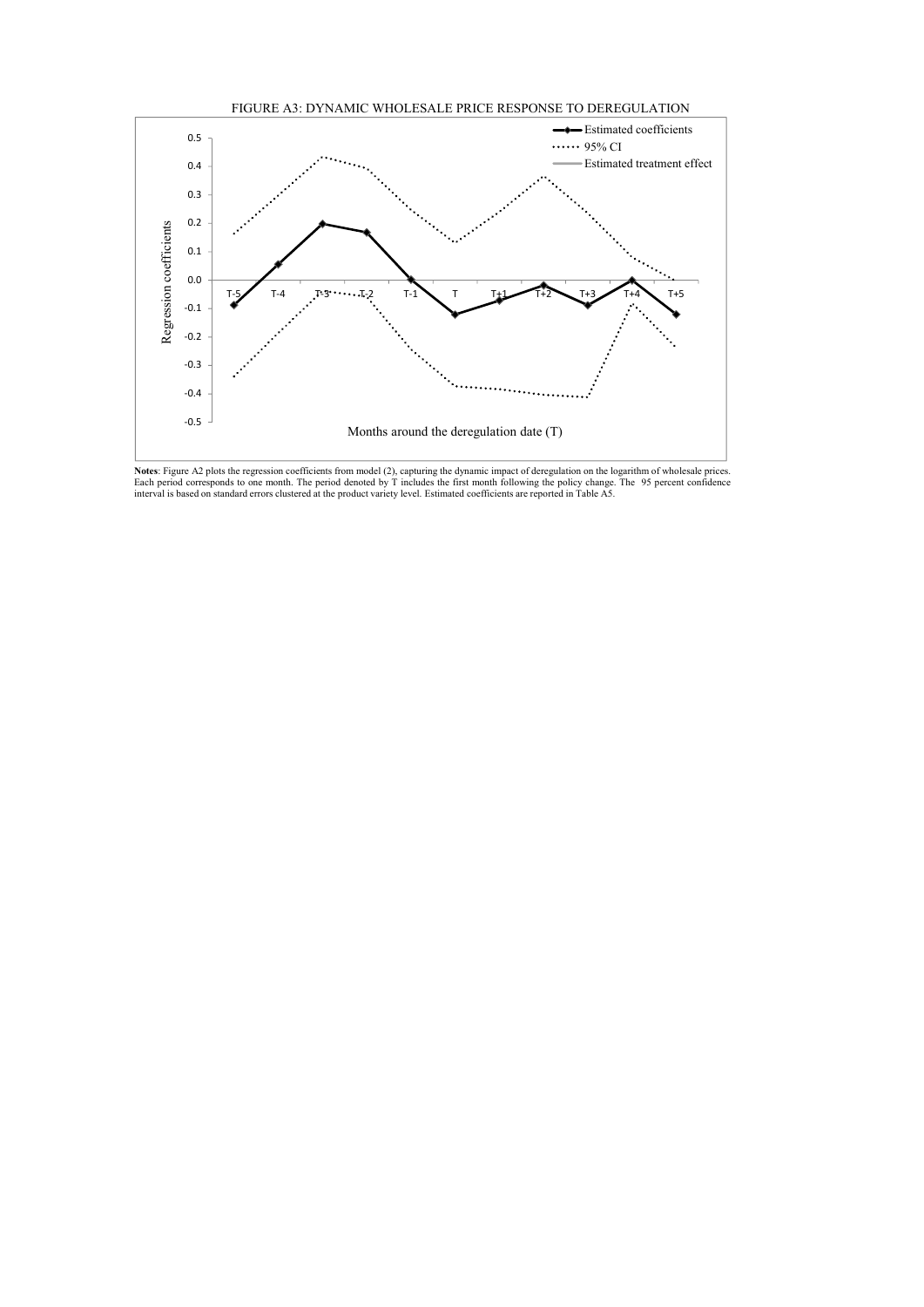#### TABLE A1- MAXIMUM WHOLESALE AND RETAIL MARKUPS

| Product                                                                                                                                           | Wholesale<br>maximum<br>markup | Retail maximum<br>markup<br>(supermarkets)<br>and grocery<br>stores) | Retail<br>maximum<br>markup (street<br>markets) |  |
|---------------------------------------------------------------------------------------------------------------------------------------------------|--------------------------------|----------------------------------------------------------------------|-------------------------------------------------|--|
| Potato                                                                                                                                            | 8%                             | 25%                                                                  | 23%                                             |  |
| Dry onions                                                                                                                                        | 10%                            | 20%                                                                  | 17%                                             |  |
| Artichoke, cucumber, tomatoes, strawberry                                                                                                         | 10%                            | 25%                                                                  | 22%                                             |  |
| Zucchini, cauliflower, beetroot, lettuce,<br>spinach, cabbage, broccoli, greens, leek,<br>peas, carrots, fresh onions, peppers, okra,<br>eggplant | 10%                            | 30%                                                                  | 27%                                             |  |
| Apricot                                                                                                                                           | 10%                            | 35%                                                                  | 32%                                             |  |
| Peach                                                                                                                                             | 10%                            | 35%                                                                  | 30%                                             |  |
| Grapes, beans                                                                                                                                     | 12%                            | 28%                                                                  | 25%                                             |  |
| <b>Bananas</b>                                                                                                                                    | 12%                            | 30%                                                                  | 27%                                             |  |
| Zucchini, cauliflower, beetroot, lettuce,<br>spinach, cabbage, broccoli, greens, leek,<br>peas, carrots, fresh onions, peppers, okra,<br>eggplant | 12%                            | 35%                                                                  | 32%                                             |  |

**Source**: Ministerial decision A2-1045 (Gazette B' 1502/22-6-2011)

| <b>Estimation method</b>           | $^{(1)}$<br>Unregulated<br>2011 | (2)<br>Regulated<br>2011 | (3)<br>p-value<br>Ha: $diff != 0$ | (4)<br>Unregulated<br>2006-2011 | (5)<br>Regulated<br>2006-2011 | (6)<br>p-value<br>Ha: $diff != 0$ |
|------------------------------------|---------------------------------|--------------------------|-----------------------------------|---------------------------------|-------------------------------|-----------------------------------|
| Cultivation area (1000 hectares)   | 9.680<br>(4.407)                | 9.042<br>(3.050)         | 0.938                             | 11.536<br>(11.536)              | 9.725<br>(3.437)              | 0.845                             |
| Harvested production (1000 tonnes) | 266,940<br>(155.196)            | 158.828<br>(45.992)      | 0.413                             | 260.176<br>(158.902)            | 269.697<br>(114.702)          | 0.975                             |
| Yield (100 kg/hectares)            | 167.560<br>(26.925)             | 211.584<br>(26.053)      | 0.512                             | 161.248<br>(27.385)             | 207.063<br>(25.949)           | 0.506                             |

Notes: Standard errors are reported in parenthesis below means. Unregulated group includes: apples, pears, lemons, oranges and mandarins. Regulated group includes products affected by markup eltuscs, atrichokes, beams, bet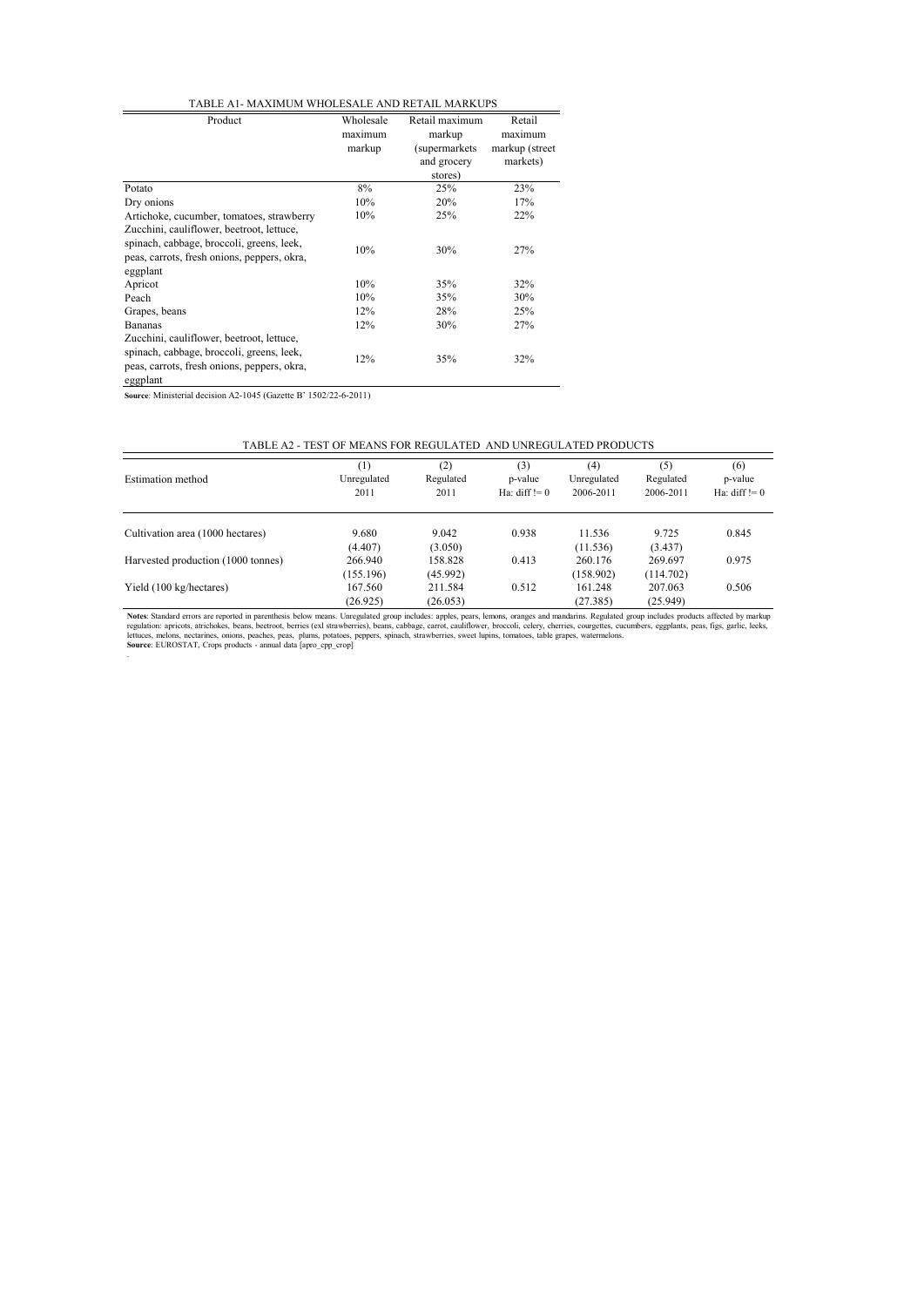#### TABLE A3- PRODUCT CLASSIFICATION

Treatment Group Control Group Control Group Super Market Control Group **Beans** Lemon<br>
Bean Barbouni<sup>\*</sup> Lemon (common)<sup>\*</sup> Bean Barbouni (imported) Lemon (imported)<br>Bean Tsaouli<sup>\*</sup> **Mandarins** Cauliflower (common)\* Pear (imported<br>Cauliflower (imported) Pear Krystali\* Cauliflower (imported) Pear Krystali<sup>\*</sup> **Rice**<br> **Cherry** Pear Krystali (imported) Carolina 3A 500gr Cherry (petrokeraso)\* **Rum** Cherry (crisp)\*<br>Cucumber Cucumber small\* Misko 500gr Misko 500gr Toast bread Cucumber large\*<br>**Eggplant** Tsakonian eggplant\*<br> **Toast**<br> **Toast**<br> **Toast**<br> **Toast**<br> **Toast**<br> **Toast**<br> **Toast**<br> **Toast**<br> **Toast**<br> **Toast** Eggplant (imported) **Whisky Grapes Constanting Constanting Constanting Constanting Constanting Constanting Constanting Constanting Constanting Constanting Constanting Constanting Constanting Constanting Constanting Constanting Constanting Constant**  $Grape$  (common)\* Sultana grapes (raisin)\* **Greens Kiwi** Kiwi (common)\* Kiwi (imported) **Leek Lettuce** Lettuce (common)\* Lettuce (brown)\* **Melon** Melon (common)\* Melon (Argitis)\* Melon (Thrace)\* **Nectarine Okra** Thick okra\* Fine okra\* **Onion** Onion (common)\* Onion (imported) **Peach Peas Pepper** Pepper (longish)\* Florinis peppers\* Green pepper (large)\* Green pepper (large-imported) **Potato** Potato (common)\* French potato Potato (imported) Potato Cyprus **Spinach Strawberry Tomato** Tomato (common)\* Tomato (imported) **Watermelon Zucchini** Zucchini\* Zucchini (imported)

Apricot **Apple Beer** Apricot (Diamantopoulou)\* Apple (Golden)\* Amstel can 6x330<br>Apricot (common)\* Apple (Golden-imported) Kaiser can 6X330 Apple (Golden-imported)<br>Artichoke Apple (Grand Smith)\* Apple (Grand Smith)\* **Biscuits**<br>Apple (Grand Smith-imported) Pti beur Papadopoulou 225gr Artichoke (common)\* Apple (Grand Smith-imported) Artichoke (imported) <br> **Brandy Brandy** <br> **Brandy** <br> **Apple (Starkin-imported)** <br> **Metaxa 3\*** 700ml **Banana** Apple (Starkin-imported) Metaxa 3<sup>\*</sup> 700ml<br> **Beans** Lemon Cereals Lemon (common)\* <br>
Barbouni Kellog's Special K 500gr<br> **Condensed milk** Condensed milk External Mandarins<br>
Rectroot Clementin mandarin<sup>\*</sup> Nounou light **Broccoli** Clementin mandarin (imported) **Flour**<br>Broccoli (common)\* Mandarin (common)\* Giotis flour 1kg Mandarin (common)\* Broccoli (imported) **Orange** Pasteurised milk<br> **Cabbage** Valencia orange Delta full fat 3.5% 1lt **Cabbage** Valencia orange Delta full fat 3.5% 11t<br> **Carrot** Orange (navalines-merlin)\* Nounou family full fat 1lt **Carrot** Orange (navalines-merlin)\*<br> **Cauliflower Pear Pear** Olympos full fat 1lt<br>
Pear (imported) Chocolate milk Milko Pear Krystali (imported)

**Beetlem** Beetlement 170gr **Cucha Cucci**<br> **Cucha Cucci**<br> **Cucci**<br> **Cucci**<br> **Cucci**<br> **Cucci**<br> **Cucci**<br> **Cucci**<br> **Cucci**<br> **Cucci**<br> **Cucci**<br> **Cucci**<br> **Cucci**<br> **Cucci**<br> **Cucci**<br> **Cucci**<br> **Cucci**<br> **Cucci**<br> **Cucci**<br> **Cucci**<br> **Cucci**<br> **Cucci**<br> **Cucci**<br> **Cu Eggplant** Karamolegkos Friggania papadopoulou 510gr **Fresh onion**<br>**Fresh onion**<br>**Grapes Wine** 

Notes: The table reports information on the classification of all the products (and their varieties) used in the estimation. All<br>products were also covered in the wholesale data. A star (\*) indicates the product varieties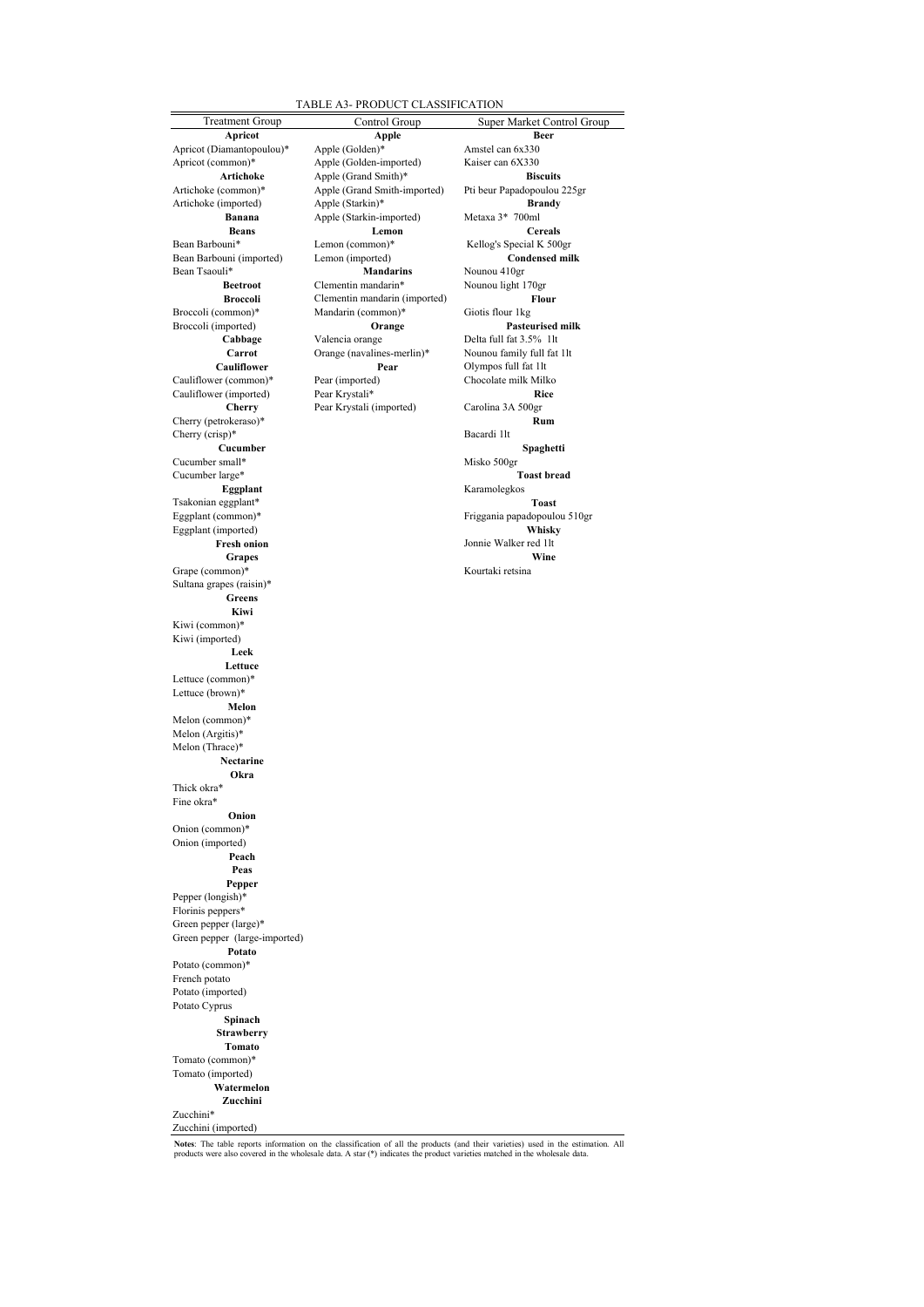|                                                  | FE                              |
|--------------------------------------------------|---------------------------------|
| Estimation method                                |                                 |
| Dependent variable                               | ln(Retail Price) <sub>iit</sub> |
| Treat <sub>i</sub> × Post <sub>t-10</sub>        | 0.041                           |
|                                                  | (0.029)                         |
| Treat <sub>i</sub> $\times$ Post <sub>t-9</sub>  | 0.004                           |
|                                                  | (0.035)                         |
| Treat <sub>i</sub> × Post <sub>t-8</sub>         | 0.014                           |
|                                                  | (0.034)                         |
| Treat <sub>i</sub> × Post <sub>t-7</sub>         | $-0.021$                        |
|                                                  | (0.035)                         |
| Treat <sub>i</sub> $\times$ Post <sub>t-6</sub>  | 0.014                           |
|                                                  | (0.036)                         |
| Treat <sub>i</sub> $\times$ Post <sub>t-5</sub>  | $0.076*$                        |
|                                                  | (0.038)                         |
| Treat <sub>i</sub> $\times$ Post <sub>t-4</sub>  | 0.005                           |
|                                                  | (0.039)                         |
| Treat <sub>i</sub> $\times$ Post <sub>t-3</sub>  | 0.022                           |
|                                                  | (0.044)                         |
| $Treat_i \times Post_{t-2}$                      | $-0.096**$                      |
|                                                  |                                 |
|                                                  | (0.047)                         |
| Treat <sub>i</sub> $\times$ Post <sub>t-1</sub>  | $-0.079$                        |
|                                                  | (0.049)                         |
| Treat <sub>i</sub> $\times$ Post <sub>t</sub>    | $-0.064$                        |
|                                                  | (0.044)                         |
| Treat <sub>i</sub> $\times$ Post <sub>t+1</sub>  | $-0.004$                        |
|                                                  | (0.043)                         |
| $Treat_i \times Post_{t+2}$                      | $-0.070$                        |
|                                                  | (0.048)                         |
| $Treat_i \times Post_{t+3}$                      | $-0.119$                        |
|                                                  | (0.119)                         |
| $Treat_i \times Post_{t+4}$                      | $-0.021$                        |
|                                                  | (0.068)                         |
| $Treat_i \times Post_{t+5}$                      | $-0.130*$                       |
|                                                  | (0.068)                         |
| Treat <sub>i</sub> × Post <sub>t+6</sub>         | $-0.038$                        |
|                                                  | (0.056)                         |
| Treat <sub>i</sub> × Post <sub>t+7</sub>         | $-0.065*$                       |
|                                                  | (0.034)                         |
| Treat <sub>i</sub> $\times$ Post <sub>t+8</sub>  | $-0.029$                        |
|                                                  | (0.050)                         |
| Treat <sub>i</sub> $\times$ Post <sub>t+9</sub>  | $-0.082**$                      |
|                                                  |                                 |
|                                                  | (0.033)                         |
| Treat <sub>i</sub> $\times$ Post <sub>t+10</sub> | $-0.067**$                      |
|                                                  | (0.028)                         |
| Observations                                     | 56,523                          |
| Adjusted $R^2$                                   | 0.861                           |
| Clusters                                         | 72                              |
| Store FE                                         | yes                             |
| Product variety FE                               | yes                             |
| Month x Product FE                               | yes                             |
| Year-month trend and square                      | yes                             |

TABLE A4 - DYNAMIC IMPACT OF DEREGULATION ON RETAIL PRICES

**Notes:** The dependent variable is the logarithm of the retail price of product variety  $l_i$  in store  $j_i$  and week  $t$ . Each period corresponds to two weeks. The period denoted by T includes the frist two weeks following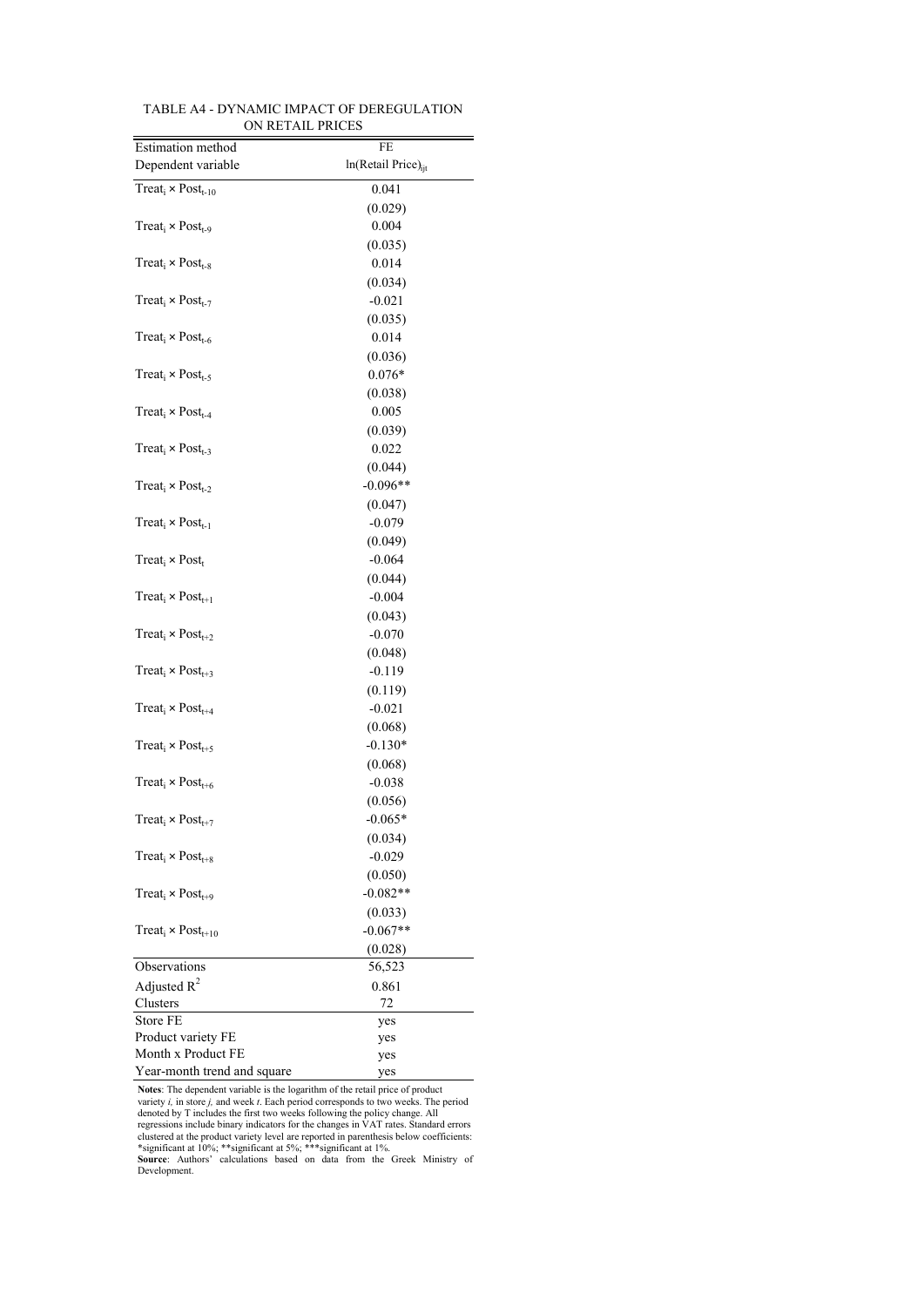| Estimation method                               | FE                         |
|-------------------------------------------------|----------------------------|
| Dependent variable                              | $ln(Wholesale Price)_{it}$ |
| Treat <sub>i</sub> $\times$ Post <sub>t-5</sub> | $-0.088$                   |
|                                                 | (0.125)                    |
| Treat <sub>i</sub> $\times$ Post <sub>t-4</sub> | 0.056                      |
|                                                 | (0.121)                    |
| Treat <sub>i</sub> $\times$ Post <sub>t-3</sub> | 0.198*                     |
|                                                 | (0.118)                    |
| Treat <sub>i</sub> $\times$ Post <sub>t-2</sub> | 0.168                      |
|                                                 | (0.113)                    |
| Treat <sub>i</sub> $\times$ Post <sub>t-1</sub> | 0.002                      |
|                                                 | (0.123)                    |
| Treat <sub>i</sub> $\times$ Post <sub>t</sub>   | $-0.121$                   |
|                                                 | (0.126)                    |
| Treat <sub>i</sub> $\times$ Post <sub>t+1</sub> | $-0.071$                   |
|                                                 | (0.156)                    |
| Treat <sub>i</sub> $\times$ Post <sub>t+2</sub> | $-0.018$                   |
|                                                 | (0.192)                    |
| Treat <sub>i</sub> $\times$ Post <sub>t+3</sub> | $-0.088$                   |
|                                                 | (0.162)                    |
| Treat <sub>i</sub> $\times$ Post <sub>t+4</sub> | $-0.000$                   |
|                                                 | (0.040)                    |
| Treat <sub>i</sub> $\times$ Post <sub>t+5</sub> | $-0.121**$                 |
|                                                 | (0.058)                    |
| Observations                                    | 764                        |
| Adjusted $R^2$                                  | 0.936                      |
| Clusters                                        | 59                         |
| Product FE                                      | yes                        |
| Month x Product FE                              | yes                        |
| Year-month trend and square                     | yes                        |

### TABLE A5 - DYNAMIC IMPACT OF DEREGULATION ON WHOLESALE PRICES

**Notes**: The dependent variable is the logarithm of the wholesale price of product variety *i* in month *t*. Each period corresponds to one month. The period denoted by T includes the first month following the policy change. All regressions include binary indicators for the changes in VAT rates. Standard errors clustered at the product variety level are reported in parenthesis below coefficients: \*significant at 10%; \*\*significant at 5%; \*\*\*significant at 1%.

**Source**: Authors' calculations based on data from the Greek Ministry of Development.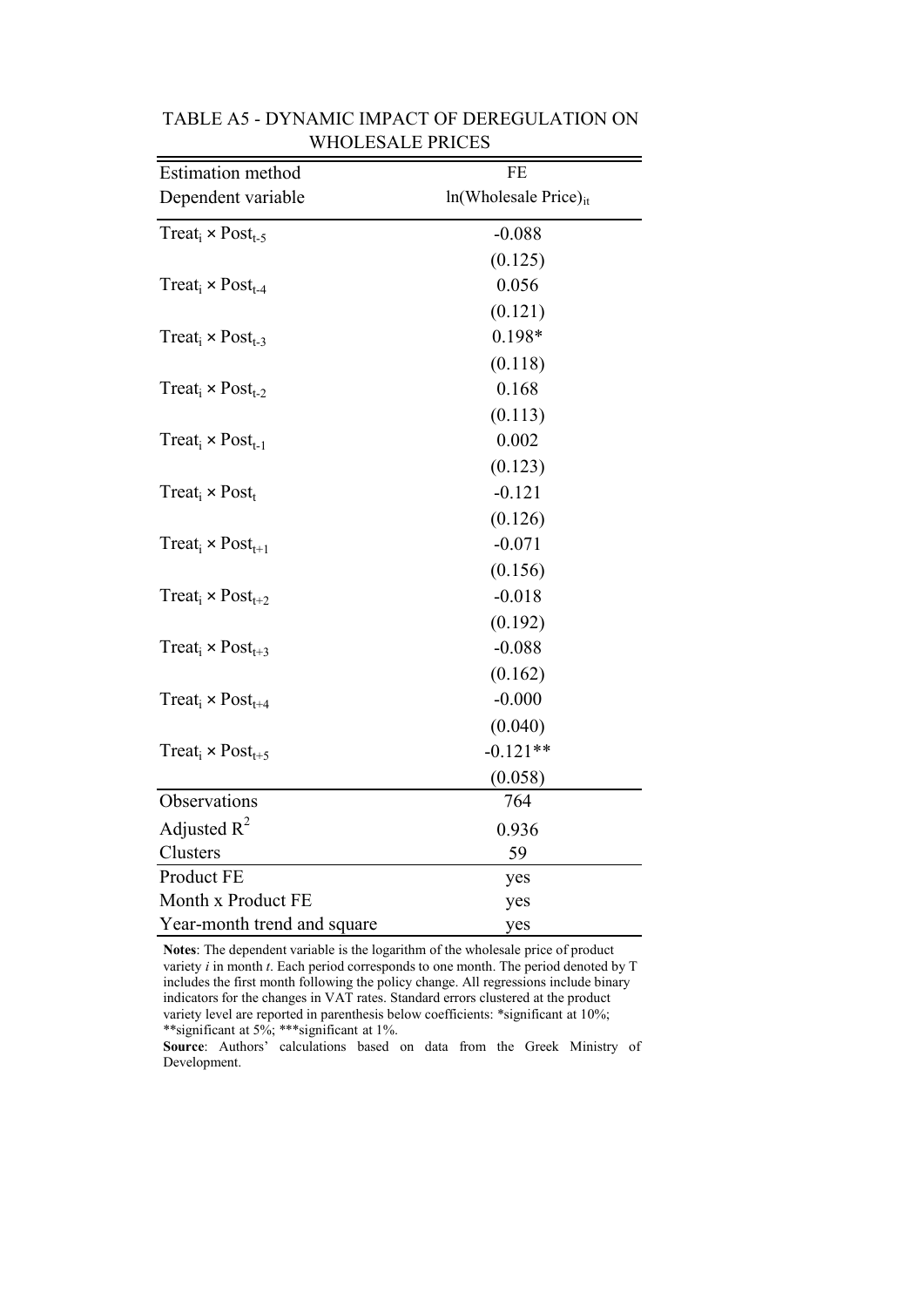#### **Appendix 2**

#### *Markup Regulation and Cost Inflation*

Consider the standard monopoly pricing problem, denoting as  $c>0$  the marginal cost and  $D(p)$  the demand function, with  $D' < 0$ ,  $D'' \le 0$ . The monopoly price is obtained with the inverse elastic rule,  $\frac{p^m - c}{p^m} = 1/\varepsilon$ , where  $\varepsilon = -\frac{D'p^m}{D}$  $\frac{p}{D}$ . At the optimum, the absolute value of the elasticity of demand  $\varepsilon$  is larger than 1. The monopoly profits are decreasing in the marginal cost, hence the firm benefits from increases in efficiency. Consider now the introduction of a binding markup regulation, where  $\alpha$  is the maximum markup, so that the regulated price is  $c(1 + a)$ . In this case, the benefits from increases in efficiency are less clear-cut, since the profit function is  $\Pi = c(1 + a)D(c(1 + a)) - cD(c(1 + a))$ , which can be rewritten as  $\Pi = acD(c(1 + a))$ . Increasing *c* increases the regulated price and the absolute profit margin for each unit, while also decreasing demand. Hence, the monopolist may in principle benefit from optimally choosing *c*. However, the first order condition with respect to *c* implies that  $c^*(1 + a) = -\frac{D(c^*(1+a))}{D'(c^*(1+a))}$  $rac{D(c^{*}(1+a))}{D'(c^{*}(1+a))}$ . This implies that, at the optimum, the elasticity of demand  $\varepsilon$  is equal to 1. Hence, the price of a regulated monopolist cannot be higher than the standard monopoly price.

#### *Markup Regulation and Vertical Relations*

Consider the standard vertical relations model (Spengler, 1950; Tirole, 1988) in which an upstream wholesaler sells to a downstream retailer (stage 1), who then sells to final consumers (stage 2). For simplicity, the demand function is linear,  $D(p) = 1 - \beta p$ , where *p* denotes the retail price. The marginal cost of production is denoted by *c* and the wholesale price by  $p_w$ . The retailer maximizes  $(p - p_w)D(p)$ at a price  $p^*(p_w)$  that solves  $p^*(p_w) = p_w - \frac{p(p)}{p'(p_w)}$  $\frac{D(p)}{D'(p)}$ . The wholesaler maximizes  $(p_w - c)D(p^*(p_w))$  at a wholesale price  $p_w^*$  that solves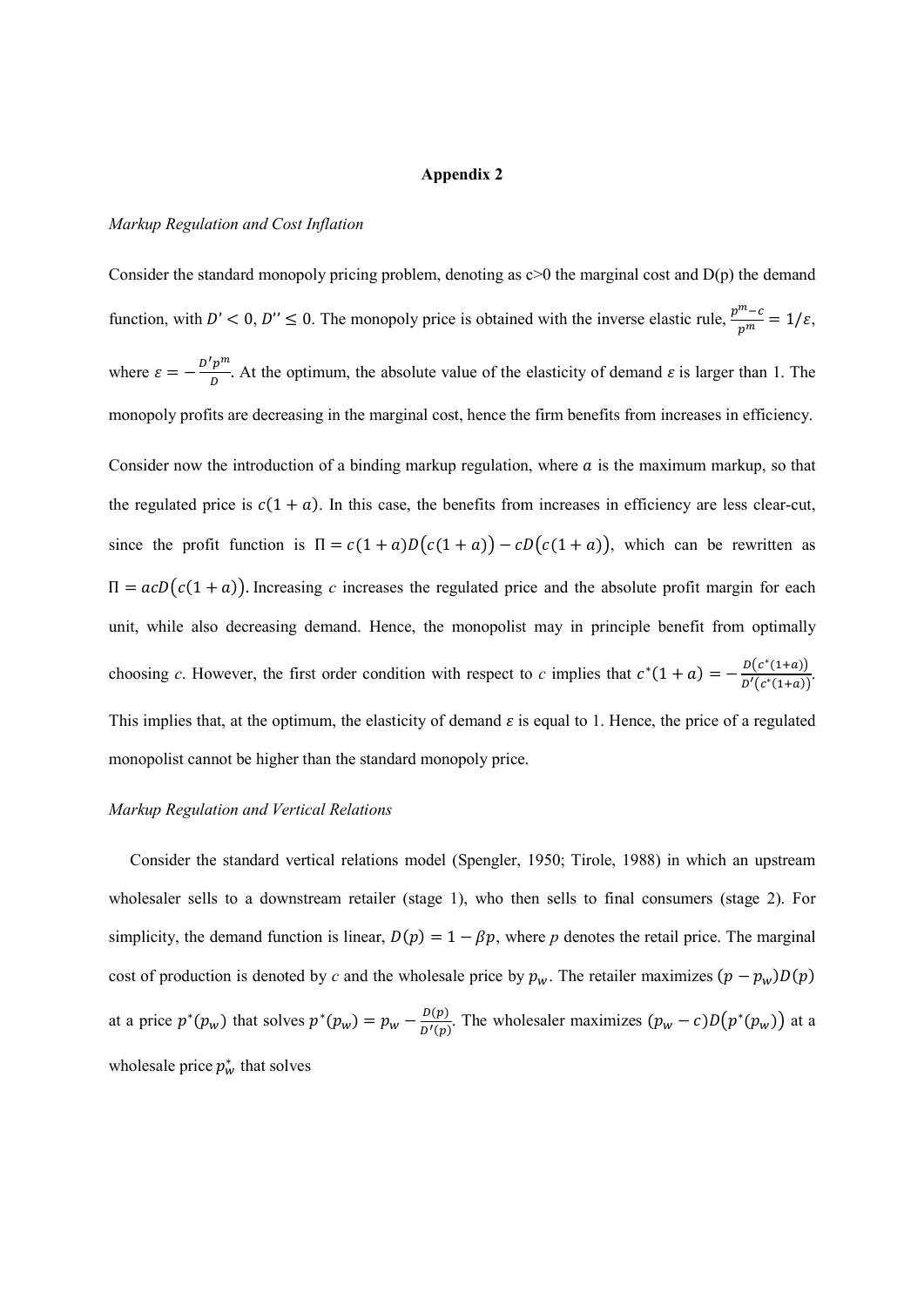$$
p_W^* = c - \frac{D(p)}{D'(p)\frac{dp^*}{dp_W}}.
$$

Substituting, the equilibrium retail price is given by

$$
p^* = c - \frac{D(p)}{D'(p)} \left( 1 + \frac{1}{\frac{dp^*}{dp_w}} \right), \text{ where } \frac{dp^*}{dp_w} = \frac{1}{2 - \frac{D(p)D''(p)}{[D'(p)]^2}}.
$$

Using the linearity of the demand function, we can obtain simple expressions for the equilibrium prices,  $p^*=\frac{c}{4}$  $\frac{c}{4} + \frac{3}{4\beta}$  and  $p_w^* = \frac{c}{2}$  $\frac{c}{2} + \frac{1}{2\beta}$ .

After the introduction of a binding markup regulation, the retail price is constrained by the regulation. The wholesaler maximizes  $(p_w - c)D(p_w(1 + a))$  at a wholesale price  $p_{w,r}^*$  that solves

$$
p_{w,r}^{*}=c-\frac{b(p_{w,r}^{*}(1+a))}{b'(p_{w,r}^{*}(1+a))(1+a)}.
$$

The retail price is then  $p^* = p^*_{w,r}(1 + a)$ . Since demand is linear, we can solve for  $p^*_r = \frac{c(1+a)}{2}$  $\frac{1+a}{2} + \frac{1}{2\beta}$  and  $p_{w,r}^* = \frac{c}{2}$  $\frac{c}{2} + \frac{1}{2\beta(1+a)}$ . In equilibrium, the wholesale price with regulation  $p_{w,r}^*$  is lower than the wholesale price without regulation  $p_w^*$  for any c. Figure B1 describes the retail prices  $p_r^*$  and  $p^*$  with and without regulation;  $p_r^*$  is smaller than  $p^*$  if  $c < \frac{1}{(1+z)^2}$  $\frac{1}{(1+2a)\beta}$ . However, this condition is always met when the markup regulation is binding, since  $p^* - (1 + a)p_w^* > 0$  implies that  $c < \frac{1-2a}{(1+2a)}$  $\frac{1-2a}{(1+2a)\beta}$ . Hence, in equilibrium, the retail price is also lower after the implementation of a binding markup regulation.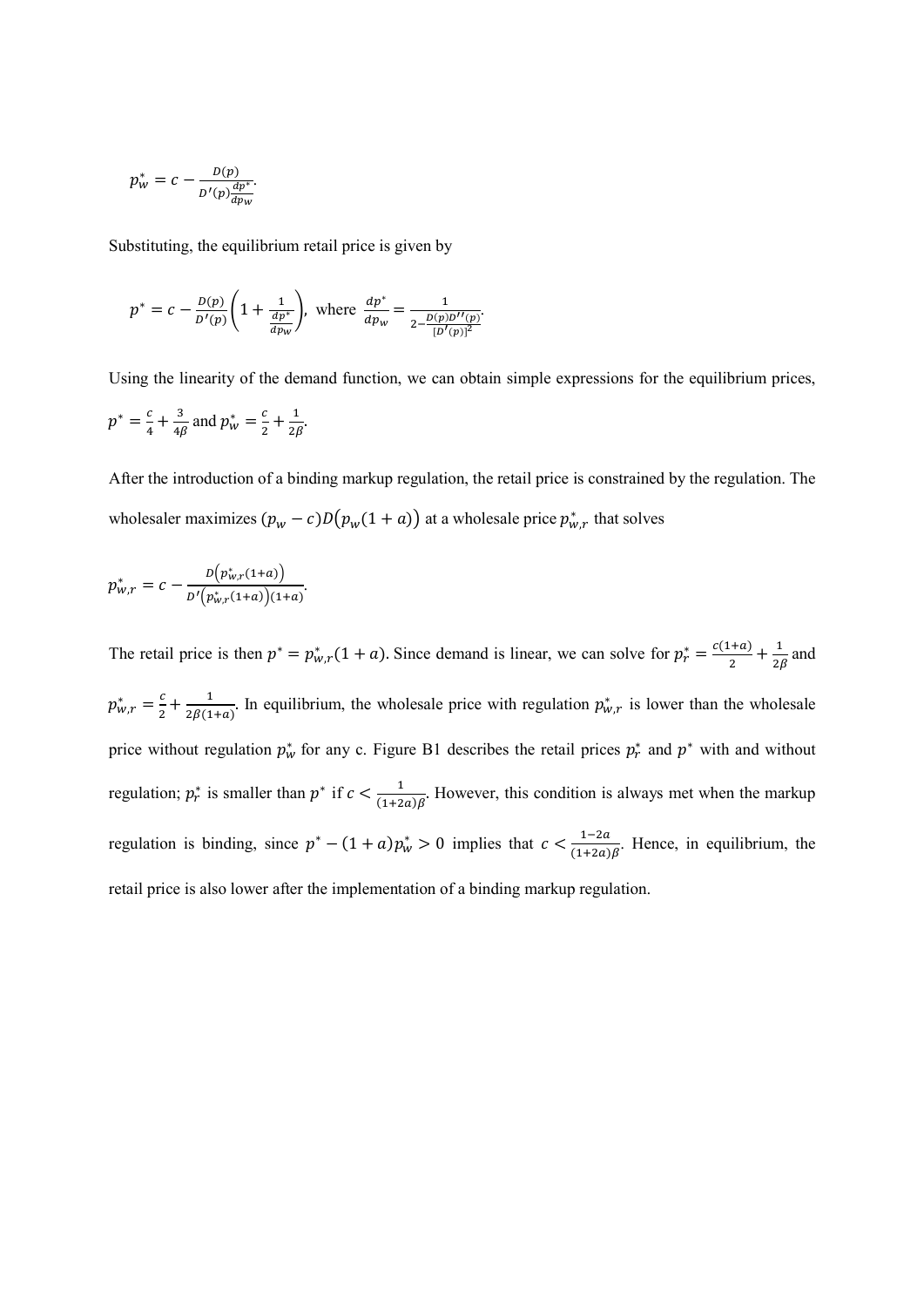Figure B1: The equilibrium retail price with and without markup regulation.

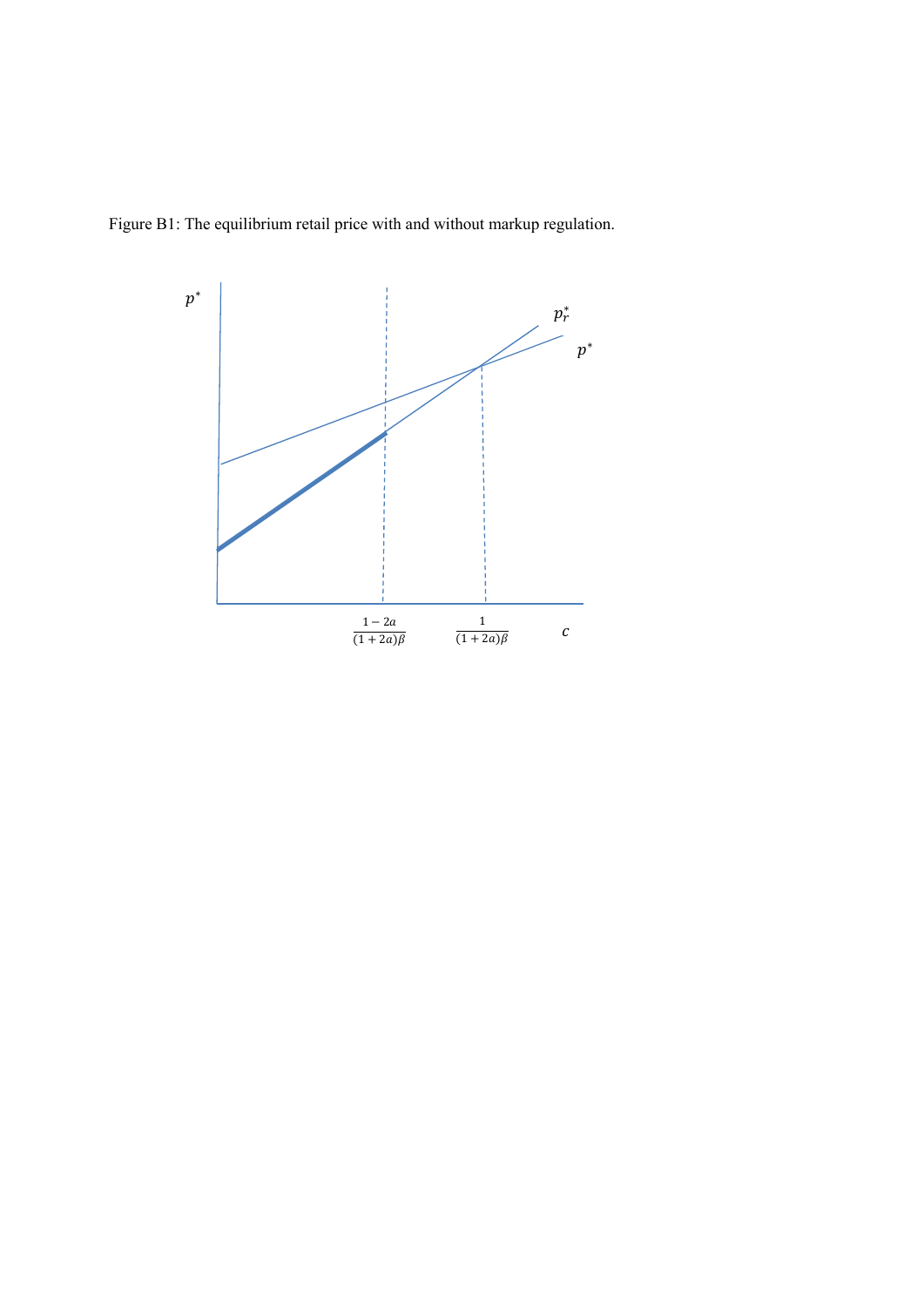### **CENTRE FOR ECONOMIC PERFORMANCE Recent Discussion Papers**

| 1309 | Gianmarco I.P. Ottaviano<br>Filipe Lage de Sousa                                                                             | Relaxing Credit Constraints in Emerging<br>Economies: The Impact of Public Loans on<br>the Performance of Brazilian Manufacturers |
|------|------------------------------------------------------------------------------------------------------------------------------|-----------------------------------------------------------------------------------------------------------------------------------|
| 1308 | <b>William Fuchs</b><br>Luis Garicano<br>Luis Rayo                                                                           | Optimal Contracting and the Organization of<br>Knowledge                                                                          |
| 1307 | Alex Bryson<br>Richard B. Freeman                                                                                            | Employee Stock Purchase Plans – Gift or<br>Incentive? Evidence from a Multinational<br>Corporation                                |
| 1306 | Andrew E. Clark<br>Sarah Flèche<br>Claudia Senik                                                                             | Economic Growth Evens-Out Happiness:<br><b>Evidence from Six Surveys</b>                                                          |
| 1305 | Jorge De la Roca<br>Gianmarco I.P. Ottaviano<br>Diego Puga                                                                   | City of Dreams                                                                                                                    |
| 1304 | Jan-Emmanuel De Neve<br>George W. Ward<br>Femke De Keulenaer<br>Bert Van Landeghem<br>Georgios Kavetsos<br>Michael I. Norton | Individual Experience of Positive and<br>Negative Growth is Asymmetric: Evidence<br>from Subjective Well-being Data               |
| 1303 | Holger Breinlich<br><b>Anson Soderbery</b><br>Greg C. Wright                                                                 | From Selling Goods to Selling Services: Firm<br>Responses to Trade Liberalization                                                 |
| 1302 | Esteban Aucejo<br>Teresa Foy Romano                                                                                          | Assessing the Effect of School Days and<br><b>Absences on Test Score Performance</b>                                              |
| 1301 | Gianmarco I.P. Ottaviano                                                                                                     | European Integration and the Gains from<br>Trade                                                                                  |
| 1300 | Antoine Dechezleprêtre<br><b>Ralf Martin</b><br>Myra Mohnen                                                                  | Knowledge Spillovers from Clean and Dirty<br>Technologies                                                                         |